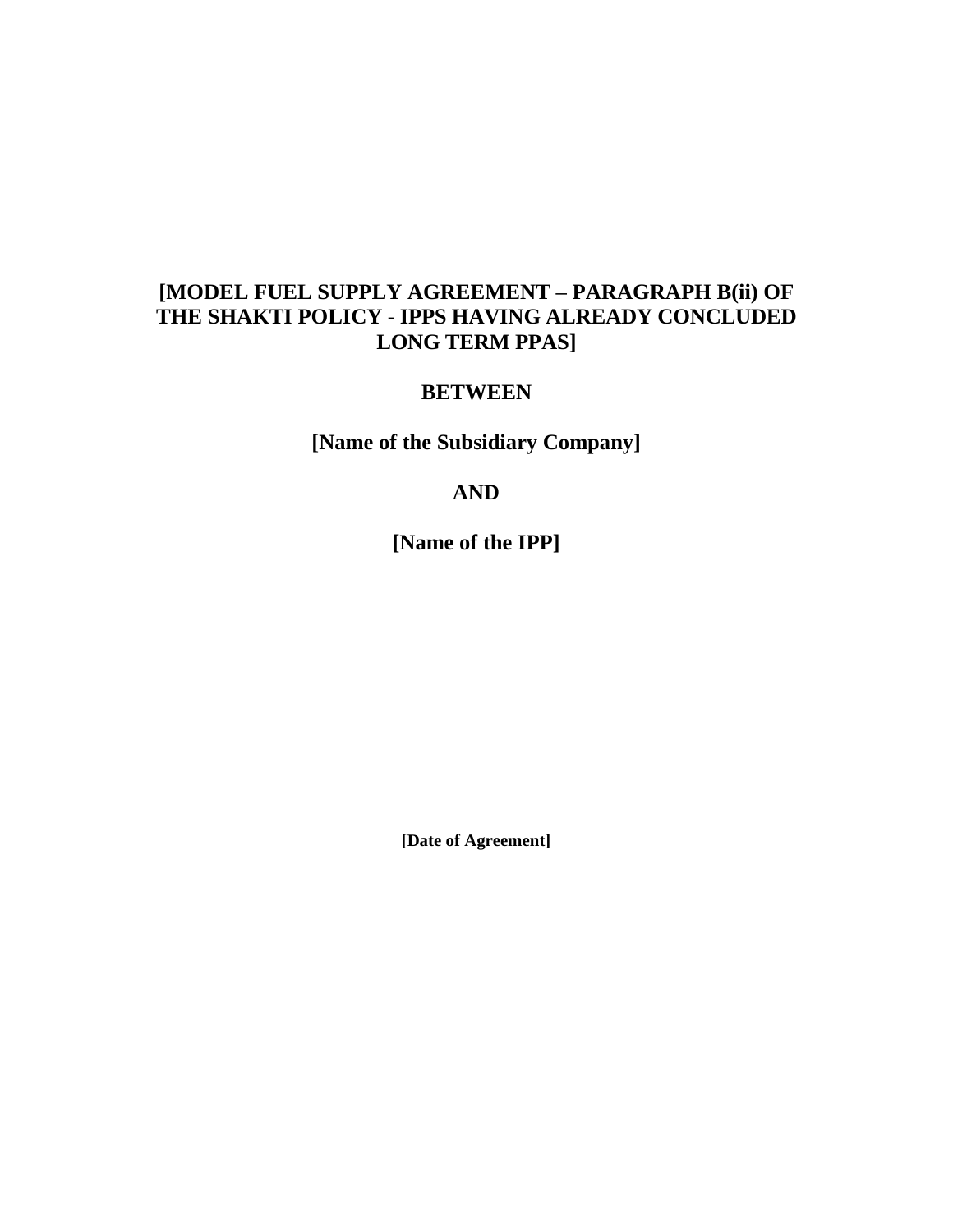## **TABLE OF CONTENTS**

| 1.  |                                                            |  |  |
|-----|------------------------------------------------------------|--|--|
| 2.  |                                                            |  |  |
| 3.  |                                                            |  |  |
| 4.  |                                                            |  |  |
| 5.  |                                                            |  |  |
| 6.  |                                                            |  |  |
| 7.  |                                                            |  |  |
| 8.  |                                                            |  |  |
| 9.  |                                                            |  |  |
| 10. |                                                            |  |  |
| 11. |                                                            |  |  |
| 12. |                                                            |  |  |
| 13. |                                                            |  |  |
| 14. | REPRESENTATIONS, WARRANTIES, COVENANTS AND UNDERTAKINGS 20 |  |  |
| 15. |                                                            |  |  |
| 16. |                                                            |  |  |
| 17. |                                                            |  |  |
| 18. |                                                            |  |  |
| 19. |                                                            |  |  |
| 20. |                                                            |  |  |
| 21. |                                                            |  |  |
| 22. |                                                            |  |  |
| 23. |                                                            |  |  |
|     |                                                            |  |  |
|     |                                                            |  |  |
|     |                                                            |  |  |
|     |                                                            |  |  |
|     |                                                            |  |  |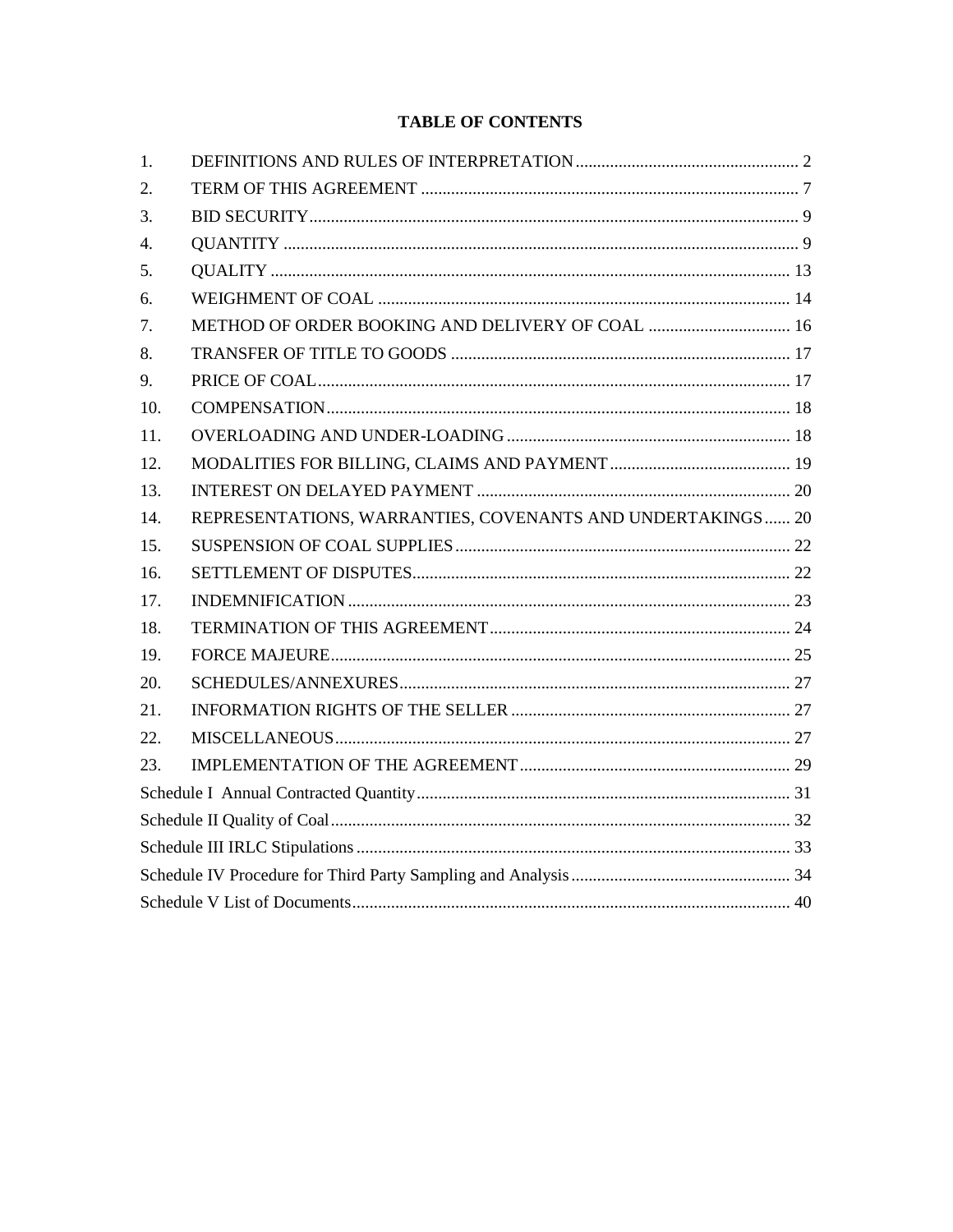#### **FUEL SUPPLY AGREEMENT**

This Fuel Supply Agreement ("**Agreement**") is made on this [•] day of [•], 201[•] ("**Execution Date**") by and between:

[•] (*Name of the Coal Company*), a company registered under the Companies Act, 1956/2013 and having its registered office at [•] (*Address of the Coal Company*) hereinafter called the "**Seller**" (which expression shall unless excluded by or repugnant to the subject or context, include its legal representatives, successors and permitted assigns) of the FIRST PART,

#### **AND**

[M/s. [ $\cdot$ ], a company registered under the Companies Act, 1956/2013 having its registered office at [•]] hereinafter called the "**Purchaser**" (which expression shall unless excluded by or repugnant to the subject or context, include its legal representatives, successors and permitted assigns) of the SECOND PART.

Each of the Seller and the Purchaser are individually referred to as a "**Party**" and collectively referred to as the "**Parties**".

#### **WHEREAS**:

- A. The MOC (as defined hereinafter) has *vide* its letter dated May 22, 2017 dealt with matters concerning "*Signing of Fuel Supply Agreement (FSA) with Letter of Assurance (LoA) holders of Thermal Power Plants - Fading Away of the existing LoA-FSA Regime and Introduction of a New More Transparent Coal Allocation Policy for Power Sector, 2017 SHAKTI (Scheme for Harnessing and Allocating Koyala (Coal) Transparently in India)*" ("**Policy**").
- B. CIL (as defined hereinafter) conducted the Auction (as defined hereinafter) under the aegis of the Scheme Document dated August 16, 2017 ("**Scheme Document**").
- C. Pursuant to the Auction, [CIL/the Seller] has issued a letter of intent dated [*insert*] ("**LOI**") to the Purchaser in its capacity as the Provisional Successful Bidder (as defined hereinafter) in respect of *inter alia* the Provisional Allocated Quantity (as defined hereinafter).
- D. The Purchaser has represented and confirmed that it has fulfilled and is in compliance with the conditions set out in the Scheme Document, the LOI and this Agreement, as the case may be, as a result of which, the Seller has agreed to supply Coal (as defined hereinafter) under this Agreement.

NOW THEREFORE, relying on the representations and confirmations provided by the Purchaser and in consideration of the mutual covenants, terms and conditions and understandings set forth in this Agreement and other good and valuable consideration (the receipt and adequacy of which are hereby mutually acknowledged), the Parties with the intent to be legally bound, hereby agree as follows: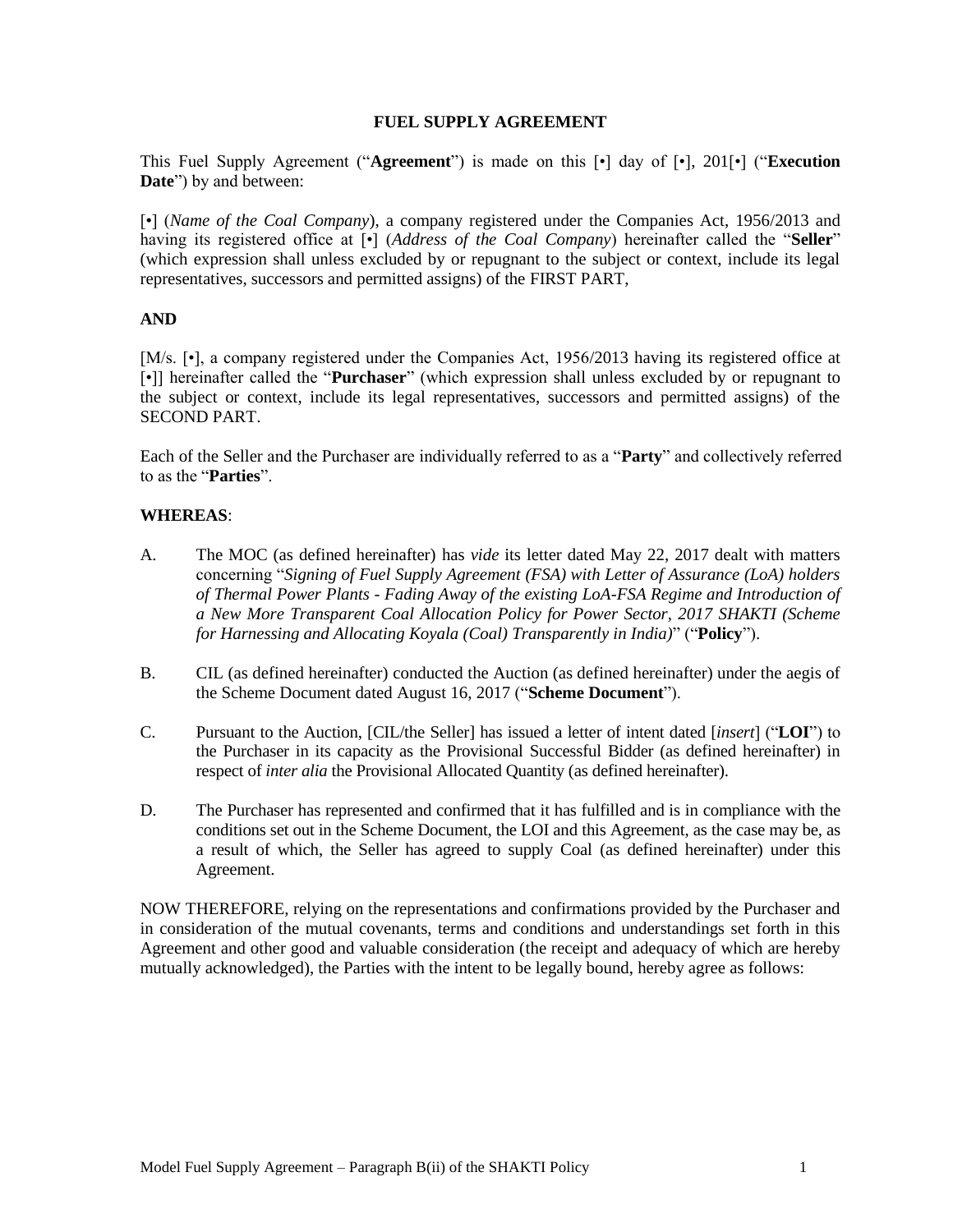## <span id="page-3-0"></span>**1. DEFINITIONS AND RULES OF INTERPRETATION**

#### 1.1 **Definitions**

- 1.1.1 "**Affected Party**" shall have the meaning ascribed to it in Clause 19.1.
- 1.1.2 "**Agreement**" shall mean this Fuel Supply Agreement including all its schedules, annexures and attachments and subsequent amendments as may be issued in accordance with the terms and conditions hereof.
- 1.1.3 "**Amended PPA(s)**" shall mean the Concluded PPA(s), as amended or supplemented, mutually between the Purchaser and the relevant procurer to pass on the discount to the latter, and as approved by the appropriate regulatory commission as per the provisions of the Concluded PPA(s) or Applicable Law, pursuant to and in accordance with the Scheme Document and the Policy.
- 1.1.4 "**Annual Contracted Quantity**" or "**ACQ**" shall have the meaning as ascribed to it in Clause 4.1.
- 1.1.5 "**Applicable Laws**" shall mean all applicable statutes, laws, by-laws, rules, regulations, orders, ordinances, protocols, codes, guidelines, policies, notices, directions, judgments, decrees or other requirements or official directives of any governmental authority or court or other rules or regulations, approvals from the relevant governmental authority, government resolution, directive, or other government restriction or any similar form of decision, or determination, or any interpretation or adjudication having the force of law in India.
- 1.1.6 "**As Delivered Price of Coal**" shall have the meaning ascribed to it in Clause 9.
- 1.1.7 "**Auction**" shall mean the auction for allocation of Coal linkages to independent power producers having already Concluded PPA(s), conducted in accordance with the Scheme Document.
- 1.1.8 "**Bid Security**" shall mean a bid security in the form of an earnest money deposit, at the rate of Rs. 100 (Indian Rupees One Hundred only) per tonne furnished by the Purchaser as per Clause 5.2 of the Scheme Document.
- 1.1.9 "**Build-Up Period**" shall have the meaning ascribed to it in Clause 2.7.
- 1.1.10 "**Business Day**" shall mean each Monday, Tuesday, Wednesday, Thursday, Friday and Saturday that is not declared a holiday in the State of (*[•] to be stated by the Seller*).
- 1.1.11 "**CEA**" shall mean the Central Electricity Authority.
- 1.1.12 "**CIL**" shall mean Coal India Limited, the holding company of the Seller, having its registered office at Coal Bhawan, Premise No - 04 MAR, Plot-no-AF-III, Action Area-1A, Newtown, Rajarhat, Kolkata - 700156, and having authorities to enter into any agreement/side agreements, supplementary to this Agreement.
- 1.1.13 "**Coal**" shall mean non-coking as well as coking coal, produced by the Seller and categorized into different classes, GCV bands, Grade(s) and sizes, as per the notification/order issued for such purpose by Government of India/CIL/Seller and it is clarified that Coal shall also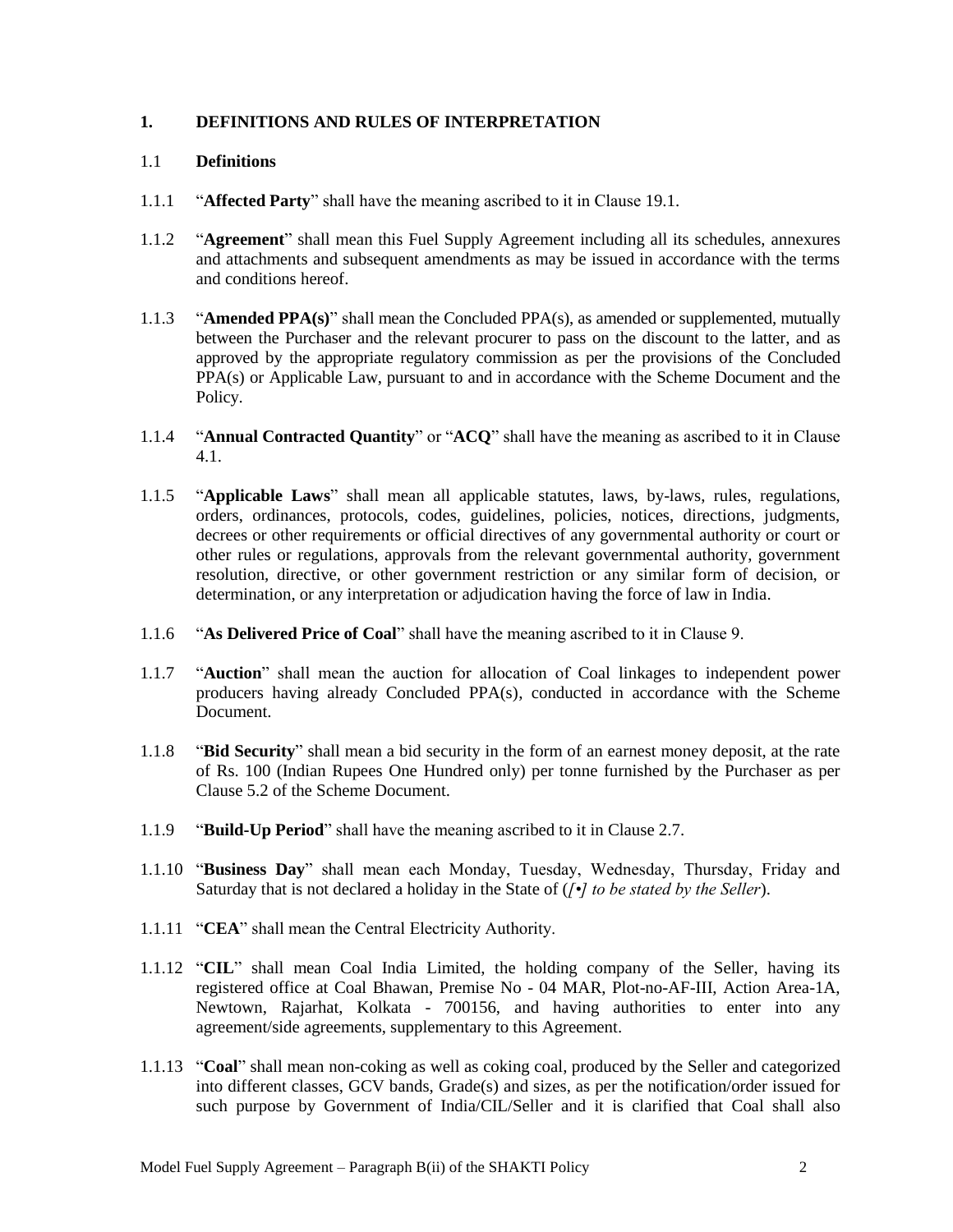include the middlings arising out of washing of coking coal and non-coking coal, as the case may be.

1.1.14 "**Coal Distribution System**" shall mean the coal distribution system of the Seller including any distribution system in force and shall include directions issued thereon by the government from time to time.

#### 1.1.15 "**Colliery Loading Point**" shall mean:

- (i) Silo, or
- (ii) Mid-point for wharf wall loading at the colliery, or
- (iii) Truck loading point, or
- (iv) Ropeways loading point, or
- (v) Transfer point to the customer"s belt conveyor etc., as the case may be, or
- (vi) Any other point at which the Coal is transferred to the Purchaser"s Container.
- 1.1.16 "**Commissioning Date**" shall mean the date of commissioning of the Specified End Use Plant, as certified by CEA, which date shall not be later than March 31, 2022.
- 1.1.17 "**Concluded PPA(s)**" shall mean the executed long term PPA(s) (both under section 62 and section 63 of the Electricity Act, 2003), based on domestic Coal, which has been adopted or approved by the appropriate regulatory commission on or before May 17, 2017.
- 1.1.18 "**Conditions Precedent**" shall mean such conditions as are set out in Clause 2.6.
- 1.1.19 "**Declared Grade**" shall mean the particular Grade(s) under different categories of Coal mined from any seam or section of a seam in the Seller"s collieries from which Coal is produced and supplied under this Agreement, as declared by CIL or the Seller.
- 1.1.20 "**Deemed Delivered Quantity**" or "**DDQ**" shall have the meaning ascribed to it in Clause 4.11.
- 1.1.21 "**Defaulting Party**" shall have the meaning ascribed to it in Clause 18.2.5.
- 1.1.22 "**Delivery Point**" shall mean any of the colliery sidings or Colliery Loading Points, as the case may be, of the Seller, and/or the location(s) identified by the Seller.
- 1.1.23 "**DISCOM**" shall mean the distribution licensee authorised to operate and maintain a distribution system for supplying electricity to the consumers in its area of supply in accordance with the Electricity Act, 2003.
- 1.1.24 "**Dispute**" shall have the meaning ascribed to it in Clause 16.1.
- 1.1.25 "**Dispute Notice**" shall have the meaning ascribed to it in Clause 16.3.
- 1.1.26 "**Effective Date**" shall mean the date of fulfillment/achievement of the last of the Conditions Precedent specified under Clause 2.6.1.
- 1.1.27 "**Eligible Criteria**" shall have the meaning ascribed to it in the Scheme Document.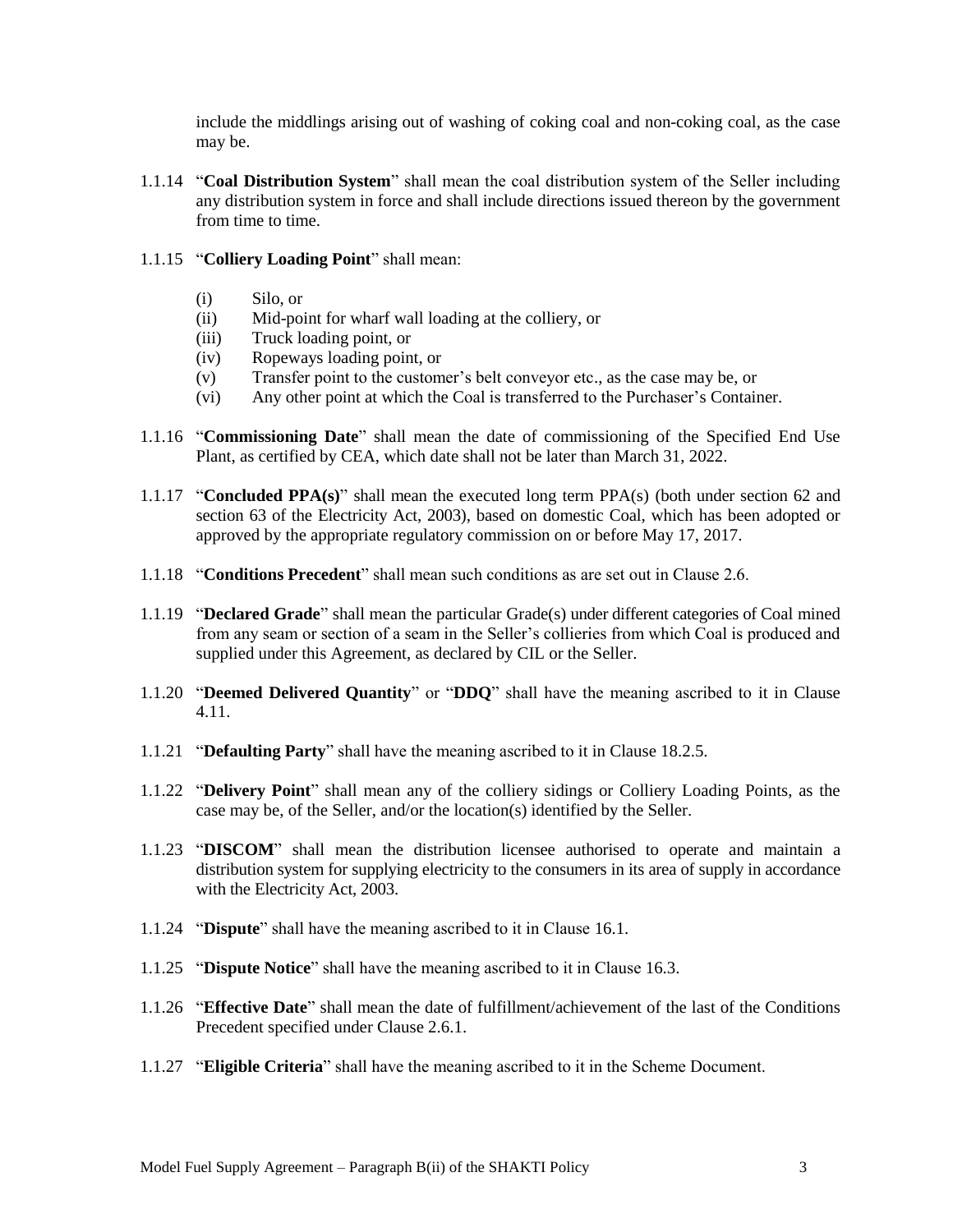- 1.1.28 "**Equilibrated Basis**" shall mean determination/computation of various quality parameters such as but not limited to ash, volatile matter, fixed carbon, Gross Calorific Value etc. determined at equilibrated level i.e.  $60\%$  relative humidity (RH) and 40 degree Celsius (°C).
- 1.1.29 "**Equilibrated Moisture**" shall mean moisture content, as determined at equilibrating level i.e. sixty percent (60%) relative humidity (RH) and 40 degree Celsius ( $\degree$ C) as per the relevant provisions of BIS 1350 of 1959 or amendment thereof.
- 1.1.30 "**Failed Quantity**" shall have the meaning ascribed to it in Clause 4.7.1.
- 1.1.31 "**First Delivery Date**" shall mean the first day of the Month commencing immediately after completion of forty five (45) days of the fulfilment/achievement of the last Condition Precedent in accordance with Clause 2.6.
- 1.1.32 "**Force Majeure Act**" shall have the meaning ascribed to it in Clause 19.1.
- 1.1.33 "**Grade**" shall mean the grade/class in which the coking coal and non-coking coal is categorised and/or to be categorised in terms of and in accordance with the relevant notification issued by the Seller and/or by the Government of India and published in the public domain and/or the Gazette of India, as applicable. The basis of grading for different categories of Coal are as under:
	- (i) Non-coking coal : based on GCV bands
	- (ii) Coking coal : based on ash percentage
	- (iii) Semi-coking coal : based on (ash + moisture) percentage
- 1.1.34 "**Gross Calorific Value**" or "**GCV**" shall mean the heat value determined in any calibrated combustion Bomb Calorimeter, in accordance with the procedure laid down in IS: 1350 (Part-II) 1970 dated April 1971 or any subsequent revision thereof, and such results shall be reported on Equilibrated Basis (sample equilibrated at 40 degree Celsius and sixty percent (60%) relative humidity (RH)).
- 1.1.35 "**Indemnified Party**" shall have the meaning ascribed to it in Clause 17.1.
- 1.1.36 "**Interest Rate**" shall mean the repo rate of the Reserve Bank of India as applicable on the due date of payment/adjustment plus three percent (3%).
- 1.1.37 "**IPP**" shall mean an independent power producer, which is a generating company not owned/controlled by the Central/State Government.
- 1.1.38 "**IRLC**" shall have the meaning ascribed to it in Clause 12.1.2(ii).
- 1.1.39 "**IS**" shall mean the standard specifications issued by the Bureau of Indian Standards.
- 1.1.40 "**Kilo Calorie**" or "**Kcal**" shall mean the amount of heat required to raise the temperature of one kilogram (1 Kg.) of pure water at fifteen degrees Celsius (15ºC), by one degree Celsius  $(1^{\circ}C)$ .
- 1.1.41 "**Level of Delivery**" shall have the meaning ascribed to it in Clause 4.8.
- 1.1.42 "**Level of Lifting**" shall have the meaning ascribed to it in Clause 4.9.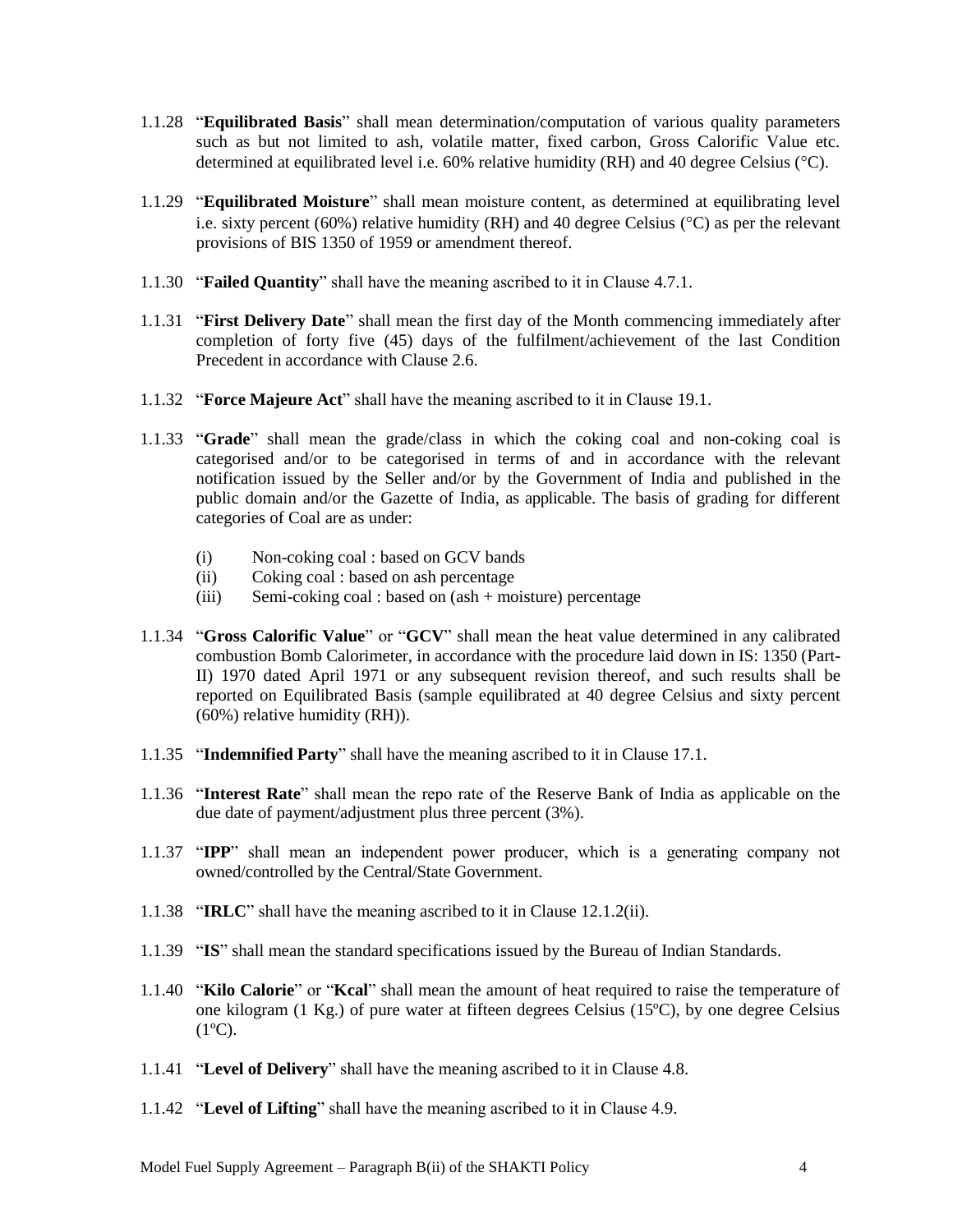- 1.1.43 "**LOI**" shall have the meaning ascribed to in in the Recital C.
- 1.1.44 "**Losses**" shall have the meaning ascribed to it in Clause 17.2.
- 1.1.45 "**Merry Go Round**" or "**MGR**" shall mean the Purchaser"s captive rail transportation system for transportation of Coal.
- 1.1.46 "**MOC**" shall mean the Ministry of Coal.
- 1.1.47 "**Month**" shall mean a calendar month and "**Monthly**" shall mean accordingly.
- 1.1.48 "**Monthly Scheduled Quantity**" or "**SQ**" shall have the meaning ascribed to it in Clause 4.5.
- 1.1.49 "**Non-Affected Party**" shall have the meaning ascribed to it in Clause 18.1.1.
- 1.1.50 "**Non-Defaulting Party**" shall have the meaning ascribed to it in Clause 18.2.5.
- 1.1.51 "**Notified Price**" shall mean the price of the relevant grade(s) of Coal notified by CIL and/or its Subsidiaries, as the case may be, from time to time.
- 1.1.52 "**Other Charges**" shall have the meaning ascribed to it in Clause 9.2.
- 1.1.53 "**Parties**" shall mean the Seller and the Purchaser referred to collectively and "**Party**" shall mean either the Seller or the Purchaser.
- 1.1.54 "**Performance Incentive**" shall have the meaning ascribed to it in Clause 4.12.
- 1.1.55 "**Pithead**" shall mean any of the following as the context may admit:

In case of an underground coal mine, Pithead shall mean the point of entry into the mine on the surface of coal mine at the ground level and would be a place or point distinct from Delivery Point.

In case of an open-cast coal mine, Pithead shall mean the exit point of Coal on surface (mouth/entry of the main access trench or an auxiliary access trench). In case of open-cast mines with more than one exit points of Coal, there will be as many 'Pitheads' and will apply respectively to the amount of Coal egressing from a particular exit point.

- 1.1.56 "**Policy**" shall have the meaning ascribed to in in the Recital A.
- 1.1.57 "**Power Trading Company(ies)**" or "**PTC(s)**" shall mean a power trading company, which is an electricity trader who has been granted a licence to undertake trading in electricity under Section 12 of the Electricity Act, 2003.
- 1.1.58 "**PPA(s)**" shall mean the long term power purchase agreement(s) between the power generating source(s) and the power procurer(s), i.e. DISCOM(s) either directly or through PTC(s) who has/have signed back to back PPA(s) with DISCOMs for a period of seven  $(7)$ years and above.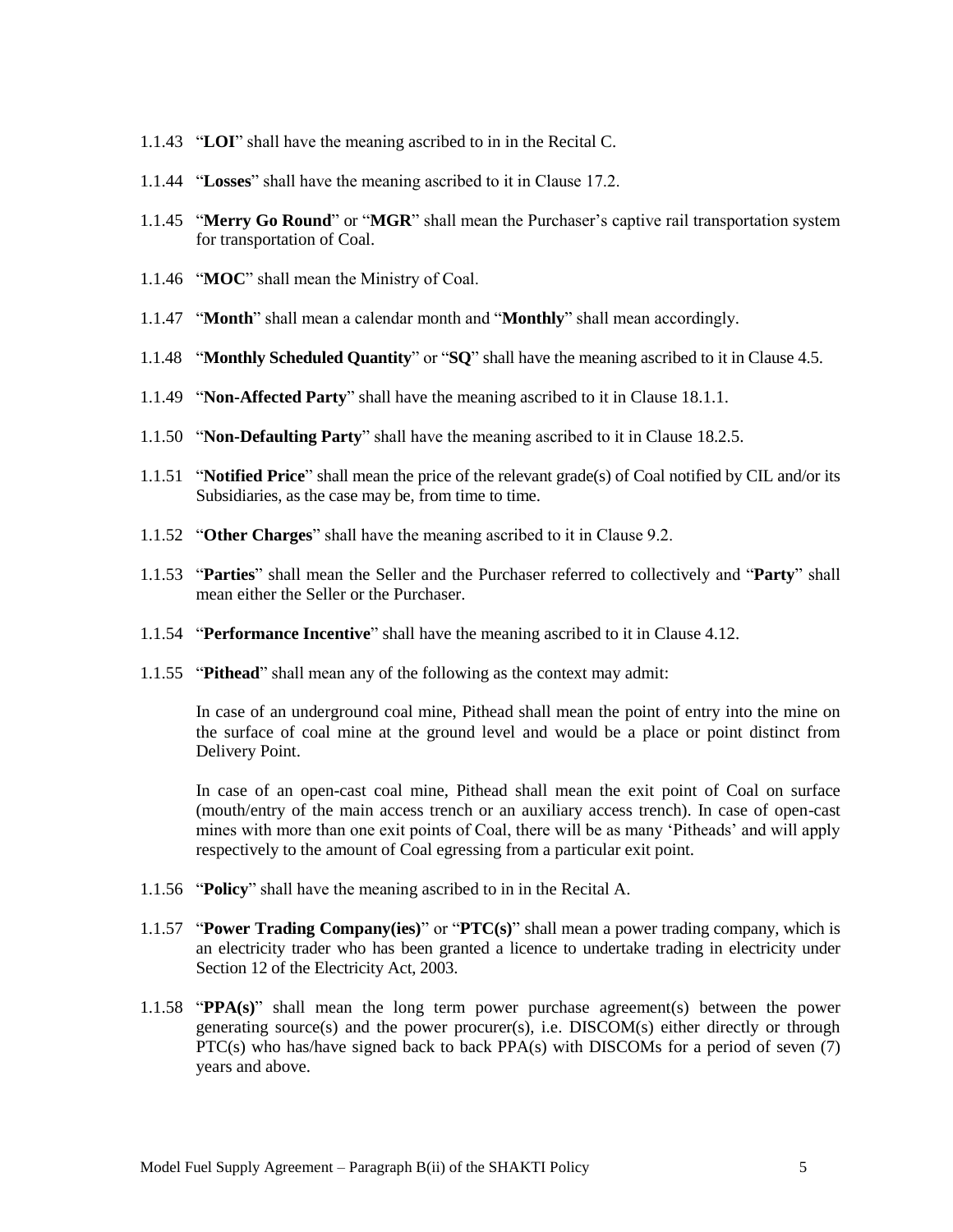- 1.1.59 "**Provisional Allocated Quantity**" shall mean the quantity of Coal provisionally allocated under the Auction and in accordance with the Scheme Document.
- 1.1.60 "**Provisional Successful Bidder**" shall mean a bidder that has participated in the Auction and has been allocated any Provisional Allocated Quantity in accordance with the Scheme Document.
- 1.1.61 "**Purchaser**" shall mean [*insert name*].
- 1.1.62 "**Purchaser's Container**" shall mean the railway wagon, truck, receiving hopper, belt conveyor, bunker etc. owned by and/or placed on behalf of the Purchaser for movement of Coal by the Purchaser to its Specified End Use Plant.
- 1.1.63 "**Quarter**" shall mean the respective three-Monthly periods in a Year, namely April to June, July to September, and so on.
- 1.1.64 "**Quarterly Quantity**" or "**QQ**" shall have the meaning ascribed to it in Clause 4.4.
- 1.1.65 "**Representative**" shall have the meaning ascribed to it in Clause 16.2.
- 1.1.66 "**Source**" shall mean the source of supply of Coal specified in Schedule I.
- 1.1.67 "**Scheme Document**" shall mean the Scheme Document dated August 16, 2017 issued by CIL, including its annexures, appendices, schedules, amendment(s), addenda or corrigendum to the Scheme Document and/or any other document issued pursuant thereto.
- 1.1.68 "**Seller**" shall mean [*insert name*].
- 1.1.69 "**Specified End Use Plant**" shall have the meaning ascribed to it in the Scheme Document, in respect of which the Purchaser has been issued the LOI.
- 1.1.70 "**Statutory Charges**" shall mean and include royalties, cesses, duties, taxes, levies etc., if any, payable as per and in accordance with Applicable Laws.
- 1.1.71 "**Subsidiary(ies)**" shall mean the subsidiary(ies) of CIL as also set out in Annexure VII of the Scheme Document.
- 1.1.72 "**Surface Moisture**" shall mean the moisture content present in Coal that is derived as the difference between Total Moisture and Equilibrated Moisture, and expressed in percentage terms.
- 1.1.73 "**Term**" shall have the meaning ascribed to it in Clause 2.2.
- 1.1.74 "**Third Party**" shall mean an agency selected by the Purchaser in accordance with this Agreement, from the agencies empaneled by the Seller from time to time, for collection, preparation of Coal samples at loading points, analysis and relevant documentation and with whom relevant agreement(s) are executed in this regard.
- 1.1.75 "**Total Moisture**" shall mean the total moisture content (including Surface Moisture) expressed as percentage present in Coal and determined on "as delivered basis" in pursuance to IS: 1350 (Part  $- I$ ) - 1984.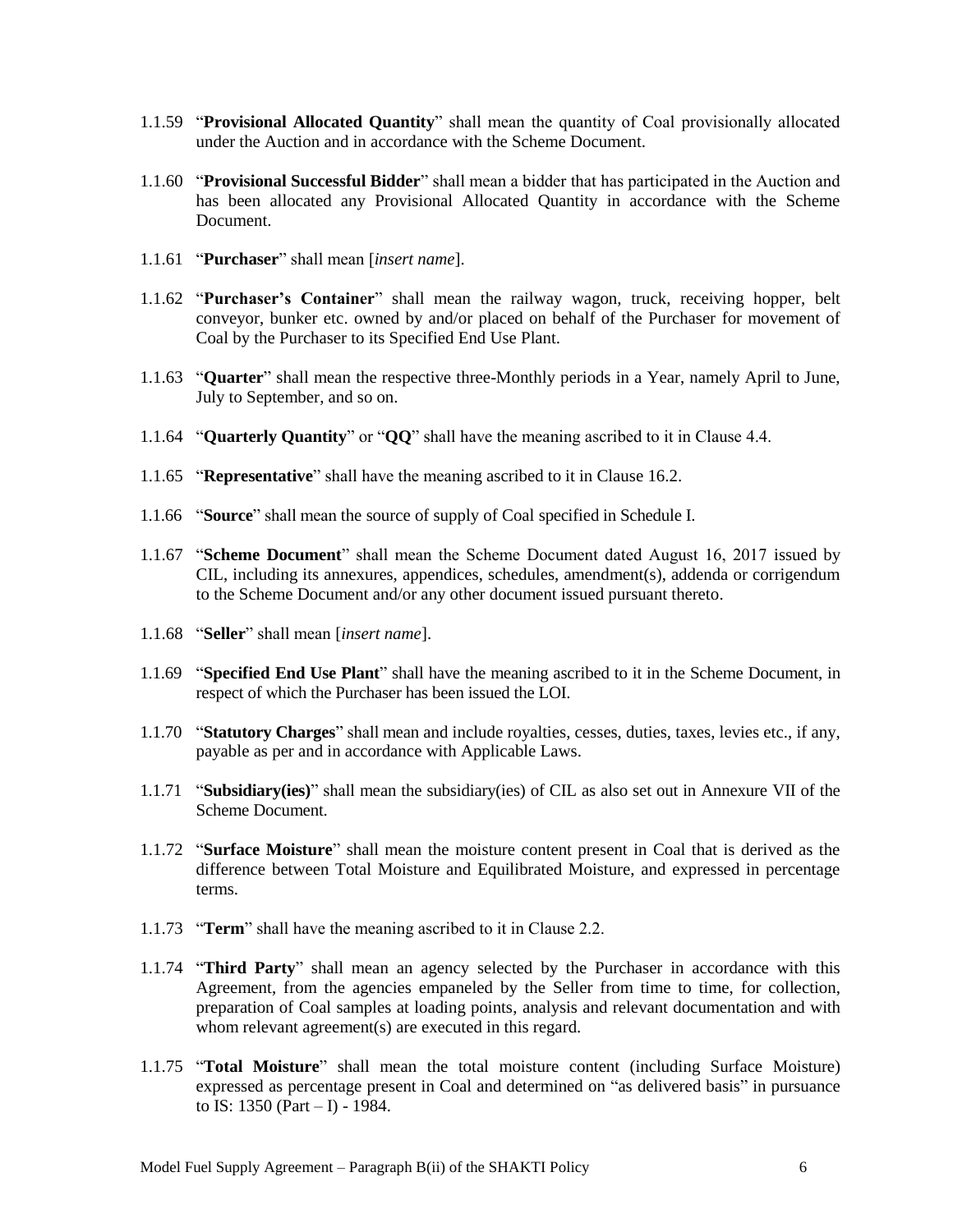- 1.1.76 "**Unloading Point**" shall mean the place/point at the Purchaser"s Specified End Use Plant end at which the Coal is received/unloaded.
- 1.1.77 "**Weights and Measures Standards**" shall mean the standards, as prescribed under Applicable Laws.
- 1.1.78 "**Year**" shall mean the financial year of the Seller, commencing on April  $1<sup>st</sup>$  and ending on the following March  $31<sup>st</sup>$ .

#### 1.2 **Rules of Interpretation**

- (a) A reference to this Agreement includes all recitals and the Schedules to this Agreement. The recitals and the Schedules to this Agreement shall form an integral part of this Agreement and shall be read along with this Agreement;
- (b) A reference to any legislation or legislative provision includes any statutory modification or re-enactment of, or legislative provision substituted for, and any subordinated legislation issued under, that legislation or legislative provision;
- (c) Headings do not affect the interpretation of this Agreement;
- (d) A reference to Rs., INR or Rupees is to the lawful currency of the Republic of India unless specified otherwise;
- (e) A reference to an agreement, deed, instrument or other document include the same as amended, novated, supplemented, varied or replaced from time to time;
- (f) The expressions "including", "includes" and "include" have the meaning as if followed by "without limitation";
- (g) Words imparting the singular only also include plural and vice-versa where the context so requires;
- (h) The expression "writing" or "written" shall include communications by facsimile and letter;
- (i) If any definition in Clause 1.1 is a substantive provision conferring a right or imposing an obligation on any Party, effect shall be given to it as if it were a substantive provision in the body of this Agreement; and
- (j) The words and expressions beginning with or in capital letters used in this Agreement not defined herein, but defined in the Scheme Document shall, unless repugnant to the context, have the meaning respectively assigned to them in the Scheme Document. However, in case of any conflict between the terms of this Agreement and the Scheme Document, this Agreement shall prevail.

## <span id="page-8-0"></span>**2. TERM OF THIS AGREEMENT**

2.1 This Agreement shall become effective on the Effective Date (except for Clause 16, Clause 22 and Clause 23 which shall become effective on the Execution Date).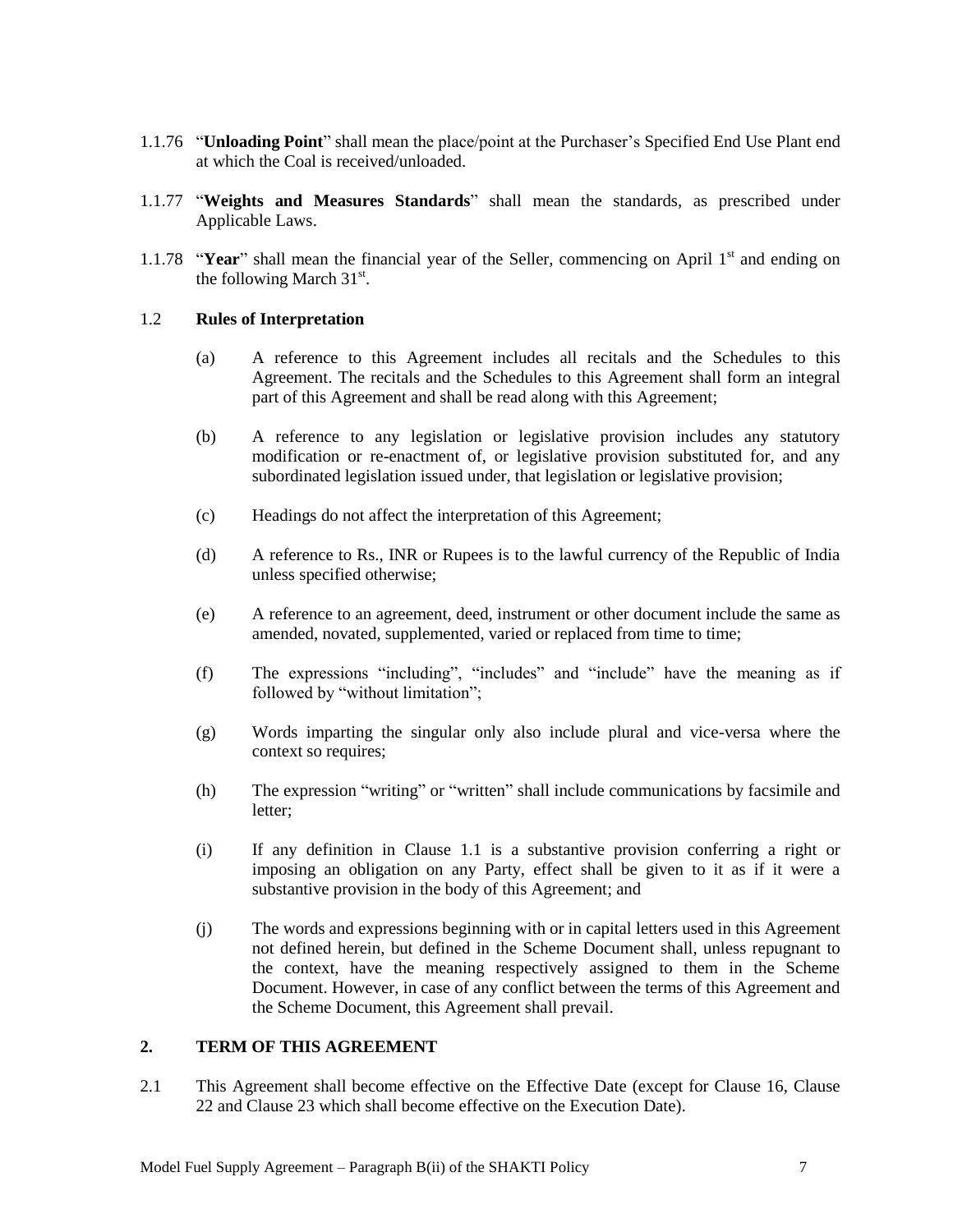- 2.2 This Agreement shall, unless terminated in accordance with the terms hereof, remain in force until the earliest of the following ("**Term**"):
	- (a) the end of twenty (20) years from the Effective Date;
	- (b) the end of life of the Specified End Use Plant corresponding to the unit of the Specified End Use Plant having the maximum balance life as on the Execution Date; or
	- (c) the date of expiry of the Amended PPA or in the event the Amended PPA is terminated early for any reason whatsoever, the date of termination of such Amended PPA.

Provided that, in case of more than one (1) Amended PPA, such date shall be considered to be the date of expiry or the date of termination, as the case may be, of the Amended PPA(s) that occurs last. In this case, the Annual Contracted Quantity shall be proportionately adjusted corresponding to the said expired/terminated Amended PPA in accordance with Clause 4.1.2.

- 2.3 Notwithstanding the provisions of Clause 2.2, in the event of any change in the Grade categorisation of Coal, such change in Grade categorisation shall be binding and complied with by both the Parties and this Agreement shall stand amended to that effect.
- 2.4 In the event of any material change in the Coal Distribution System due to a government directive/notification, at any time after the Execution Date, the Seller shall within fifteen (15) days of introduction of such change provide a written notice to the Purchaser. If the Parties are unable to arrive at a mutually agreed position in this regard within a period of thirty (30) days from the date of notice, the Parties shall refer the matter to the Government of India for a decision.
- 2.5 Notwithstanding anything contained in this Agreement, this Agreement shall not be effective if the Specified End Use Plant is not commissioned by March 31, 2022.

#### **2.6 Conditions Precedent**

The rights and obligations of the Parties under this Agreement are subject to the satisfaction in full of the Conditions Precedent in accordance with this Clause 2.6.

#### 2.6.1 **Purchaser's Conditions Precedent**

- 2.6.1.1 The Purchaser shall obtain and provide to the Seller all necessary clearances, authorizations, approvals and permissions required for, construction, commissioning, operation and maintenance of the Specified End Use Plant, including but not limited to the documents/information set out in Schedule V.
- 2.6.1.2 The Purchaser shall have commissioned the Specified End Use Plant or shall commission the Specified End Use Plant by the Commissioning Date.
- 2.6.1.3 The Purchaser shall have achieved commercial operation date in respect of the Specified End Use Plant, no later than 6 (six) Months from the Commissioning Date. Provided that, the said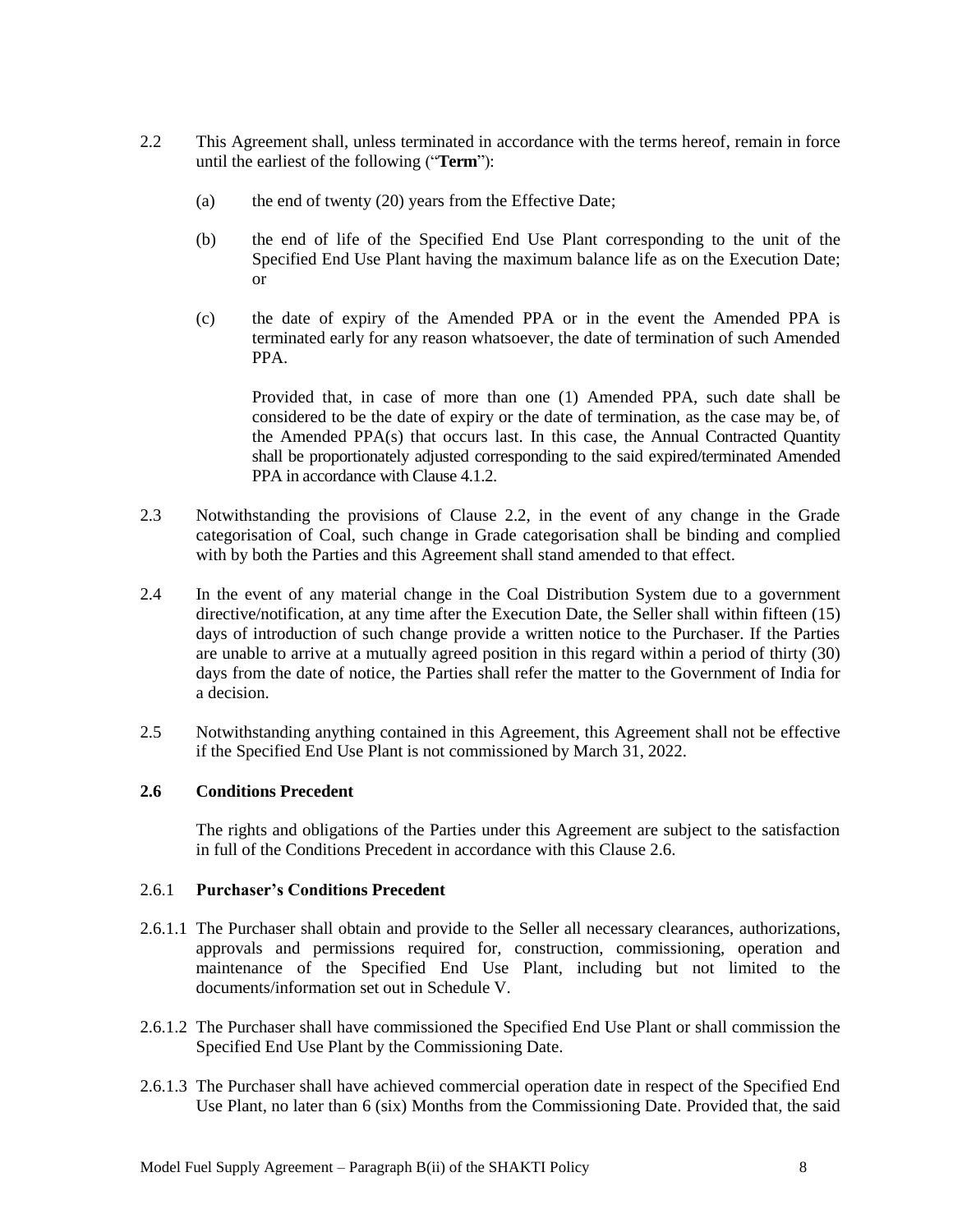time period of 6 (six) Months shall not be applicable to the Specified End Use Plants which have achieved commercial operation date as of the Execution Date.

#### 2.6.2 **Satisfaction of Conditions Precedent**

- 2.6.2.1 The Conditions Precedent set out in Clause 2.6.1 (other than the Condition Precedent set out in Clause 2.6.1.3 which shall be fulfilled/achieved no later than 6 (six) Months of the Commissioning Date) shall be fulfilled/achieved no later than March 31, 2022.
- 2.6.2.2 Without prejudice to the Effective Date, within fifteen (15) days of fulfillment/achievement of all Conditions Precedent, the Purchaser shall issue a written notice of satisfaction of the same to the Seller. The Seller shall, within fifteen (15) days from receipt of such notice from the Purchaser, subject to the fulfillment of the Conditions Precedent to the satisfaction of the Seller, issue a letter accepting the same to the Purchaser.
- 2.6.2.3 Notwithstanding anything contained herein, if the Purchaser does not fulfill/achieve all or any Condition Precedent to the satisfaction of the Seller in accordance with this Clause 2.6 within the timelines prescribed in Clause 2.6.2.1, the Seller shall have a right, at its sole and absolute discretion, to terminate this Agreement and to forfeit the Bid Security submitted by the Purchaser without any further notice to the Purchaser.

## **2.7 Build–Up Period**

2.7.1 Build-Up Period shall be the period of six (6) Months commencing on the First Delivery Date ("**Build-Up Period**"). During the Build-Up Period, any compensation arising on account of short supply or short lifting, as per Clause 4.7 of this Agreement, shall not be payable by either Party.

## <span id="page-10-0"></span>**3. BID SECURITY**

- 3.1 The Parties acknowledge and agree that the Purchaser has submitted the Bid Security to the Seller in accordance with the provisions of the Scheme Document.
- 3.2 Subject to the provisions of Clause 2.6.2.3, the Bid Security shall be refunded to the Purchaser at the end of thirty (30) days from the First Delivery Date.

## <span id="page-10-1"></span>**4. QUANTITY**

#### 4.1 **Annual Contracted Quantity**

- 4.1.1 The Annual Contracted Quantity of Coal agreed to be supplied by the Seller and undertaken to be purchased by the Purchaser shall be [*insert number*] tonnes per Year as set out in Schedule I, subject to Clause 4.1.2 ("**ACQ**"). For part of Year, the ACQ shall be pro-rated accordingly.
- 4.1.2 The ACQ shall be proportionately adjusted upon the occurrence of any scenario set out in the proviso to Clause 2.2(c).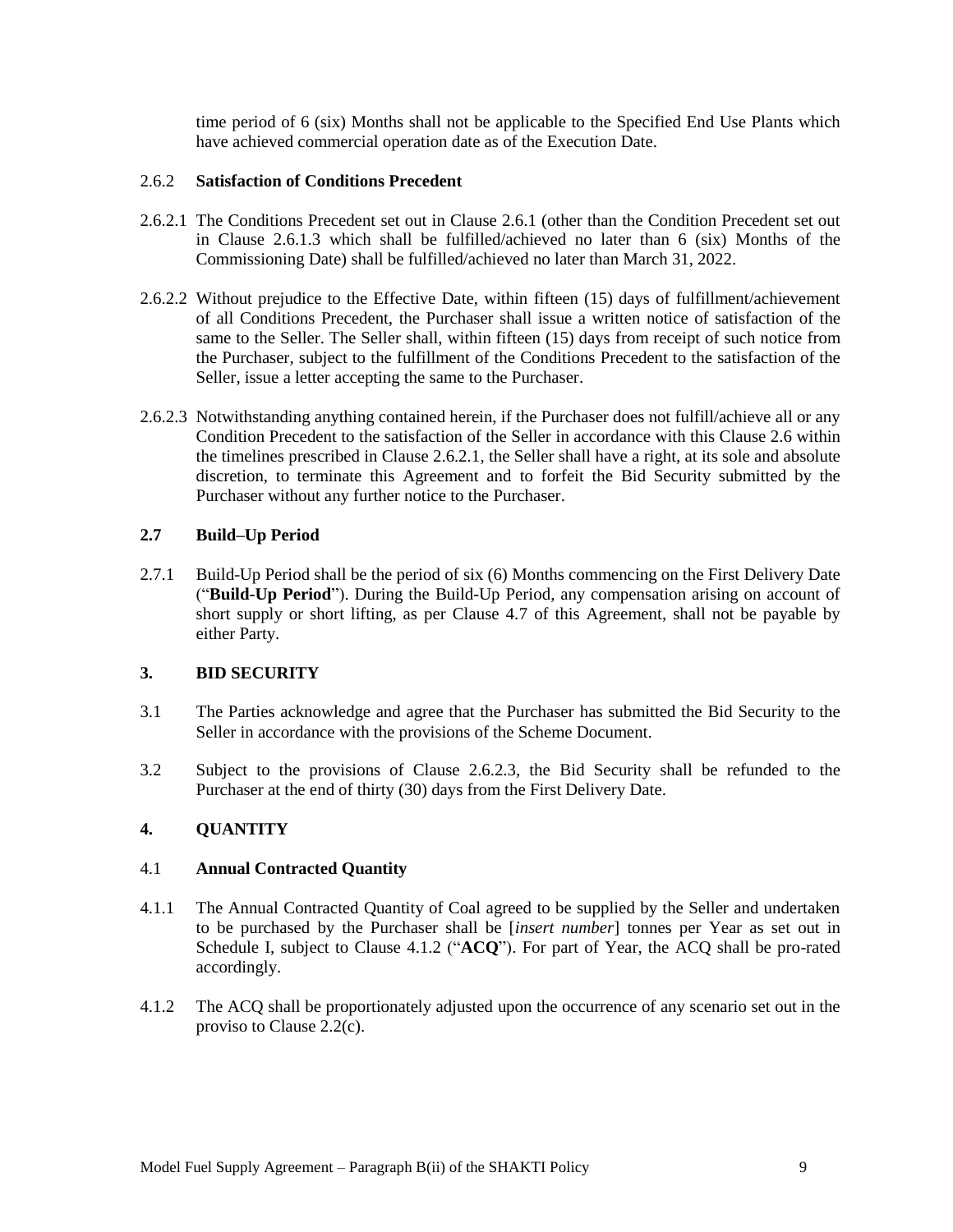#### 4.2 **End-use of Coal**

- 4.2.1 The total quantity of Coal supplied pursuant to this Agreement is strictly meant for use and consumption by the [[•] *name and location of the Specified End Use Plant(s)*] as listed in Schedule I, for the purpose of generation of power in furtherance to and in accordance with the Amended PPA(s).
- 4.2.2 The Purchaser shall not swap, rationalize, sell, divert and/or transfer the Coal for any other purpose whatsoever and the same shall be treated as a material breach of this Agreement, for which the Purchaser shall be fully responsible and such act shall warrant suspension of Coal supplies by the Seller in terms of Clause 15.1.2.

## 4.3 **Source of Supply**

Coal shall be supplied from the Source mentioned in Schedule I. Supply of Coal may vary between/beyond the range of Grades mentioned in Schedule II.

## 4.4 **Quarterly Quantity (QQ)**

4.4.1 The Annual Contracted Quantity for the Year, as per Clause 4.1 shall be divided into Quarterly Quantities ("**QQ**"), expressed in tonnes, as follows:

| $\int$ I <sup>st</sup> Quarter (April – June) | 25% of ACQ |
|-----------------------------------------------|------------|
| $IInd$ Quarter (July – September)             | 22% of ACQ |
| $III^{rd}$ Quarter (October – December)       | 25% of ACQ |
| $IVth$ Quarter (January – March)              | 28% of ACQ |

## 4.5 **Monthly Scheduled Quantity (SQ)**

4.5.1 The Monthly Scheduled Quantity (" $SO$ ") shall be one third ( $1/3<sup>rd</sup>$ ) of the OO.

#### 4.6 **Variation in QQ and SQ**

- 4.6.1 Variation in QQ of a Quarter, not exceeding 5% (five percent), may be made with the written mutual consent of the Purchaser and the Seller, expressed prior to commencement of that Quarter.
- 4.6.2 Subject to the provisions of Clause 4.6.1, variation in SQ for a Month, not exceeding 10% (ten percent), may be made with the written mutual consent of the Purchaser and the Seller, expressed prior to commencement of that Month.
- 4.6.3 Notwithstanding the provisions of Clause 4.6.1 and Clause 4.6.2, the total Coal supply, in a Year, shall not exceed the ACQ or the pro-rated ACQ for that Year, as the case may be.

## 4.7 **Compensation for short delivery/lifting**

4.7.1 If for a Year, the Level of Delivery by the Seller, or the Level of Lifting by the Purchaser falls below the ACQ with respect to that Year, the defaulting Party shall be liable to pay compensation to the other Party for such shortfall in Level of Delivery or Level of Lifting, as the case may be ("**Failed Quantity**") in terms of the following: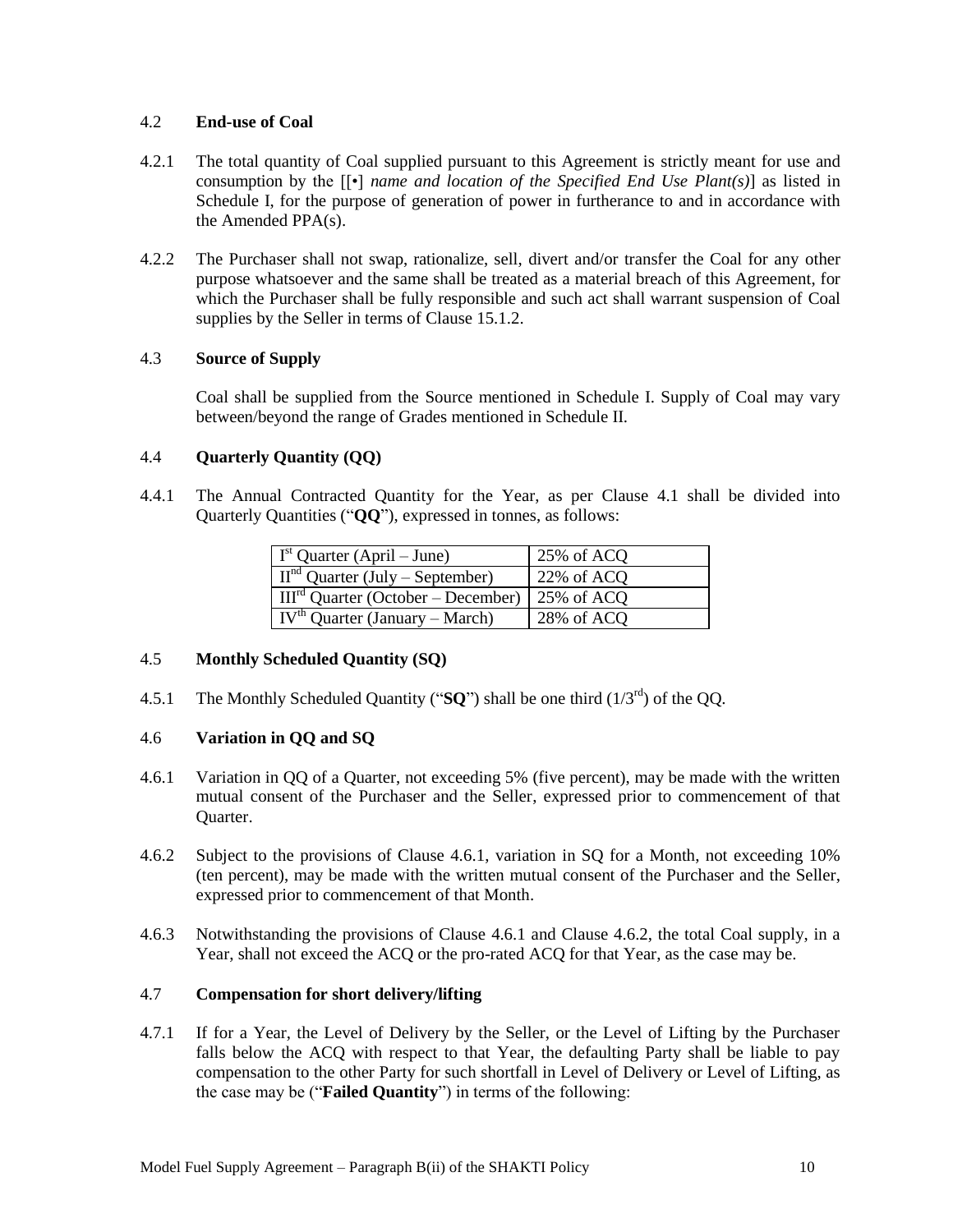| <b>Level of Delivery / Lifting of Coal</b><br>in a Year | Percentage of Penalty for the failed quantity<br>(at the rate of weighted average of Notified<br><b>Prices of Grades of Coal supplied)</b> |
|---------------------------------------------------------|--------------------------------------------------------------------------------------------------------------------------------------------|
| Below 75% but up to 65% of ACQ                          | $0 - 10$                                                                                                                                   |
| Below 65% but up to 50% of ACQ                          | $10 - 40$                                                                                                                                  |
| Below 50% of ACQ                                        | 40                                                                                                                                         |

- 4.7.2 The penalty payable shall be computed in the same manner as done slab-wise for computation of income-tax. However, unlike income tax, the percentage of compensation shall grow on linear basis within each slab.
- 4.7.3 The Seller shall be entitled to modify/amend the penalty levels as specified at Clause 4.7.1 pursuant to review undertaken by the MOC.

#### 4.8 **Level of Delivery**

Level of Delivery with respect to a Year shall be calculated in the form of percentage as per the following formula:

Level of Delivery  $(LD) = (DQ + DDQ + FM + RF) \times 100$ ACQ

Where:

LD = Level of Delivery of Coal by the Seller for the Year.

DQ = Delivered Quantity, namely, aggregate actual quantities of Coal delivered by the Seller for the Year.

DDQ = Deemed Delivered Quantity, reckoned in the manner stated in Clause 4.11.

FM = Proportionate quantity of Coal which could not be delivered by the Seller in a Year due to occurrence of a Force Majeure Act(s) affecting the Seller and/or the Purchaser, calculated as under:

 $FM = ACQ$  x Number of days lost under applicable Force Majeure Act(s) 365

Note: For the purpose of calculation of "Number of days lost under applicable Force Majeure  $Act(s)$ , affecting both the Parties shall be counted only once.

 $RF =$  Quantity of Coal that could not be supplied by the Seller for the Year owing to the railways not allotting wagons or not placing wagons for loading, in spite of valid indent/offer submitted by the Seller to the railways against valid program(s) submitted by the Purchaser for the purpose.

## 4.9 **Level of Lifting**

Level of Lifting with respect to a Year shall be calculated in the form of percentage as per the following formula: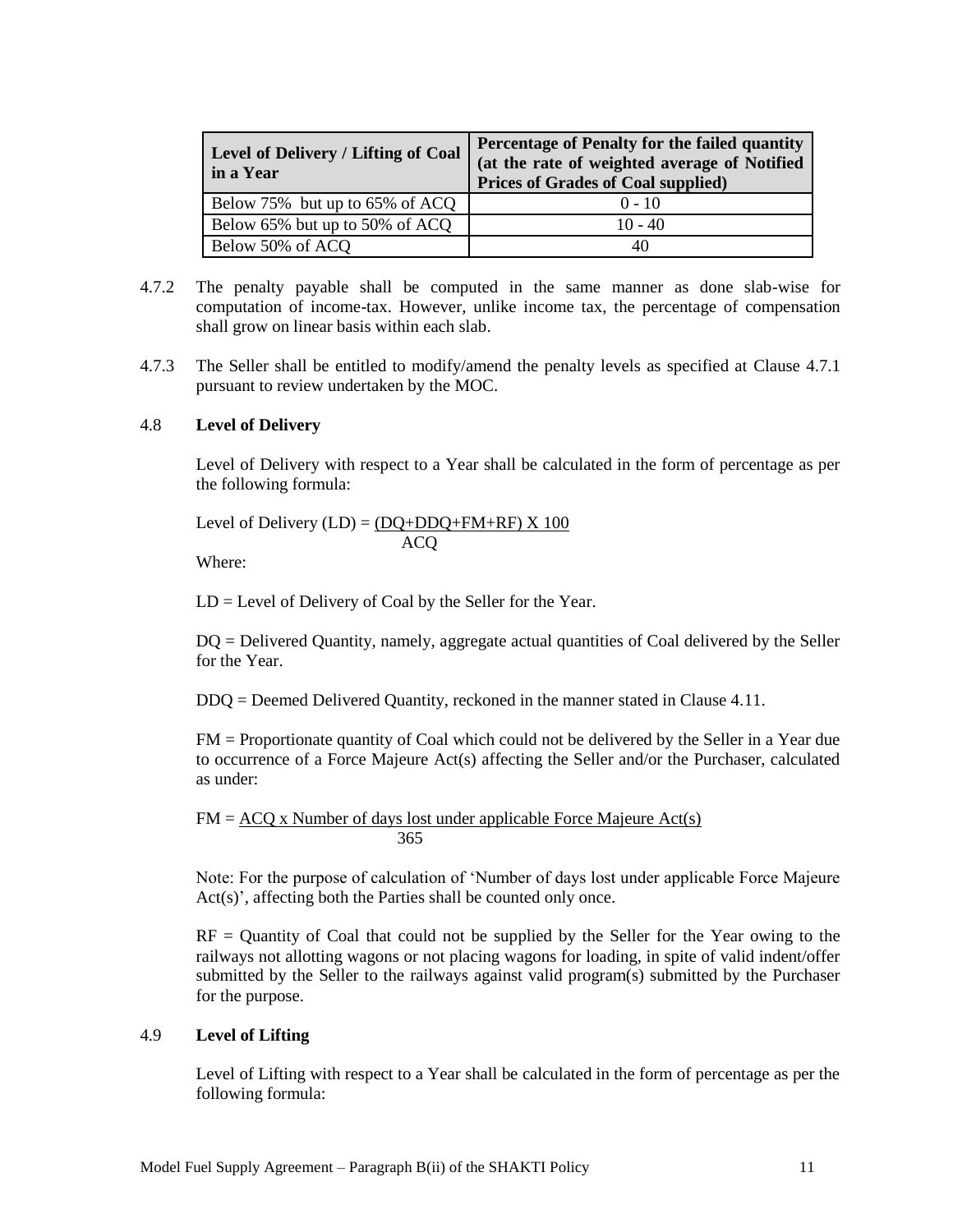Level of Lifting  $(LL) = (ACQ-DDO) \times 100$ ACQ

Where:

 $LL = Level$  of Lifting of Coal by the Purchaser during the Year.

DDQ shall have the same meaning as given in Clause 4.11.

4.10 For the purpose of computing DDQ and RF, the weight per rake will be [*[•] to be specified by the Seller*], which shall be used for calculation of compensation from either the Purchaser or the Seller.

## 4.11 **Deemed Delivered Quantity**

4.11.1 For the purpose of this Agreement, the aggregate of the following items provided under Clause 4.11.2 and Clause 4.11.3 shall constitute the Deemed Delivered Quantity with respect to a Year.

## 4.11.2 **For supply of Coal by rail**

- (a) The quantity of Coal not supplied by the Seller owing to omission or failure on the part of Purchaser to submit the requisite rail programme(s) as per extant procedure with respect to the Scheduled Quantity.
- (b) The quantity of Coal not supplied by the Seller owing to cancellation, withdrawal or modification of the rail programme(s) by the Purchaser after its submission whether before or after allotment of wagon(s) by railways.
- (c) The quantity of Coal not supplied by the Seller owing to Purchaser"s failure to pay and/or submit/maintain IRLC, as applicable, in accordance with Clause 12.1.2(ii).
- (d) The quantity of Coal not supplied by the Seller owing to Seller exercising the right of suspension of supplies in terms of Clause 15.
- (e) The quantity of Coal offered by Seller in terms of Clause 4.3 not accepted by the Purchaser.

#### 4.11.3 **For Supply of Coal by road/ ropeways/MGR/belt conveyor**

- (a) The quantity of Coal not supplied by the Seller owing to the Purchaser"s failure to pay and/or submit IRLC, as applicable, in accordance with Clause 12.1.2(ii).
- (b) The quantity of Coal not supplied by the Seller owing to the Seller exercising the right of suspension of supplies in terms of Clause 15.
- (c) The quantity of Coal not supplied by the Seller owing to the Purchaser"s failure to place the requisite number/type of transport at the Delivery Point for delivery of Coal within the validity period of the sale order/delivery order.
- (d) The quantity of Coal offered by Seller in terms of Clause 4.3 not accepted by the Purchaser.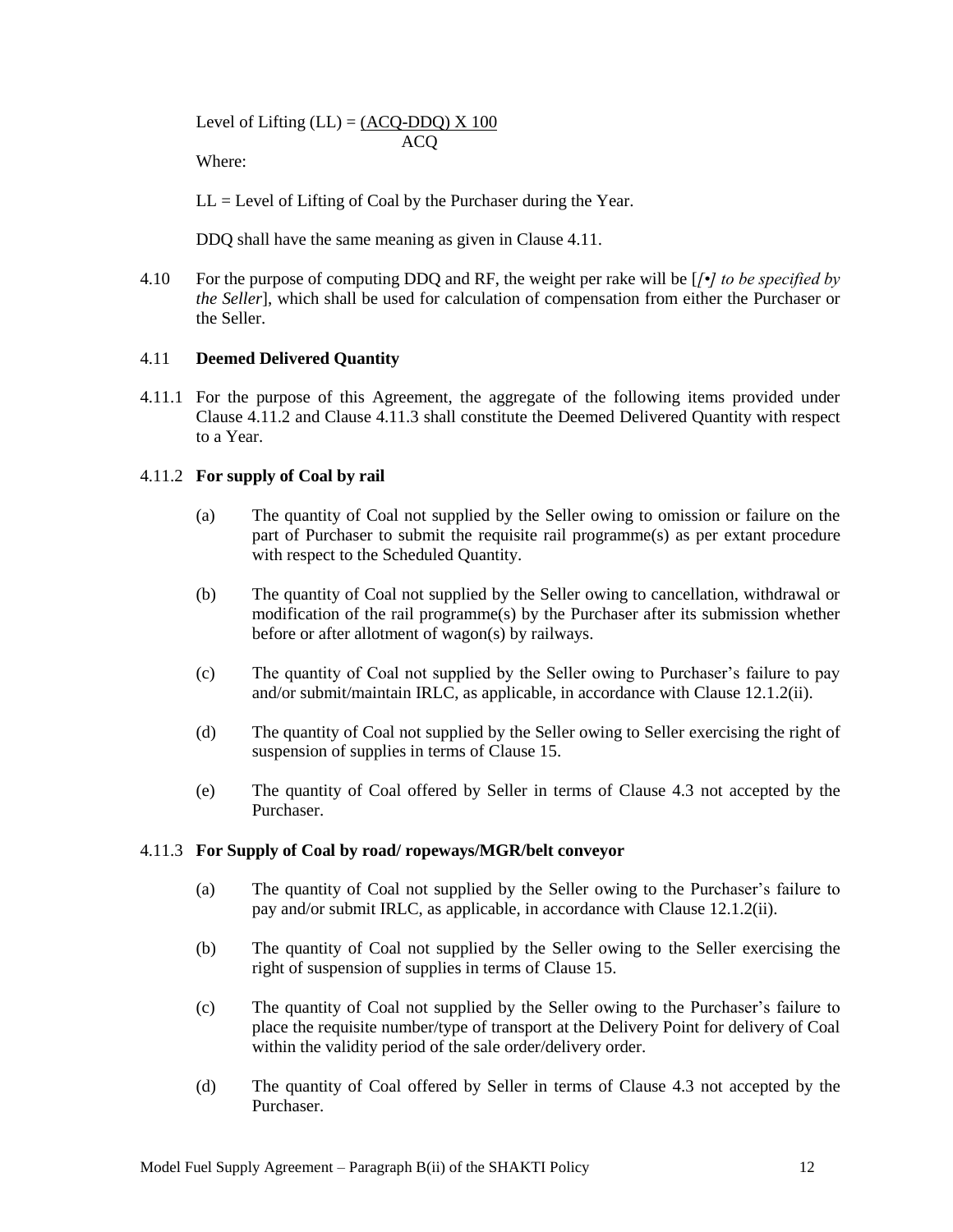## 4.12 **Performance Incentive**

4.12.1 If the Seller delivers Coal to the Purchaser in excess of ninety (90%) of the ACQ for a Year, the Purchaser shall pay the Seller an incentive ("**Performance Incentive**") for the excess Coal supplied:

| Percentage of actual deliveries | Percentage of Incentive at the rate of<br>weighted average Notified Price of Grades<br>of Coal supplied |
|---------------------------------|---------------------------------------------------------------------------------------------------------|
| Above 90% but up to 95% of ACQ  | $0 - 10$                                                                                                |
| Above 95% but up to 100% of ACQ | $10 - 20$                                                                                               |

Actual Deliveries = Actual Quantity [in tonnes] of Coal delivered by the Seller for the relevant Year.

- 4.12.2 The incentive payable shall be calculated in the same manner as done slab-wise for computation of income-tax. However, unlike income tax, the percentage of incentive shall grow on linear basis within each slab.
- 4.12.3 With respect to part of Year in which Term of this Agreement begins or ends, the relevant quantities in Clause 4.12.1, shall apply pro-rata.

## <span id="page-14-0"></span>**5. QUALITY**

- 5.1 The quality of Coal delivered/to be delivered shall be as per the specifications given in Schedule II.
- 5.2 The Seller shall make adequate arrangements to assess the quality and monitor the same to endeavour that un-graded Coal (GCV of less than 2200 Kcal/Kg for non-coking coal) is not loaded into the Purchaser's Containers. If the Seller sends any quantity of such Coal, the Purchaser shall limit the payment of cost of Coal to Re. 1/- (Rupee one only) per tonne. Statutory Charges shall, however, be paid as per the Declared Grade. In this regard, any credit in respect of the Statutory Charges, if and when received by the Seller, shall be adjusted through issuance of credit note(s). Railway freight shall be borne by the Purchaser.
- 5.3 The Seller shall endeavor to deliver Coal with size conforming to specifications set out in Schedule II and shall make reasonable efforts to remove stones/extraneous material from the Coal.

## 5.4 **Re-declaration of Grade by the Seller**

If the Grade analysed pursuant to Clause 5.6 shows variation from the Declared Grade, consistently over a period of three (3) Months, the Purchaser shall request the Seller for redeclaration of Grade, which shall be duly considered by the Seller.

#### 5.5 **Oversized Coal/stones**

In the unlikely event of supply of any oversized Coal/stones beyond the specifications set out in Schedule II, the Purchaser shall inform the Seller of such incident(s) in any specific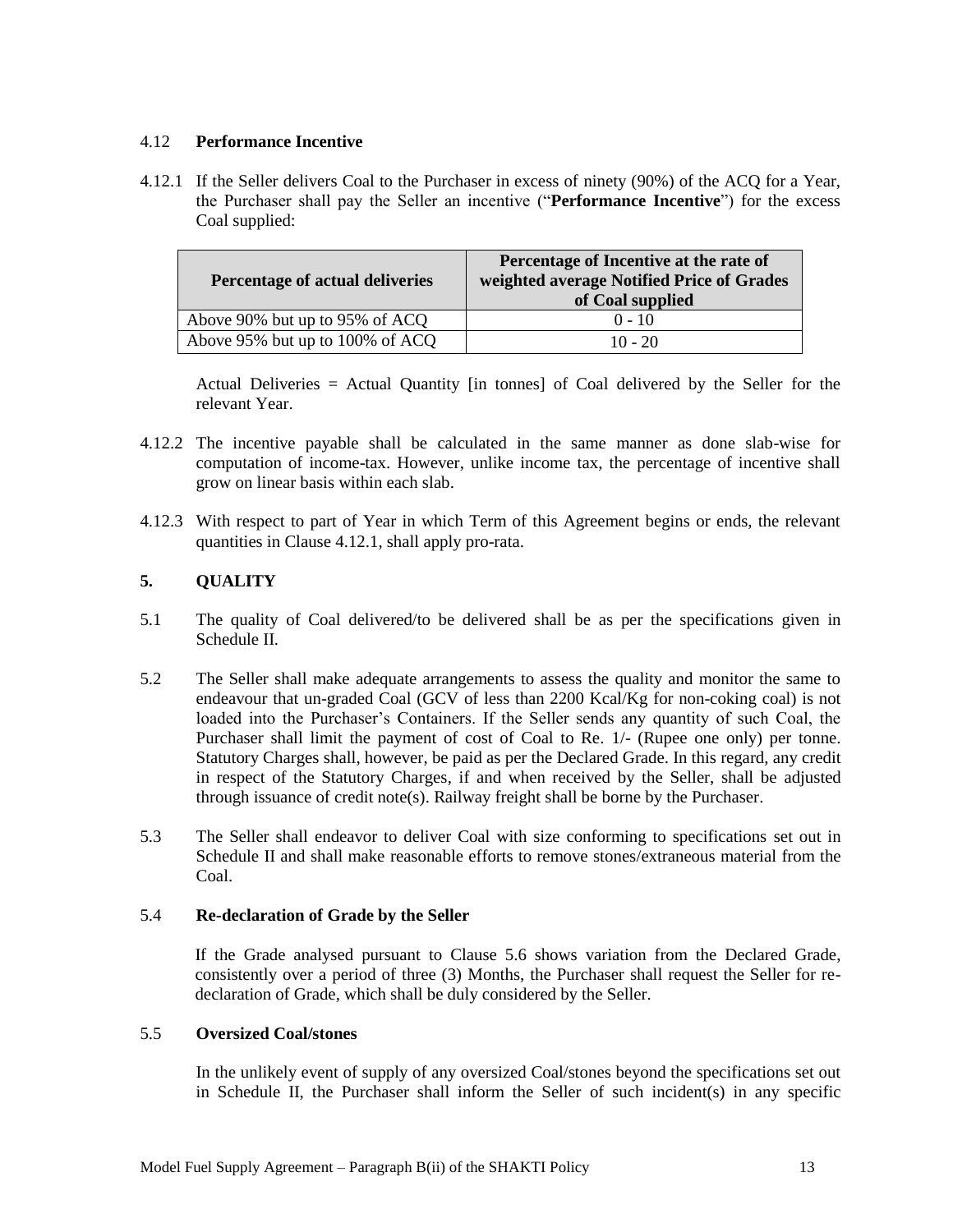consignment(s), immediately on its detection at the Delivery Point and/or Unloading Point and the Seller shall take all reasonable steps to prevent such ingress at its end. If, in the Purchaser's reasonable assessment, the incidents of oversized Coal and/or stones are causing operating or maintenance problems at the Specified End Use Plant, then, upon the request of the Purchaser, the Purchaser and the Seller shall meet and prepare a mutually acceptable plan for effectiveness of the Seller's endeavours to avoid such instances.

#### 5.6 **Assessment of Quality of Coal at the loading end**

#### 5.6.1 **Sample collection**

- (a) Samples of Coal shall be collected by the Third Party either manually or through any suitable mechanical sampling arrangement, including Augur Sampling method, if physically operable at each of the Delivery Points for determining the quality of Coal in the presence of representatives of the Seller and the Purchaser.
- (b) For the purpose of sampling, each rake of Coal supplied from one Delivery Point shall be considered as a lot. However, if a rake comprises Coal from more than one (1) coal mine and/or Grade, then the number of lots for sampling will be coal mine/Grade wise, as the case may be.
- (c) Each day"s supply to the Purchaser from a Delivery Point shall be considered as one lot for the purpose of sampling in case of Coal supplies by road, ropeways, belt and MGR system etc. However, if such Coal supplies comprise Coal from more than one (1) coal mine and/or Grade, then the number of lots for sampling will be coal mine/Grade wise, as the case may be.
- 5.6.2 Detailed modalities for collection, handling, storage, preparation and analysis of samples by Third Party shall be as per Schedule IV.
- 5.6.3 Each sample shall be assigned with a code number and will be identified by such code only and no other particulars will be indicated or written on the tag attached with the relevant bag containing the sample. Detailed modalities of coding/de-coding for the purpose of sampling and analysis may be worked out separately by the Parties to facilitate confidentiality and reliability of the process.
- 5.6.4 (i) In the event, for any reason whatsoever, Third Party sampling and analysis could not be conducted, joint sampling and analysis shall be carried out by the Seller in presence of the Purchaser at the loading end.

(ii) In the event that, no sample is collected either by the Third Party or Seller and Purchaser jointly as mentioned at sub-clause (i) above, from dispatches by a rake or on any day, as the case may be, from a Delivery Point for any reason, the weighted average of the most recent results available in any preceding Month against respective Delivery Point/Grade shall be adopted for such dispatches for which samples were not collected.

#### <span id="page-15-0"></span>**6. WEIGHMENT OF COAL**

6.1 For dispatch of Coal by rail, all the wagons loaded for the Purchaser shall be weighed at the loading end at the electronic weighbridge of the Seller and electronic print-out of actual weight recorded shall be provided. Such weighment shall be final and binding for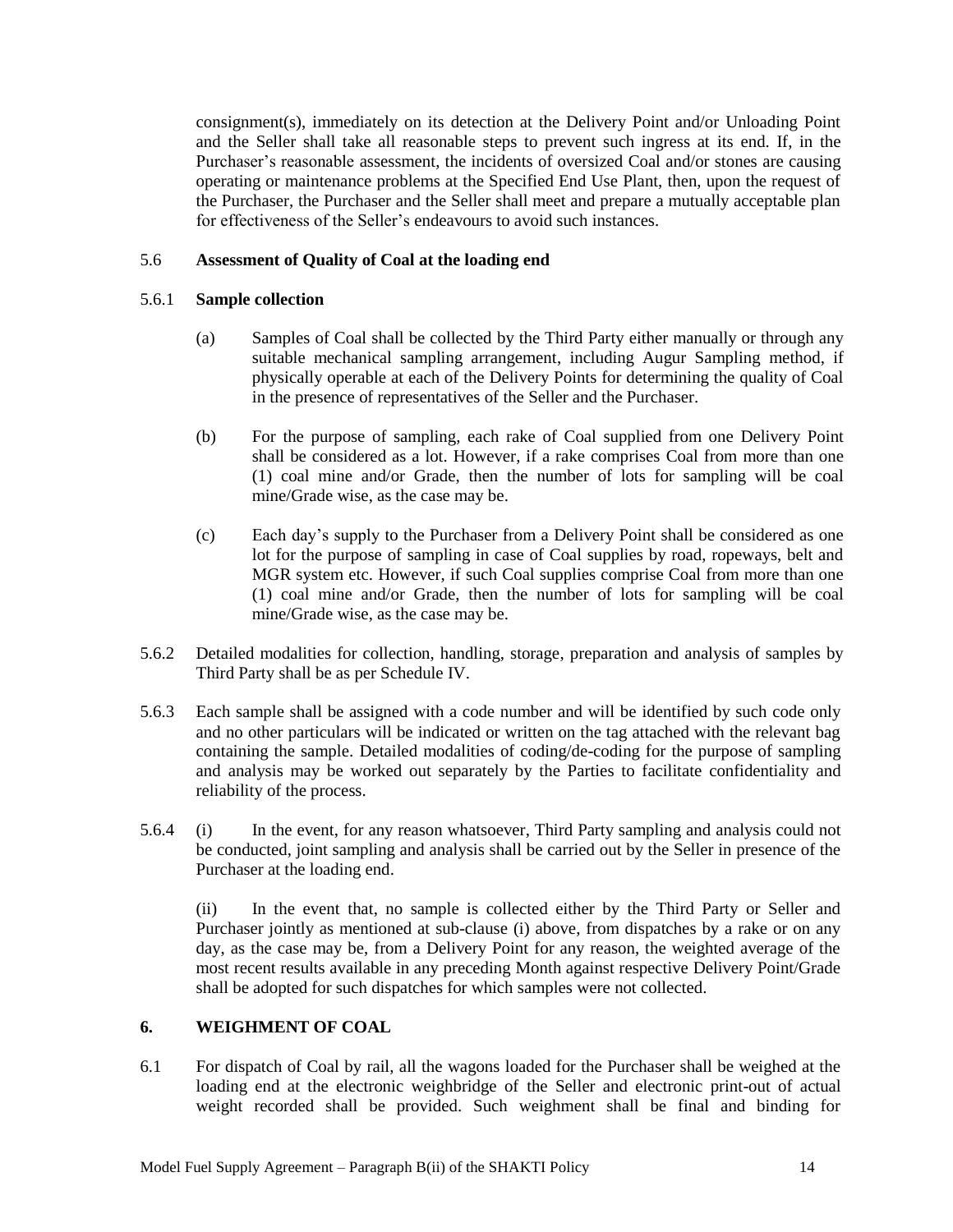determination of the quantity delivered. The Purchaser shall have the right to witness the weighment of the wagons at the weighbridge, if desired. The Seller shall annex copy of such electronic print-outs along with the bill(s) raised by the Seller.

- 6.2 Only in the absence of weighment of Coal on electronic weighbridge at the loading end, the weight recorded at the Purchaser"s electronic weighbridge with an electronic print-out facility at the Unloading Point, if in proper working order, shall be taken as final. In respect of unweighed consignments/wagons at the Delivery Point on electronic weighbridge and weighed on electronic weighbridge at the Purchaser"s end, the Purchaser shall submit the associated electronic print-out to the Seller for such consignments/wagons within thirty (30) days from the date of railway receipt, beyond which time the weight of the consignment shall be considered on railway receipt basis.
- 6.3 If both the weighbridges installed by the Seller as well as the Purchaser are defective/not available for recording weight of the consignments of Coal, weighted average quantity of Coal per wagon (to be determined separately for respective types of wagons in the circuit), as per the actual weighment over a continuous period of immediately preceding seven (7) days shall form the basis for determining the quantity of Coal at that Delivery Point, till such time any one of the weighbridges is corrected and put back into operation. If the weighbridges at both the Seller's and the Purchaser's end are not available for recording weight of Coal and actual weighment over a continuous period of immediately preceding seven (7) days is also not available then weight of Coal for such unweighed wagons shall be taken as per the weight indicated in the railway receipts.
- 6.4 The Seller and the Purchaser shall permit access to and make facilities available at its weighbridge, for representatives of either Party to witness and note the weight for the consignment. In case the representative of any Party fails to be present, at the time of such weighment, the weight recorded by the representative of the other Party in accordance with Clause 6.1 and Clause 6.2, shall be final and binding.
- 6.5 The weighbridges both at the Seller"s end and at the Purchaser"s end shall be kept duly calibrated as per the Weights and Measures Standards. Both the Seller and the Purchaser shall have the right to witness the calibration of the weighbridge at each other's end.

#### 6.6 **Operation and Maintenance of Weighment System**

The Parties shall at their respective costs,

- (a) Operate and maintain their weighbridges in good working order and in accordance with the Weights and Measures Standards and other Applicable Laws;
- (b) Cause the weighbridge to be inspected, tested and certified by the statutory agencies in accordance with and at the intervals required by the Weights and Measures Standards and the Parties shall, at their cost, extend/make available all requisite facilities required for the purpose of testing and/or calibrating the weighbridge.
- 6.7 For dispatch of Coal by road, the weight recorded at the electronic weighbridge of the Seller at the loading end shall be final for the purpose of billing and payment. The Purchaser shall have the right to witness the weighment at the colliery, if desired. The weighbridge shall be calibrated as per the provisions of Applicable Laws. The Purchaser shall have the right to witness such calibration.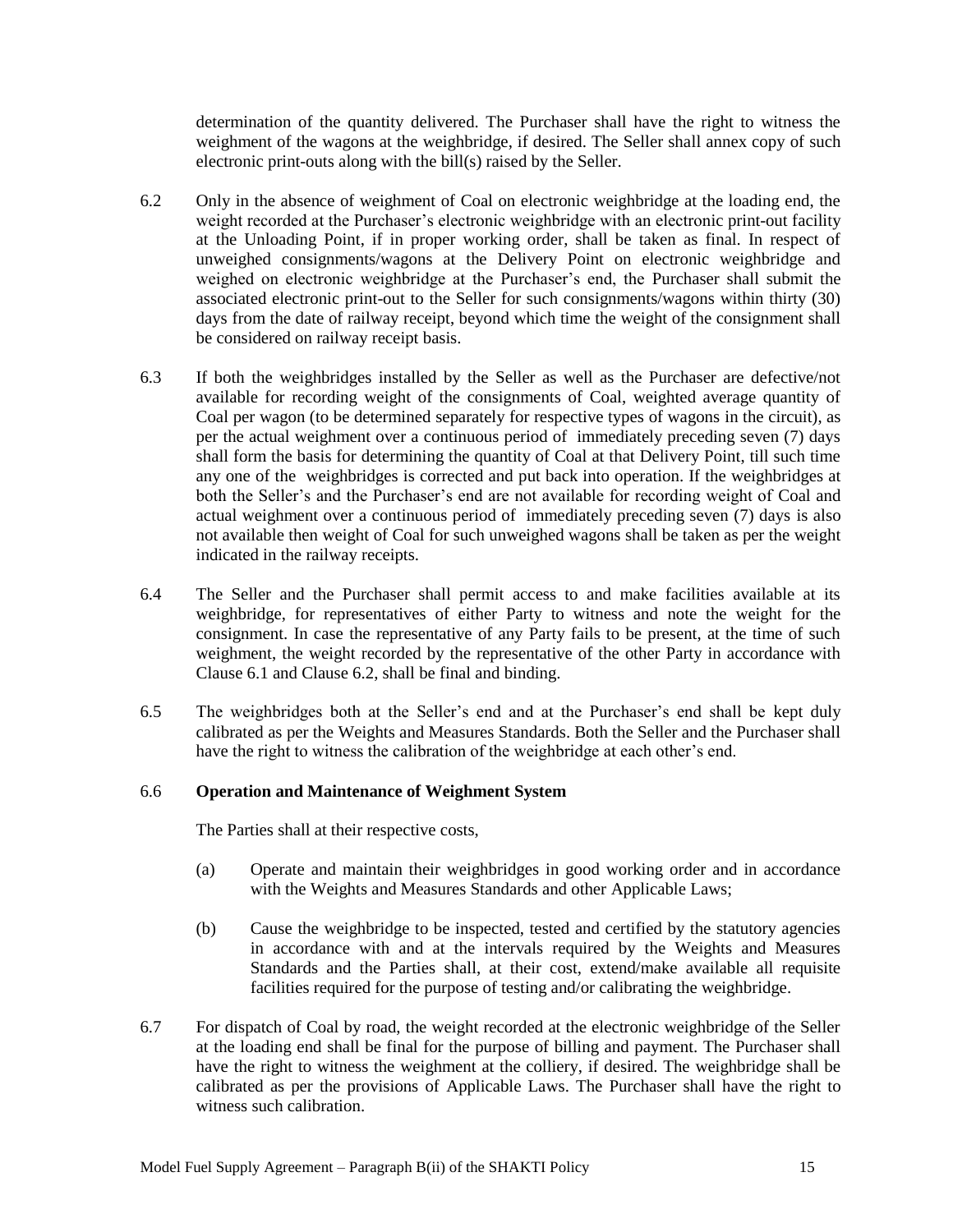- 6.8 For dispatch of Coal by belt conveyor, a weightometer shall be installed at the end of the Seller and weight recorded by the weightometer shall be the weight of Coal supplied. The weightometer shall be kept under joint seal and will be repaired/recalibrated in the presence of the representatives of the both the Parties, wherever necessary.
- 6.9 For dispatch of Coal by MGR system, weight recorded at the loading end through the electronic weighment system shall form the basis for determining the quantities of Coal delivered.

## <span id="page-17-0"></span>**7. METHOD OF ORDER BOOKING AND DELIVERY OF COAL**

The Purchaser shall submit Monthly programme(s) mode-wise for off-take of Coal as under:

#### 7.1 **Order Booking by Rail**

- 7.1.1 The Purchaser shall submit the programme(s) and shall comply with all requisite formalities, rules and procedures as prescribed by the railways by time to time.
- 7.1.2 Subject to Clause 7.1.1 and other obligations of the Purchaser under this Agreement, the Seller shall provide consent, take allotment and place indents etc. in accordance with extant railway rules and procedures.
- 7.1.3 In case of formation of rakes with wagons loaded from different Delivery Points, the Seller shall make best efforts to complete documentation formalities as per railway rules and procedures so as to enable the Purchaser to avail a trainload freight rate.
- 7.1.4 In the event rail movement is declared/considered not feasible by railways, a joint review will be undertaken in this regard.

## 7.2 **Order Booking by Road**

- 7.2.1 The Purchaser shall submit Monthly programme(s) for order booking/allocation in respect of the coal mine wise quantities offered, as per the procedure prescribed by the Seller from time to time.
- 7.2.2 Subject to fulfillment of payment obligations pursuant to Clause 12.1.2 by the Purchaser, the Seller shall arrange to issue sale order(s)/delivery order(s) separately for each colliery and issue necessary loading programme/schedule from time to time. The Purchaser shall arrange to place the required number/type of trucks to lift the Coal as per such loading programme/schedule. The Seller shall ensure that the sale order/delivery order in favour of the Purchaser reaches the concerned colliery/weigh bridge within five (5) working days of the last day of the period notified by the Seller for booking orders.
- 7.2.3 The Seller shall ensure delivery and the Purchaser shall ensure lifting of Coal against sale order/delivery order of any Month within the validity period, as mentioned in the sale order.
- 7.2.4 In the event of any quantity remaining undelivered/unlifted, the Purchaser shall be entitled to receive, once the validity period of the sale order/delivery order expires, the refund of the proportionate value of such quantity.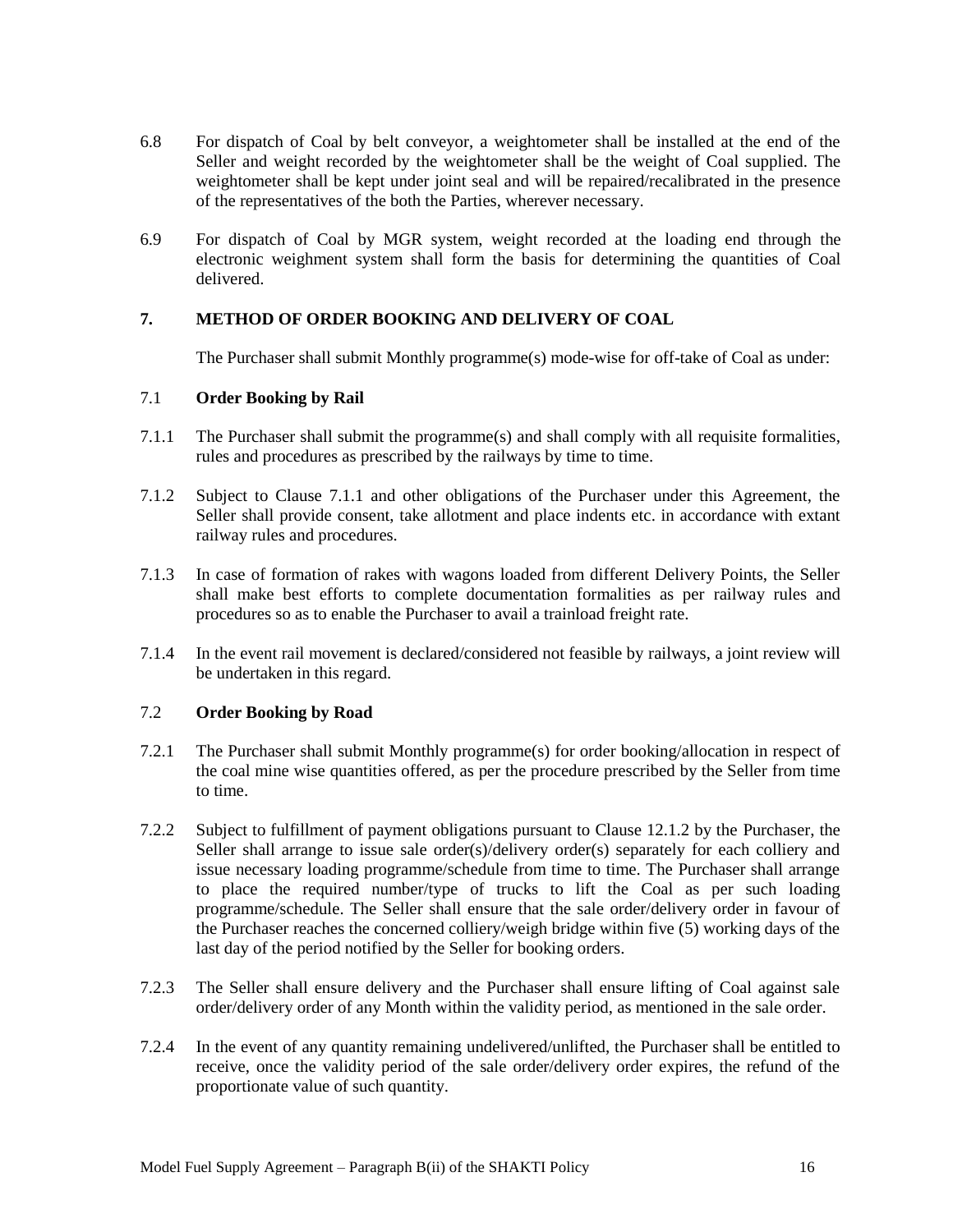## <span id="page-18-0"></span>**8. TRANSFER OF TITLE TO GOODS**

Once delivery of Coal has been effected at the Delivery Point by the Seller, the property/title and risk of Coal so delivered shall stand transferred to the Purchaser in terms of this Agreement. Thereafter, the Seller shall not be responsible or liable in any manner whatsoever, including in respect of security or safeguard of the Coal so transferred. The Seller shall have no liability, including any liability towards increased freight or transportation costs, as regards missing/diversion of wagons/rakes or road transport en route, for whatever causes, by railways, or road transporter or any other agency.

## <span id="page-18-1"></span>**9. PRICE OF COAL**

The "**As Delivered Price of Coal**" for the Coal supplies pursuant to this Agreement shall be the sum of the Notified Price, Other Charges and Statutory Charges, as applicable at the time of delivery of Coal.

## 9.1 **Notified Price**

The Purchaser shall pay the Notified Price in accordance with the provisions of this Agreement.

#### 9.2 **Other Charges**

## 9.2.1 Transportation charges

Where Coal is transported by the Seller from the Pithead to the Delivery Point, the Purchaser shall pay for such transportation charges which are notified by CIL/the Seller from time to time. It is clarified that the distance of transportation on surface from the Pithead to the Colliery Loading Point shall be measured along the route of Coal transportation.

#### 9.2.2 Sizing/Crushing charges

Where Coal is crushed/sized for limiting the top-size, the Purchaser shall pay sizing/crushing charges, as applicable and notified by CIL/the Seller from time to time.

#### 9.2.3 Rapid loading charges

Where Coal is loaded through rapid loading system, the Purchaser shall pay rapid loading charges notified by CIL/the Seller from time to time.

#### 9.2.4 Any other applicable charges

Any other applicable charges as notified by CIL/the Seller from time to time.

#### 9.3 **Statutory Charges**

The Statutory Charges shall become effective and payable by the Purchaser from the date as notified by the relevant government/statutory authority.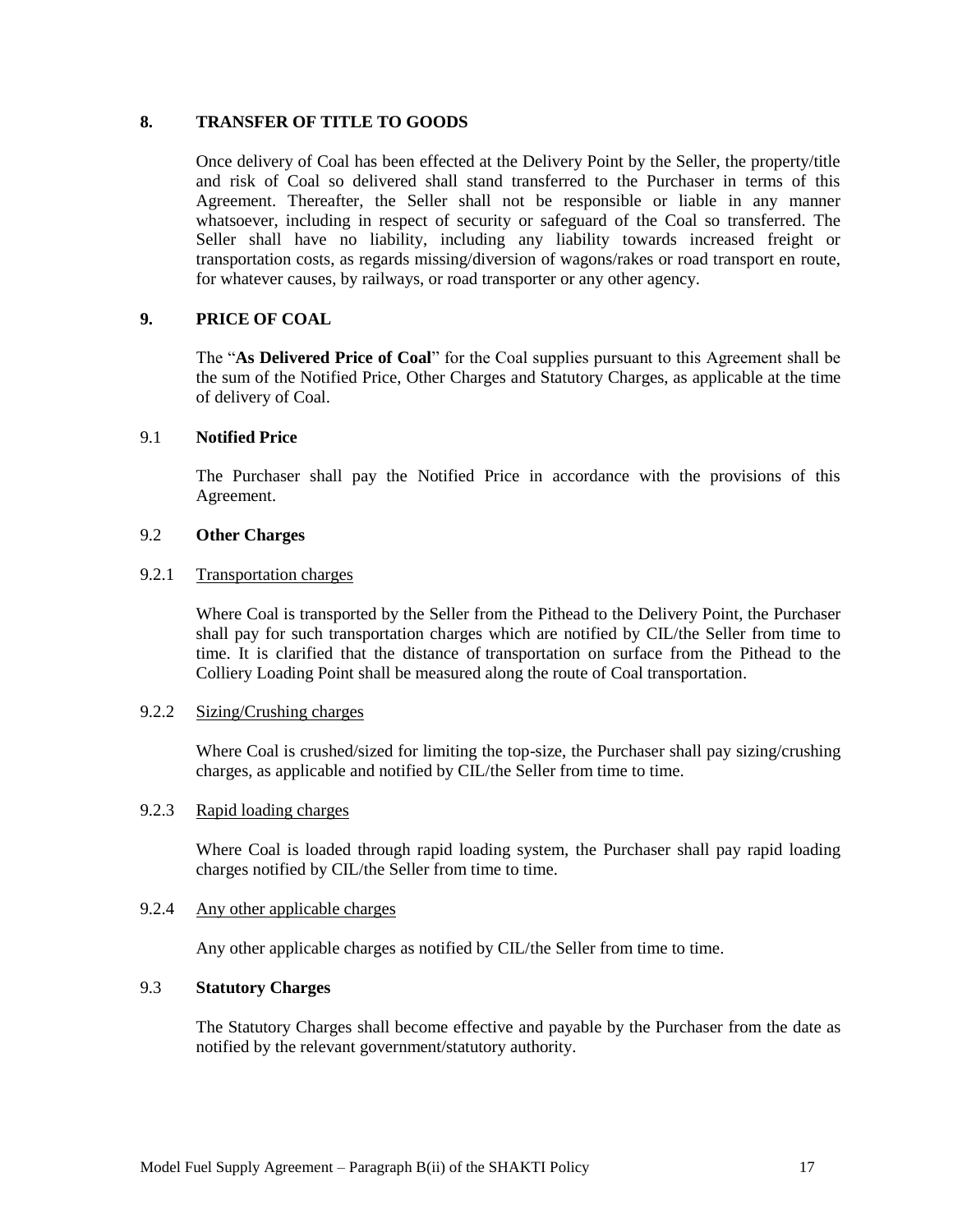9.4 Notwithstanding anything contained herein, in all cases, the freight charges in their entirety, irrespective of the mode of transportation of the Coal supplied, shall be solely borne by the Purchaser.

#### <span id="page-19-0"></span>**10. COMPENSATION**

#### 10.1 **Excess Surface Moisture**

- 10.1.1 In the event that Monthly weighted average Surface Moisture in Coal exceeds seven percent (7%) during the Months from October to May and nine percent (9%) during the Months from June to September, the Seller shall give credit note on account of quantity equivalent to excess Surface Moisture, calculated at the rate of the weighted average Notified Price of analyzed Grade(s) of Coal and Other Charges. The said compensation shall not include railway freight and Statutory Charges. In this regard, any credit in respect of the Statutory Charges, if and when received by the Seller, shall be adjusted through issuance of credit note(s).
- 10.1.2 Sampling/analysis and determination of Surface Moisture for compensation shall be done as per the procedure set out in Schedule IV.

#### <span id="page-19-1"></span>**11. OVERLOADING AND UNDER-LOADING**

- 11.1 Any penal freight for overloading charged by the railways for any consignment shall be payable by the Purchaser. However, if overloading is detected from any particular colliery, consistently during three (3) continuous Months, on due intimation from the Purchaser to this effect, the Seller undertakes to take remedial measures.
- 11.2 For non-coking coal of GCV exceeding 5800 Kcal/Kg and coking coal of Steel Grade I, Steel Grade II, Washery Grade I, Washery Grade II, Semi-coking Grade I, Semi-coking Grade II and washed Coal; any idle freight for under-loading below the stenciled carrying capacity, as shown on the wagon or minimum chargeable weight for the purpose of freight charges as notified by the railways (route-wise) for any particular type of wagon from time to time, whichever is lesser, shall be borne by the Seller. For all other Grades of Coal, any idle freight for under-loading below the stenciled carrying capacity, plus two (2) tonnes, or minimum chargeable weight for the purpose of freight charges as notified by the railways (route-wise) for any particular type of wagon from time to time, whichever is lesser, shall be borne by the Seller.
- 11.3 Idle freight resulting from under-loading of wagon, as per Clause 11.2, shall be adjusted in the bills. Idle freight shall be reckoned as the difference between the freight charged by the railways/freight payable for stenciled carrying capacity/freight payable for stenciled carrying capacity plus two (2) tonnes, as applicable in terms of Clause 11.2 and the freight payable for the actual recorded weight of Coal loaded in the wagons. It is clarified that the compensation shall comprise basic railway freight and other applicable charges such as DPC, DS etc. actually levied by the railway under the respective consignment.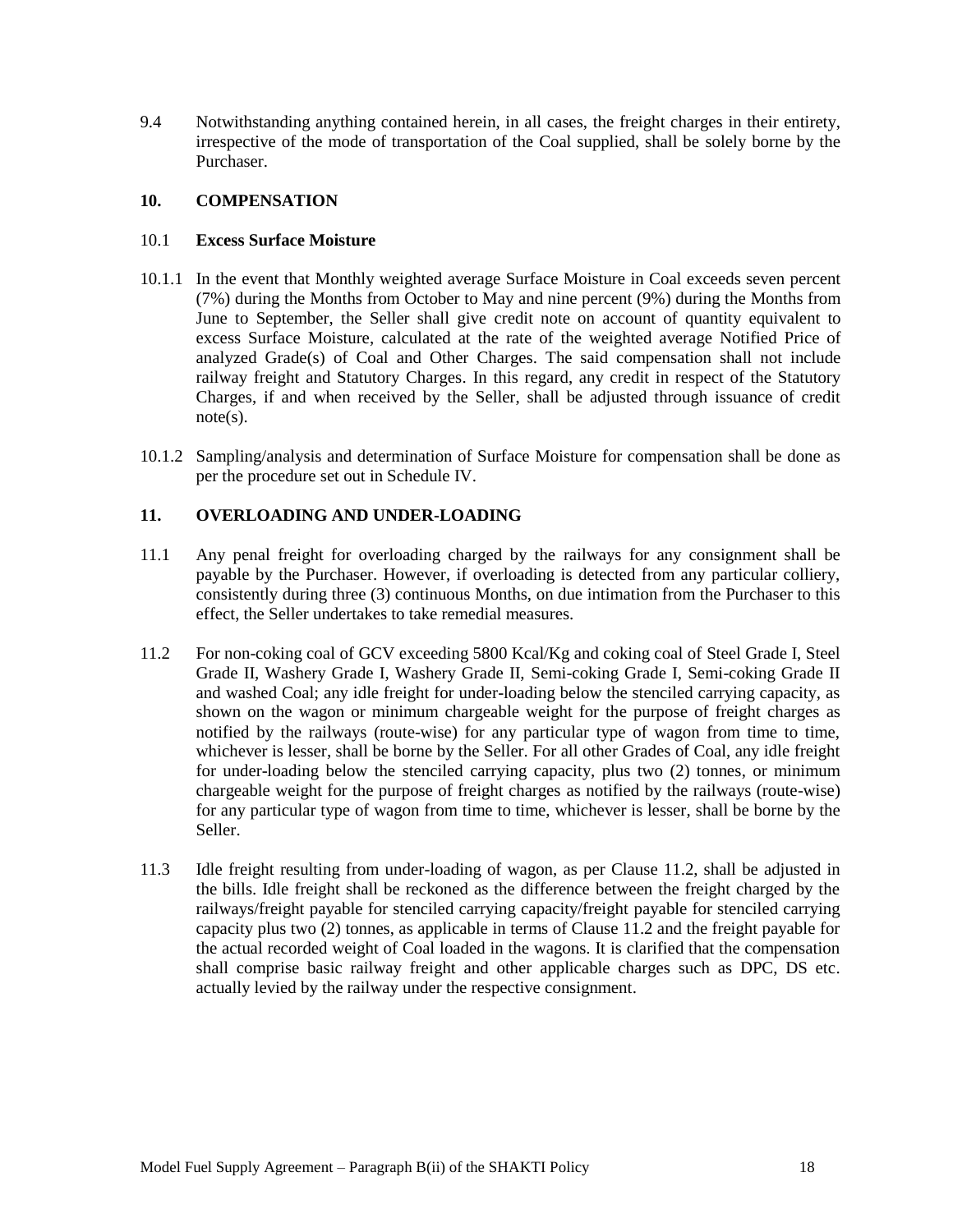## <span id="page-20-0"></span>**12. MODALITIES FOR BILLING, CLAIMS AND PAYMENT**

#### 12.1 **Bills on Declared Grade basis**

- 12.1.1 The Seller shall raise bills for the Coal supplied to the Purchaser on Declared Grade basis. The Seller shall raise such bills on rake-to-rake basis for delivery of Coal by rail and on daily basis for delivery of Coal by road and other modes of transport. Such bills shall be raised within seven (7) days of delivery.
- 12.1.2 The Purchaser shall make payment in accordance with either of the following payment mechanisms:
	- (i) The Purchaser shall make advance payment against SQ for a Month as per the monthly payment schedule notified by the Seller, prior to seeking consent in respect of rail programme(s) from the Seller and/or order booking/allocation in case of road/other modes.
	- (ii) The Purchaser shall maintain with the Seller an Irrevocable Revolving Letter of Credit ("**IRLC**") issued by a bank in a format acceptable to the Seller and fully conforming to the conditions to be stipulated as Schedule III for an amount equivalent to As Delivered Price of Coal for the Coal quantities that is one-ninth  $(1/9<sup>th</sup>)$  of the QQ concerned, as per Clause 4.4. The As Delivered Price of Coal in this context shall take into account the highest of Notified Prices of Grades mentioned in Schedule II. The amount of IRLC shall be suitably changed whenever there is a change in any component of the As Delivered Price of Coal. In addition to the IRLC, the Purchaser shall pay advance amount equivalent to seven (7) days Coal value by way of electronic fund transfer.
- 12.1.3 All the payments shall be made through electronic fund transfer payable at (*[•] to be stated by the Seller*). In the event of non-payment/delayed payment of any amount(s) as prescribed in this Agreement, the Purchaser shall be liable to pay interest in accordance with Clause 13.
- 12.1.4 Advance payment made by the Purchaser shall be non-interest bearing, and it shall change in accordance with change in the As Delivered Price of Coal.

## 12.2 **Adjustment for analyzed quality/Grade**

- 12.2.1 The debit note/credit note with regard to adjustment for quality, as determined under Clause 5.6, shall be supported by the relevant analysis report(s) of the Third Party/referee results/joint sampling/weighted average analysis, as the case may be, in accordance with Clause 5.6.
- 12.2.2 The Seller shall issue credit note/debit note on account of Grade variation to the extent of difference in the Notified Price of Declared Grade and analysed Grade of Coal as follows:
	- (a) In case of Third Party result which is not sent for referee analysis, within seven (7) days of receipt of Third Party result by the Seller;
	- (b) In case of referee analysis, within seven (7) days of receipt of referee analysis results by the Seller;
	- (c) In case of joint sampling, within seven (7) days of the date of jointly signed result; or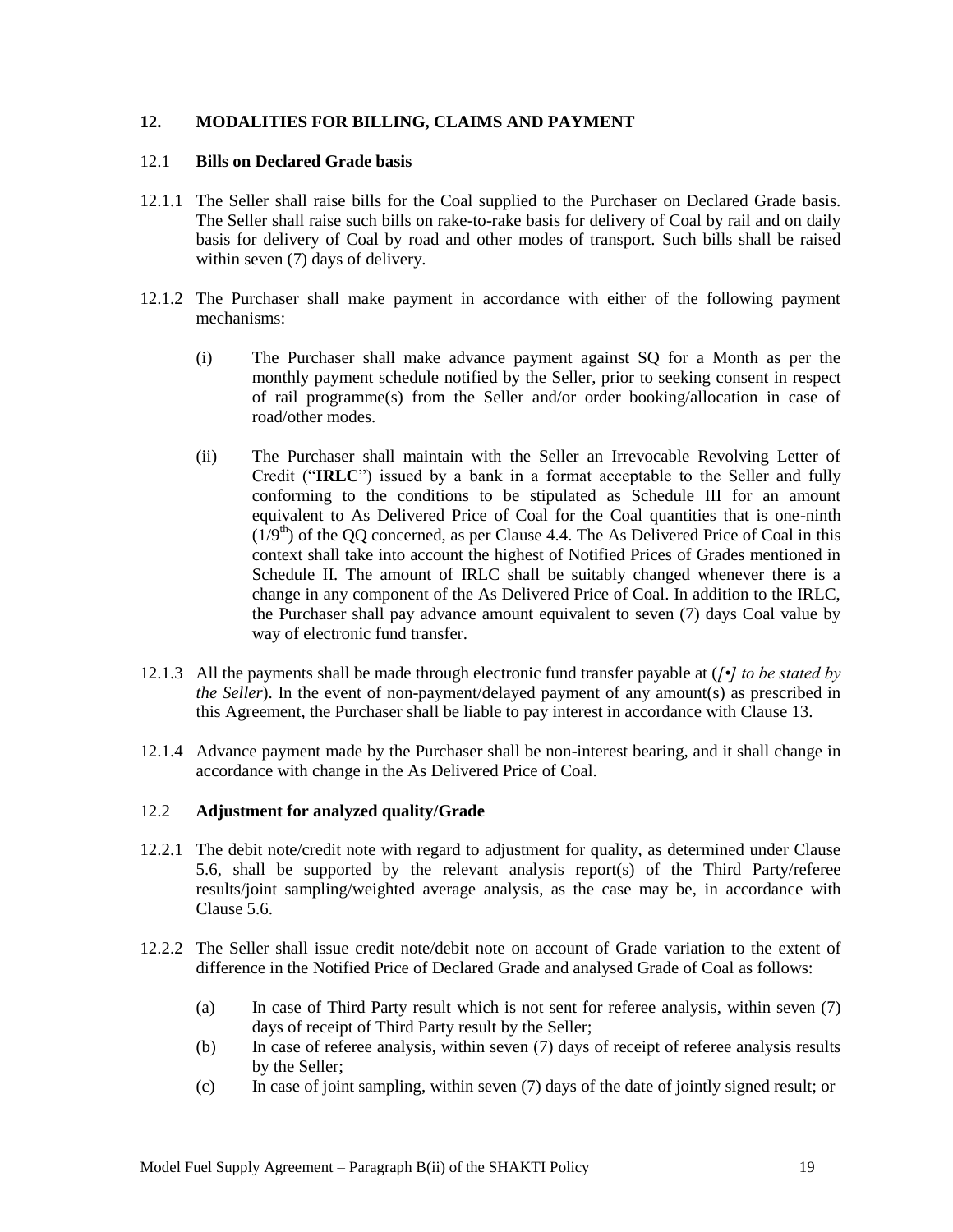(d) In case of weighted average analysis, within seven (7) days of the joint determination of weighted average result to be applied.

#### 12.3 **Bills of Miscellaneous Claims**

- 12.3.1 The bills towards interest charges pursuant to Clause 13 raised by the Parties shall be paid within fifteen (15) days of receipt of such bills.
- 12.3.2 Compensation for short supply/lifting, as calculated in accordance with Clause 4.7, shall be payable by the defaulting Party to the other Party within a period of ninety (90) days from the date of receipt of claim, failing which, it will attract interest in terms of Clause 13.
- 12.3.3 After expiry of the Year, the Seller shall submit an invoice to the Purchaser with respect to the Performance Incentive payable in terms of Clause 4.12 and the Purchaser shall pay the amount so due within thirty (30) days of the receipt of the invoice failing which it will attract interest in terms of Clause 13.

#### 12.4 **Diverted rakes/missing wagons**

In case of diversion of rakes en route or missing wagons, bills shall be paid to the Seller by the Purchaser.

#### 12.5 **Annual Reconciliation/Adjustments**

The Parties shall jointly reconcile all payments made for the Monthly Coal supplies during the Year by end of May of the following Year. The Parties shall, forthwith, give credit/debit for the amount reconciled, if any, as assessed during such joint reconciliation. The annual reconciliation statement shall be jointly signed by the authorised representative of the Seller and the Purchaser which shall be final and binding

12.6 In the event of due date of any payment obligation under this Agreement falling on day other than a Business Day or on a day of nationwide strike affecting banking services, the next Business Day shall be the effective due date for the purpose.

## <span id="page-21-0"></span>**13. INTEREST ON DELAYED PAYMENT**

In the event of delay in payment/adjustment of any amount payable/recoverable pursuant to the provisions of this Agreement, the Seller/the Purchaser shall be entitled to charge interest on such sum remaining outstanding for the period after the due date till such time the payment is made. The interest charged by the Seller/the Purchaser pursuant to this Clause 13 shall be at the Interest Rate.

#### <span id="page-21-1"></span>**14. REPRESENTATIONS, WARRANTIES, COVENANTS AND UNDERTAKINGS**

- 14.1 Each Party represents and warrants to the other Party that:
- 14.1.1 it has the capacity to enter into this Agreement and perform its obligations, and all transactions and undertakings contemplated herein;
- 14.1.2 all corporate or other required action necessary for the authorisation and execution of this Agreement have been duly obtained; and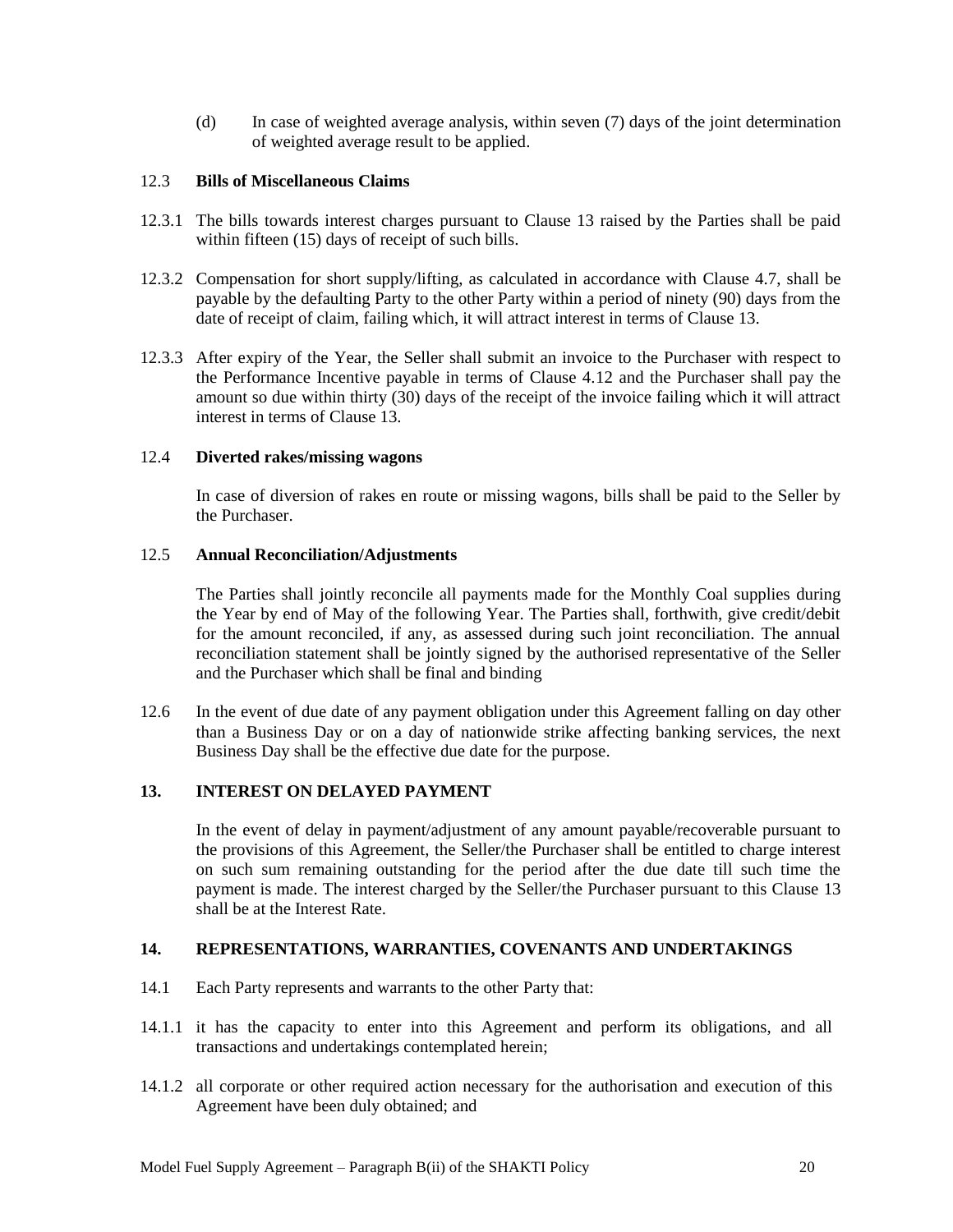- 14.1.3 this Agreement has been duly executed by it and is valid and binding on it in accordance with its terms.
- 14.2 The Purchaser hereby further warrants and represents to the Seller:
- 14.2.1 it is duly organized and validly existing under the Applicable Laws and has all powers and authorities to own its property and to carry on its business as now conducted;
- 14.2.2 it has the full legal right, capacity and authority to enter into this Agreement and this Agreement constitutes its legal, valid and binding obligation;
- 14.2.3 the execution, delivery and performance by it of this Agreement and the compliance by it with the terms and provisions hereof do not and will not:
	- (i) contravene any provision of any Applicable Law, statute or any order, writ, injunction or decree of any court or governmental instrumentality to which it is subject; or
	- (ii) conflict with or be inconsistent with or result in any breach of any of the terms, covenants, conditions or provisions of, or constitute a default under any other agreement, contract or instrument to which it is a party or by which it is bound or to which it may be subject; or
	- (iii) violate any provision of its constitutional documents;
- 14.2.4 there are no claims, investigations or proceedings before any court, tribunal or governmental authority in progress or pending against or relating to it, which could reasonably be expected to prevent it from fulfilling its obligations set out in this Agreement or arising from this Agreement;
- 14.2.5 this Agreement is enforceable against it in accordance with its terms; and/or
- 14.2.6 the undertakings of the Purchaser pursuant to the Scheme Document and the LOI are true and correct and all information provided by the Purchaser under the Scheme Document and in connection with the LOI, as requested by CIL and/or the Seller, is not untrue, incorrect or misleading in any way.
- 14.3 The Purchaser hereby also covenants and undertakes to the Seller as follows:
- 14.3.1 it does and shall continue to satisfy all of the Eligibility Criteria and shall comply with all its obligations, covenants, undertakings and all other terms and conditions required to be complied by it under the Scheme Document and the LOI; and/or
- 14.3.2 all licenses, registrations, consents, permissions and other authorisations required by the Purchaser for or in connection with its business have been obtained and are validly held by the Purchaser and each of the licenses, registrations, consents, permissions and other authorisations as aforesaid are in full force and effect and the Purchaser shall take necessary steps to renew the Licenses from time to time in accordance with the provisions of Applicable Laws.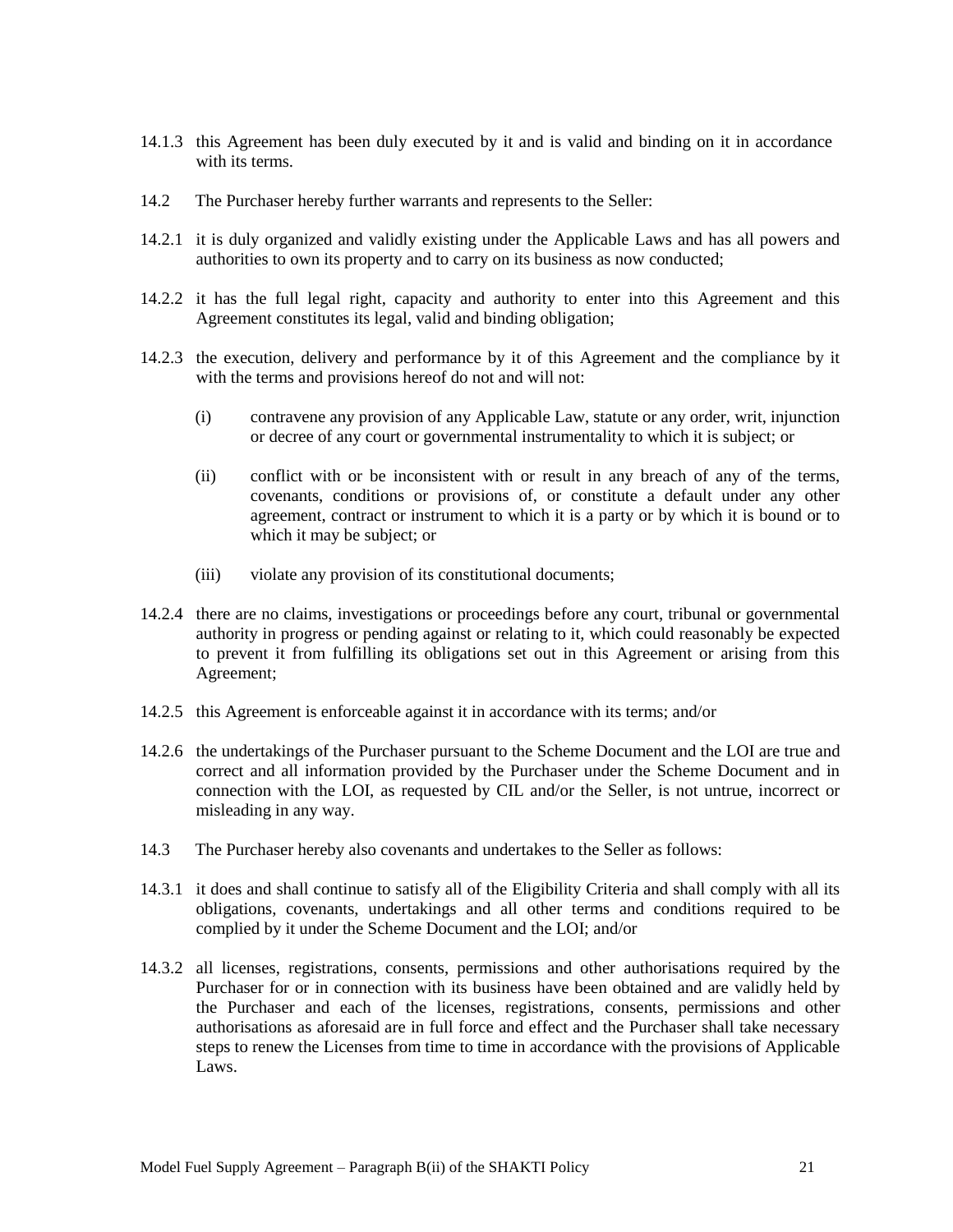#### <span id="page-23-0"></span>**15. SUSPENSION OF COAL SUPPLIES**

- 15.1 Notwithstanding other provisions of this Agreement, in the event the Purchaser:
- 15.1.1 Fails to pay any amount, including any interest, due to the Seller under this Agreement within a period of five (5) days of the same falling due;
- 15.1.2 In the event of any *prima facie* breach, default or violation by the Purchaser in respect of Clause 4.2; and/or
- 15.1.3 In the event of any intimation from any governmental/statutory authority and/or DISCOM in relation to any breach, default or violation arising out of or in relation to any Amended PPA.
- 15.2 The Seller shall have the right to resort to any one or more of the following:
- 15.2.1 Adjust the outstanding amount from any amount of the Purchaser lying with Seller including payments made for Coal supplies; and/or
- 15.2.2 Suspend supplies of Coal to the Purchaser.
- 15.3 During the period of suspension of supplies in terms of Clause 15.1, the Seller shall be relieved of his obligations to supply Coal. However, the obligations of the Purchaser under this Agreement shall be deemed to remain in full force and effect.
- 15.4 In the event of suspension of Coal supplies pursuant to Clause 15.1.1, the Seller shall have the right to continue the suspension for as long as the outstanding payment(s) have not been adjusted/paid. The Seller shall resume the Coal supplies within three (3) days of payment of the outstanding amount(s) together with the interest accrued in accordance with this Agreement until the date of actual payment.
- 15.5 In the event of suspension of Coal supplies pursuant to Clause 15.1.2, the Seller shall have the right to continue the suspension of Coal for as long as the non-occurrence of the said breach, default or violation is not duly explained by the Purchaser to the satisfaction of the Seller.

#### <span id="page-23-1"></span>**16. SETTLEMENT OF DISPUTES**

- 16.1 In the event of any dispute, disagreement or difference arising out of or in connection with this Agreement, including any question regarding its performance, existence, validity, termination and the rights and liabilities of the Parties to this Agreement ("**Dispute**"), the Parties shall endeavour to amicably settle the same through negotiations carried out in good faith.
- 16.2 For the purpose of conducting negotiations, each Party shall designate in writing to the other Party a representative who shall be authorised to negotiate on its behalf with a view to resolving any Dispute ("**Representative**"). Each such Representative shall remain so authorised until his replacement has been designated in writing to the other Party by the Party he represents.
- 16.3 The Representative of the Party which considers that a dispute has arisen shall give to the Representative of the other Party, a written notice setting out the material particulars of the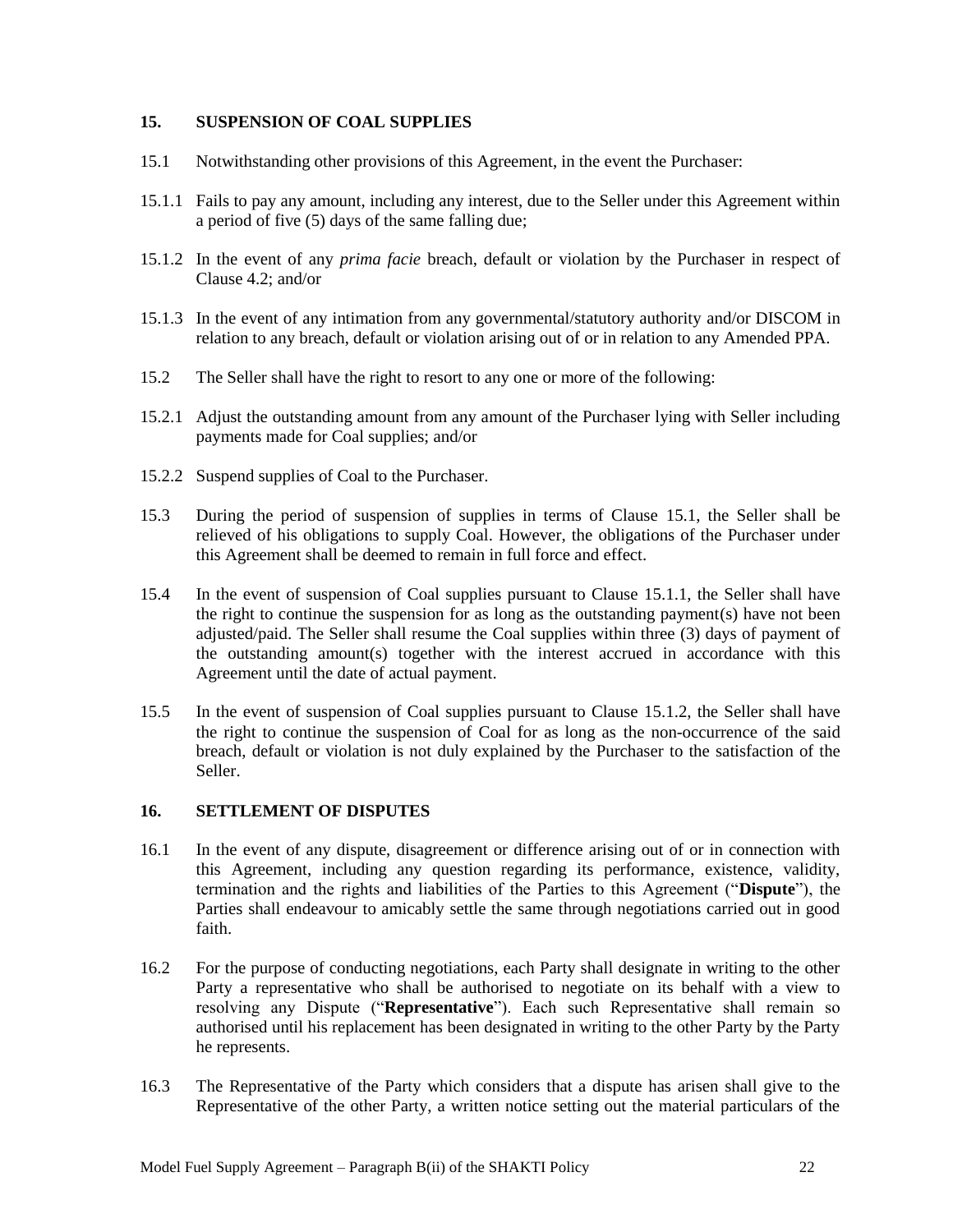dispute ("**Dispute Notice**"). Within thirty (30) days, or such longer period as may be mutually agreed, of the Dispute Notice having been delivered to the other Party, the Representatives of both Parties shall meet in person, to attempt in good faith and using their best endeavours at all times, to resolve the Dispute. Once the Dispute is resolved, the terms of the settlement shall be reduced in writing and signed by the Representatives of the Parties.

## <span id="page-24-0"></span>**17. INDEMNIFICATION**

- 17.1 In this Clause 17, a reference to the Seller shall include the Seller and its officers, employees, staff, advisors, representatives or agents (collectively the "**Indemnified Party**") and the provisions of this Clause 17 shall be for the benefit of the Indemnified Party, and shall be enforceable by each such Indemnified Party.
- 17.2 The Purchaser hereby indemnifies the Indemnified Party against all liabilities, costs, expenses, damages and losses (including but not limited to any interest, penalties and legal costs calculated on a full indemnity basis and all other professional costs and expenses) (collectively the "**Losses**") suffered or incurred by the Indemnified Party arising out of or in connection with:
	- (a) any breach of the representations, warranties, covenants and/or undertakings of the Purchaser contained herein or in the Scheme Document;
	- (b) any information or documentation submitted by the Purchaser to the Seller pursuant to this Agreement and/or the Scheme Document, being untrue, incorrect or false;
	- (c) the Purchaser"s breach or negligent performance or non-performance of this Agreement;
	- (d) the Purchaser"s breach or negligent performance or non-performance of any Amended PPA;
	- (e) any claim made against the Indemnified Party for actual or alleged infringement of a third party"s rights or damage caused to a third party arising out of or in connection the performance or non-performance of any of the Purchaser's obligations under this Agreement and/or any Amended PPA to the extent that such claim arises out of the breach, negligent performance or failure or delay in performance of this Agreement and/or any Amended PPA, as the case may be, including but not limited to any claim on account of quality or quantity of Coal, by the Purchaser, its employees, agents or contractors; and/or
	- (f) any Loss or damages caused on account of breach of any Applicable Law by the Purchaser, including without limitation any costs incurred by the Seller in rectifying any damages caused by the Purchaser on account of breach, negligent performance or failure or delay in performance of this Agreement and/or any Amended PPA, as the case may be, or non-compliance with Applicable Law.
- 17.3 Any indemnifiable claim under this Agreement must, be asserted by the Indemnified Party by delivery of written notice thereof to the Purchaser, on discovery by the Indemnified Party of the breach of the pertinent covenant or obligation of this Agreement, or of any misrepresentation or breach of any representation or warranty made by the Purchaser or of occurrence of any event specified in Clause 17.2. However, any delay on the part of an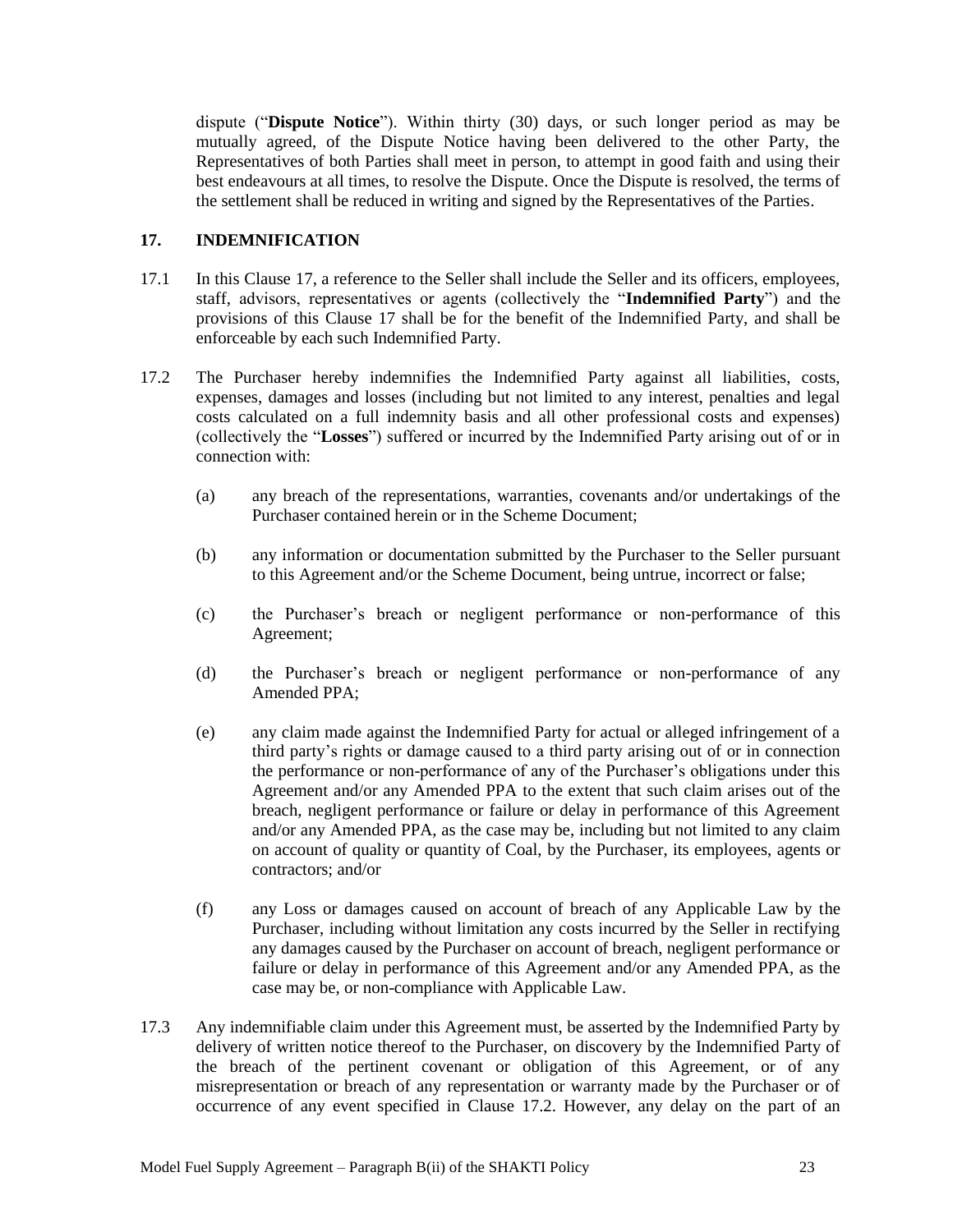Indemnified Party in providing or failure to provide such notice will not relieve the Purchaser of its indemnification obligations hereunder.

17.4 The remedies set forth in this Clause 17 shall be without prejudice to all the rights and remedies that the Indemnified Party may have under the Applicable Law and shall not be the sole and exclusive remedies of the Indemnified Party for any breach of this Agreement or any matter relating to any representation, warranty, covenant or undertaking contained in this Agreement.

## <span id="page-25-0"></span>**18. TERMINATION OF THIS AGREEMENT**

#### 18.1 **Force Majeure Act/Change in Law**

This Agreement may be terminated upon the occurrence of any of the following events and in the manner specified hereunder:

- 18.1.1 In the event that either Party is rendered wholly or partially unable to perform its obligations under this Agreement because of a Force Majeure Act ("**Affected Party**" as described in Clause 19), and such inability to perform lasts for not less than a total of nine (9) Months in continuous form or of twelve (12) Months in discontinuous form in a period of two (2) Years, and in the considered assessment of the other Party ("**Non-Affected Party**") there is no reasonable likelihood of the Force Majeure Act coming to an end in the near future, such Party shall have the right to terminate this Agreement, by giving at least ninety (90) days prior written notice to the Affected Party of the intention to so terminate this Agreement. In such an event, unless the said notice of termination is withdrawn by the Affected Party, the termination shall take effect on expiry of the notice period or ninety (90) days whichever is later, and the Parties shall be absolved of all rights/obligations under this Agreement, save those that had already accrued as on the effective date of termination.
- 18.1.2 In the event that the Purchaser is prevented/disabled under Applicable Law from using Coal, for reasons beyond their control, owing to changes in applicable environmental and/or statutory norms, howsoever brought into force, the Purchaser shall have the right to terminate this Agreement, subject to a prior written notice to the Seller of not less than thirty (30) days.

#### 18.2 **Termination in Event of Default**

This Agreement may be terminated upon the occurrence of any of the following events of default and in the manner specified hereunder:

- 18.2.1 In the event that the Level of Delivery falls below thirty percent (30%) or the Level of Lifting falls below thirty percent (30%), the Purchaser or the Seller, as the case may be, shall have the right to terminate this Agreement, after providing the other Party with prior written notice of not less than thirty (30) days.
- 18.2.2 Notwithstanding the provisions of Clause 15.5, in the event that the matter pertains to Clause 15.1.2, the Seller shall have the right to terminate this Agreement forthwith without any liabilities or damages, whatsoever, payable to the Purchaser.
- 18.2.3 In the event of continuation of suspension for a continuous period of six (6) Months pursuant to Clause 15.1.1 and Clause 15.1.3, the Seller shall have the right to terminate this Agreement by providing a prior written notice of thirty (30) days to the Purchaser.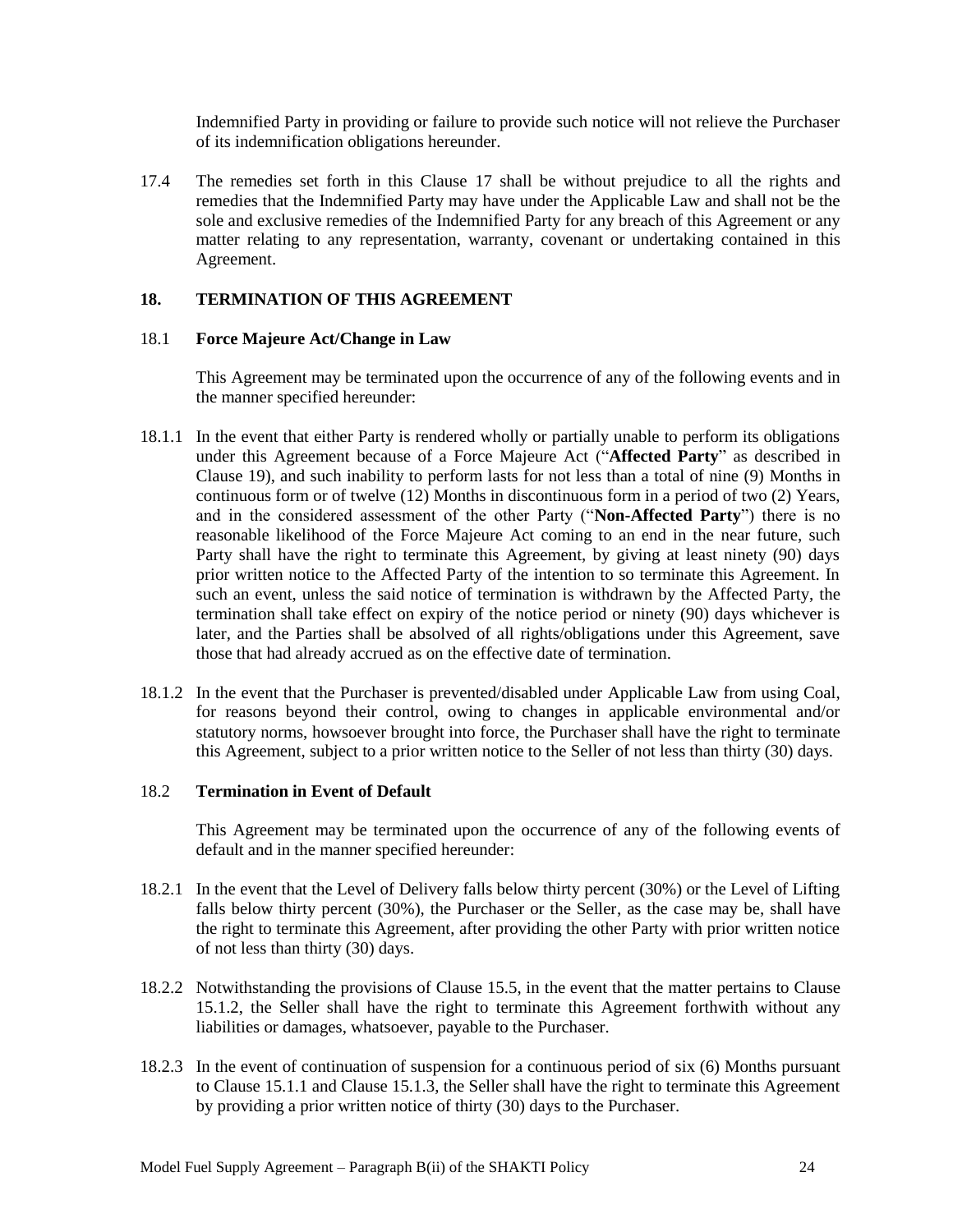- 18.2.4 In the event that either Party suffers insolvency, appointment of liquidator (provisional or final), appointment of receiver of any of material assets, levy of any order of attachment of the material assets, or any order or injunction restraining the Party from dealing with or disposing of its assets and such order having been passed is not vacated within sixty (60) days, the other Party shall be entitled to terminate this Agreement by giving prior written notice of thirty (30) days to the first Party.
- 18.2.5 In the event that any Party commits a breach of term or condition of this Agreement ("**Defaulting Party**") not otherwise specified under this Agreement, the other Party ("**Non-Defaulting Party**"), shall have the right to terminate this Agreement after providing the Defaulting Party thirty (30) days prior written notice and the breach has not been cured or rectified to the satisfaction of the Non-Defaulting Party within the said period of thirty (30) days.

#### 18.3 **Accrued rights to survive termination**

Termination of this Agreement shall be without prejudice to the accrued rights and obligations of either Party as at immediately prior to the termination.

## <span id="page-26-0"></span>**19. FORCE MAJEURE**

- 19.1 "**Force Majeure Act**" shall mean any act, circumstance or event or a combination of acts, circumstances and events which wholly or partially prevents or delays the performance of obligations arising under this Agreement by any Party (such Party being the "**Affected Party**"), and if such act, circumstance or event is not reasonably within the control of and not caused by the fault or negligence of the Affected Party, and provided that such act, circumstance or event is in one or more of the following categories:
- 19.1.1 Flood, inundation of mine, drought, lightening, cyclone, storm, earthquake, adverse geomining conditions, eruption of gases, subsidence and such natural occurrences;
- 19.1.2 Explosion, mine fire and other fire, contamination of atmosphere by radioactive or hazardous substances;
- 19.1.3 Civil disturbance such as riot, terrorism etc.;
- 19.1.4 Industry wise/nationwide strikes in the sector in which either Party operates;
- 19.1.5 Any law, ordinance or order of the Central or State Government, or any direction of a statutory regulatory authority that restricts performance of the obligations hereunder;
- 19.1.6 Epidemic;
- 19.1.7 The enactment, promulgation, amendment, suspension or repeal of any Applicable Laws after the Execution Date;
- 19.1.8 Any delay or direction or order on the part of the Government of India or relevant State Government or denial or refusal to grant or renew, or any revocation, or modification of any required permit or mining lease or governmental approvals including those related to land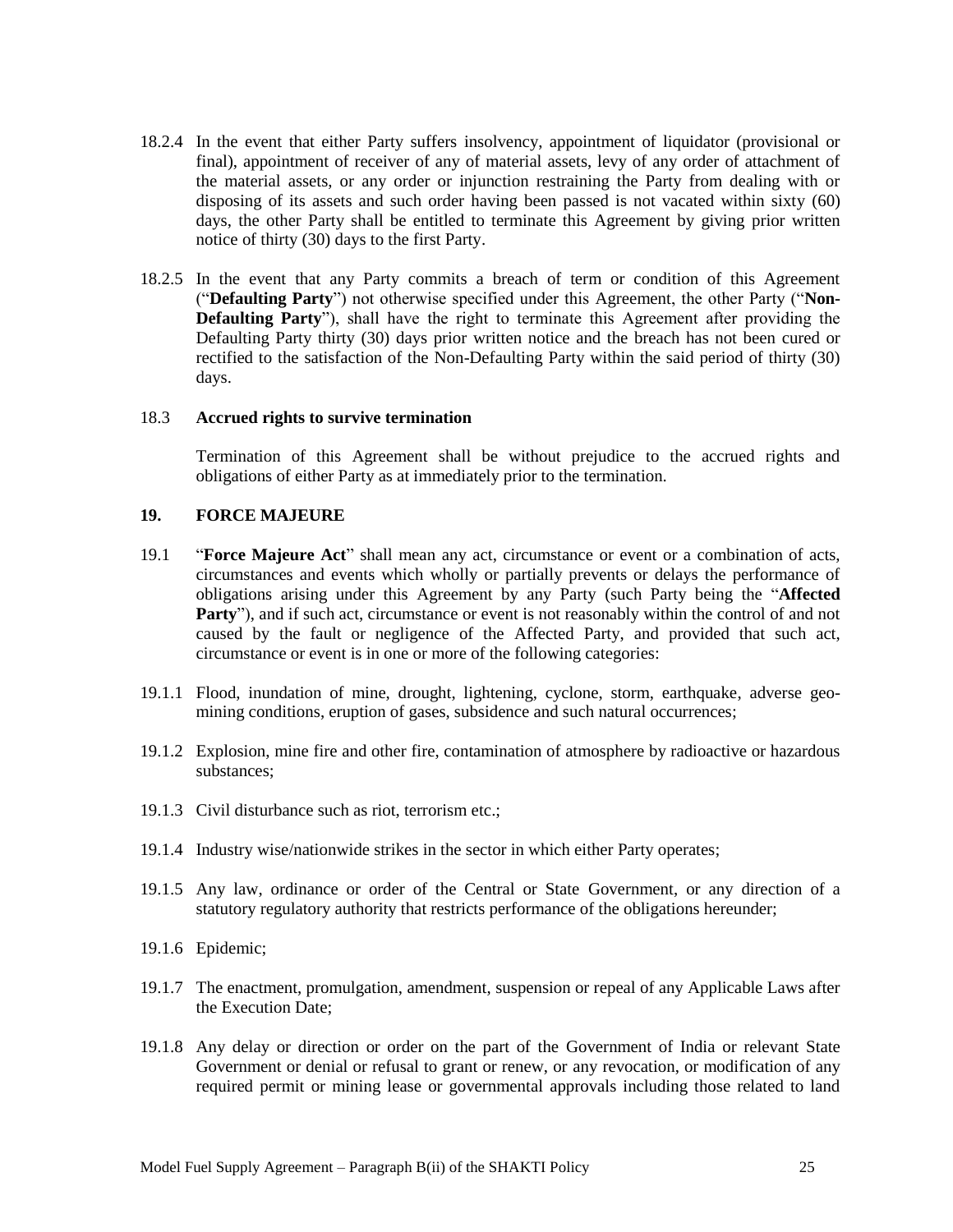acquisition or environment/forest clearance provided that such delay, modification, denial, refusal or revocation was not due to a cause attributable to the Affected Party;

- 19.1.9 Any law and order problems affecting Coal production and transportation of Coal; and/or
- 19.1.10 Failure of supply of power from power supplier(s).

#### 19.2 **Burden of Proof**

The burden of proof as to whether a Force Majeure Act has occurred shall be upon the Party claiming the occurrence or existence of such Force Majeure Act.

#### 19.3 **Effect of Force Majeure**

If either Party is rendered wholly or partially unable to perform its obligations under this Agreement because of a Force Majeure Act, that Party shall be excused from whatever performance is affected by the Force Majeure Act to the extent so affected, provided that:

- (a) Upon the inability of the Affected Party to perform due to the occurrence of a Force Majeure Act, the Affected Party provides a written notice to the other Party of the particulars of the occurrence, including an estimation of its expected duration and probable impact on the performance of its obligations hereunder, and continues to furnish periodic reports with respect thereto, every fifteen (15) days from the date of such notice, during the period of Force Majeure;
- (b) The Affected Party shall use all reasonable efforts to continue to perform its obligations hereunder and to correct or cure as soon as possible the Force Majeure Act;
- (c) The suspension of performance shall be of no greater scope and duration no longer than is reasonably necessitated by the Force Majeure Act;
- (d) The Affected Party shall provide the other Party with prompt written notice of the cessation of the Force Majeure Act giving rise to the excuse from performance and shall thereupon resume normal performance of obligations under this Agreement with utmost promptitude;
- (e) The non-performance of any obligation of either Party that was required to be performed prior to the occurrence of a Force Majeure Act shall not be excused as a result of such subsequent Force Majeure Act;
- (f) The occurrence of a Force Majeure Act shall not relieve either Party from its obligations to make any payment hereunder for performance rendered prior to the occurrence of Force Majeure Act or for partial performance hereunder during period of subsistence Force Majeure Act; and
- (g) The Force Majeure Act shall not relieve either Party from its obligation to comply with Applicable Laws. The Affected Party shall exercise all reasonable efforts to mitigate or limit damages to the other Party.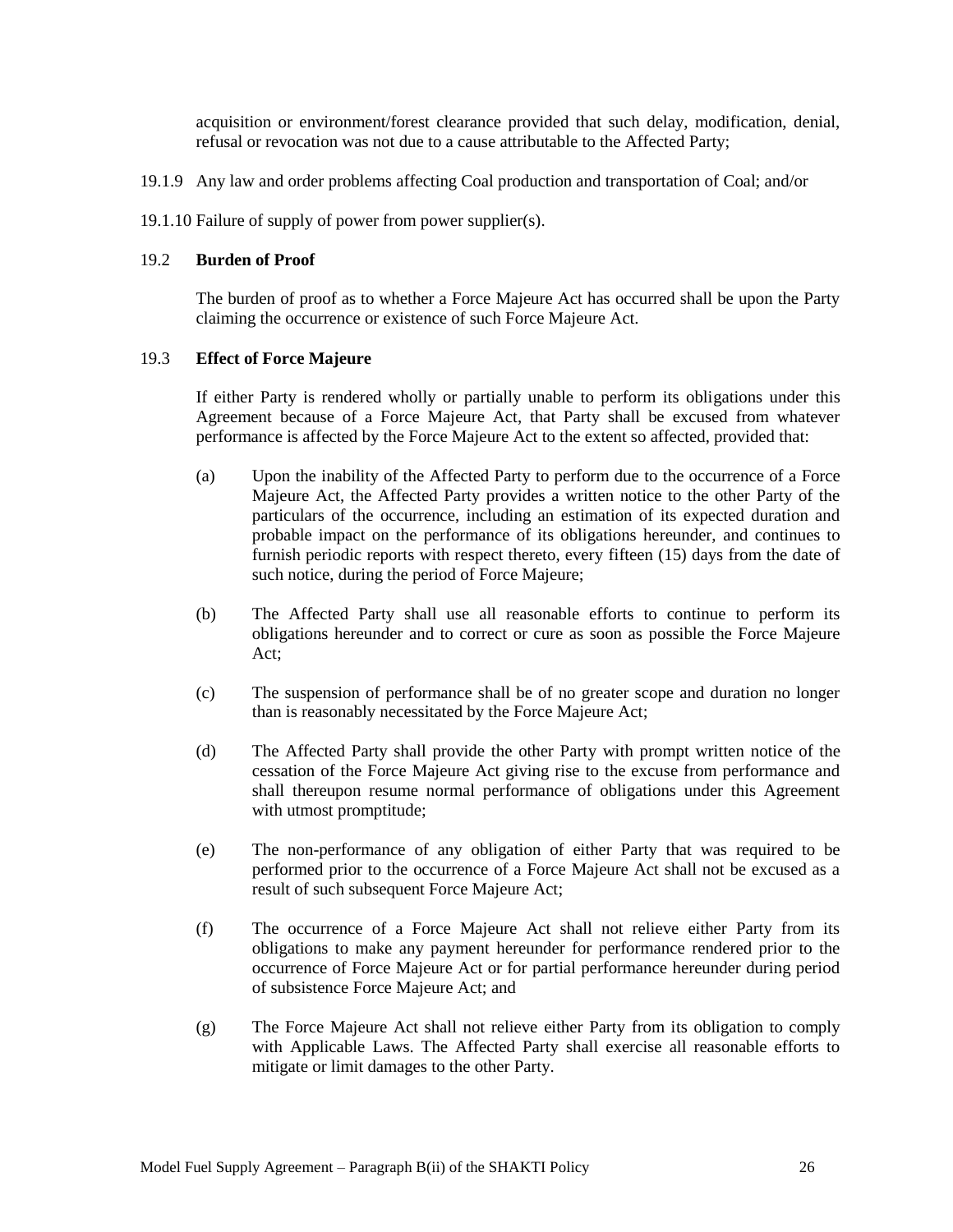## <span id="page-28-0"></span>**20. SCHEDULES/ANNEXURES**

The Schedules detailed below shall form part of this Agreement:

Schedule I – Annual Contracted Quantity Schedule II – Quality of Coal Schedule III – IRLC Stipulations Schedule IV – Procedure for Third Party Sampling and Analysis Schedule V – List of Documents

#### <span id="page-28-1"></span>**21. INFORMATION RIGHTS OF THE SELLER**

- 21.1 The Seller shall have the right, throughout the Term: (i) to call for such information and/or documentation from the Purchaser (including the documentation detailed in Schedule V); and (ii) to obtain and seek information and/or documentation from any governmental/statutory authority, as may be required by the Seller from time to time, *inter alia* for confirming:
- 21.1.1 the veracity of the Purchaser"s claim of being a *bona fide* consumer of the Coal allocated to it in respect of the Specified End Use Plant;
- 21.1.2 the Purchaser"s compliance with the terms and conditions of the LOI, the Eligibility Criteria, the Scheme Document and this Agreement; and/or
- 21.1.3 any breach, default or violation arising out of or in relation to any Amended PPA by the Purchaser.
- 21.2 The Purchaser shall at all times extend necessary cooperation to the Seller in this regard and shall provide relevant information and/or documentation requested by the Seller within such reasonable time as may be requested by the Seller.

#### <span id="page-28-2"></span>**22. MISCELLANEOUS**

22.1 **Notice**: Any notice to be given under this Agreement shall be in writing and shall be deemed to have been duly and properly served upon the Parties hereto if delivered against acknowledgement, by registered mail with acknowledgement due, by facsimile, by e-mail or by Speed Post, addressed to the signatories or the authorised representatives of the signatories nominated in accordance with the provisions of this Agreement at the following addresses:

| 1) Seller's address | 2) Purchaser's address |  |
|---------------------|------------------------|--|
| Designation:        | Designation:           |  |
| Address:            | Address:               |  |
| Telephone:          | Telephone:             |  |
| Fax:                | Fax:                   |  |
| E-mail:             | E-mail:                |  |

Any notice given by the Purchaser under this Agreement, if delivered otherwise than by email, shall always be backed by an e-mail to the above mentioned e-mail address of the Seller.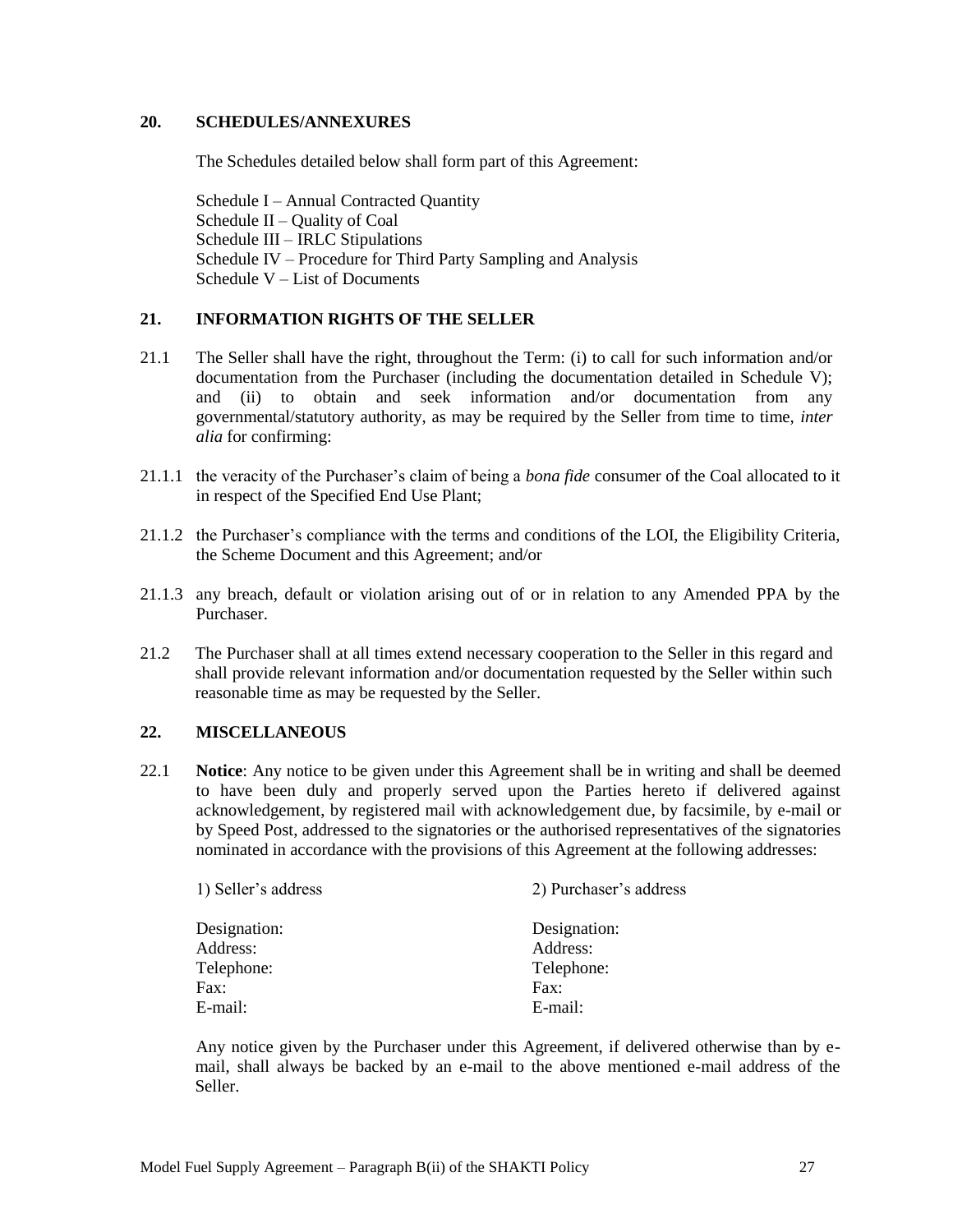Any notice delivered to the Party to whom it is addressed as provided in this Clause 22.1 shall be deemed (unless there is evidence that it has been received earlier) to have been given and received, if:

- (a) hand delivered or sent by registered mail, at the time of acknowledgment of receipt of the same;
- (b) sent by Speed Post, the date of delivery as recorded in the system of postal service provider; and
- (c) sent by facsimile or e-mail, when confirmation of its transmission has been recorded by the sender"s facsimile machine or the sender"s e-mail system, as the case may be.
- 22.2 **Amendment**: This Agreement shall stand amended or modified pursuant to any modifications thereof as may be issued in writing or notified by the Seller as per the provisions of this Agreement or as may be entered into in writing by the Parties.
- 22.3 **Severability**: In the event any part or provision of this Agreement becomes, for any reason, unenforceable or is declared invalid by a competent court of law or tribunal, the rest of this Agreement shall remain in full force and effect as if the unenforceable or invalid portions had not been part of this Agreement.
- 22.4 **Governing Law and Jurisdiction**: This Agreement and the rights and obligations hereunder shall be interpreted, construed and governed by the laws of India. The courts of [[•] *name of the state where the Seller's headquarters/registered office is located*], India shall have exclusive jurisdiction in respect of all matters arising under or in connection with this Agreement.
- 22.5 **Entirety**: This Agreement, together with the Scheme Document and any documents referred to therein, (i) supersedes any and all oral and written agreements, drafts, undertakings, representations, warranties and understandings heretofore made in relation to the subject matter hereof; and (ii) constitutes the entire agreement and understanding of the Parties relating to the subject matter hereof. It is expressly agreed that this Agreement, together with the Scheme Document and any documents referred to therein, shall supersede all previous discussions and meetings held and correspondence exchanged between the Seller and the Purchaser in respect of this Agreement and any decisions arrived at therein in the past and before coming into force of this Agreement, shall have no relevance with reference to this Agreement and no reference of such discussions or meetings or past correspondence shall be entertained by either Party for the purposes of interpreting or implementing this Agreement. In the event of any conflict between the provisions of this Agreement and the Scheme Document, this Agreement shall prevail.
- 22.6 **Counterpart(s)**: This Agreement may be executed in any number of counterparts, each of which shall be deemed an original, and all of which shall constitute one and the same instrument.
- 22.7 **Change in Constitution**: In the event there is any change in constitution of the Purchaser company due to amalgamation, merger, de-merger, takeover, court order or change in ownership/shareholding pattern etc., in this regard, the Purchaser shall give a written notice to the Seller within thirty (30) days of such change taking effect, along with the supporting documents/information seeking continuation of this Agreement with respect to the said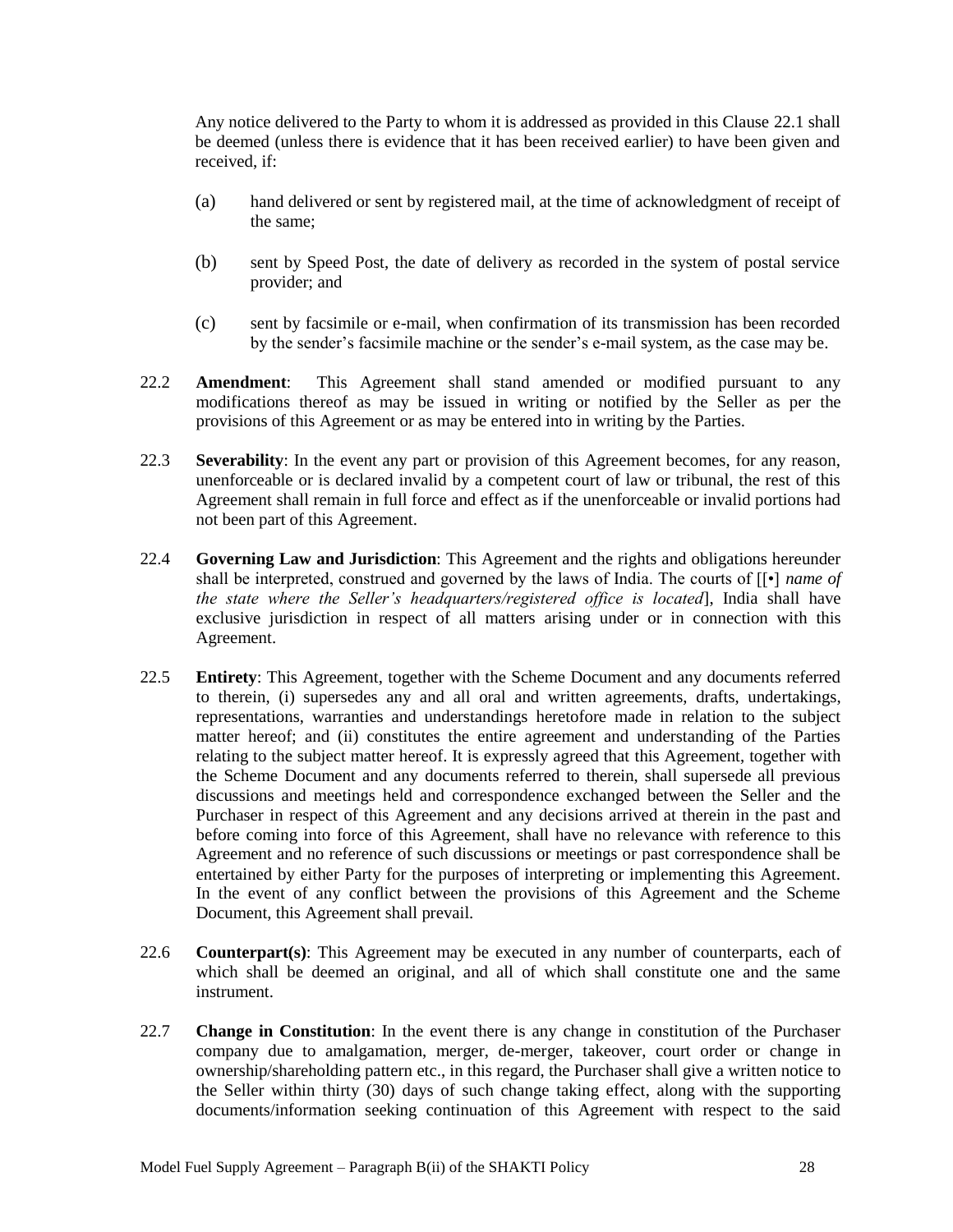change. Within sixty (60) days thereafter, the Seller shall verify the said documents/information submitted by the Purchaser/resultant company in respect of compliance with in the Office Memorandum of the MOC dated April 7, 2015 and/or any other directive/guideline as may be issued by the MOC in this regard and arrive at a decision. Subject to the Seller's satisfaction in this regard, an amendment agreement/novation agreement shall be entered into between the Seller, the Purchaser and the resultant company, as applicable, failing which the Seller shall have a right to suspend supply of Coal as per Clause 15 of this Agreement and other provisions set out in Clause 15.5 and Clause 18.2 shall accordingly also apply.

- 22.8 **Change in Name**: The Purchaser shall intimate the Seller of any change in its name (on account of reasons other than as set out in Clause 22.7), immediately upon occurrence of name change. The Parties shall thereafter take necessary steps to record such change in the name of the Purchaser in the books and records of the Seller and shall also execute an amendment agreement to this Agreement to record such name change.
- 22.9 **Assignment**: Except as provided in Clause 22.7, the Purchaser shall not, without the express prior written consent of the Seller, assign to any third party this Agreement or any part thereof, or any right, benefit, obligation or interest therein or there under.
- 22.10 **Limitation of Liability**: Except as otherwise expressly agreed in this Agreement, neither Party shall have any right or entitlement to any consequential losses, costs or damages, loss of profit or market, as a result of a breach by the other Party of this Agreement.
- 22.11 **Costs and Expenses**: Except as otherwise expressly provided for in this Agreement, each Party shall pay its own costs and expenses in connection with this Agreement and the transactions contemplated hereby.
- 22.12 **Waiver, Rights and Remedies**: No failure or delay by any Party in exercising any right, power or remedy under this Agreement shall operate as a waiver thereof. No single or partial exercise of any right, power or remedy under this Agreement by any Party shall preclude any further exercise thereof or the exercise of any other right, power or remedy by that Party. Without limiting the foregoing, no waiver by any Party of any breach by any other Party of any provision hereof shall be deemed to be a waiver of any subsequent breach of that or any other provision hereof.
- 22.13 **No Agency**: The Parties agree that nothing in this Agreement shall be in any manner interpreted to constitute an agency for and on behalf of any other Party.

## <span id="page-30-0"></span>**23. IMPLEMENTATION OF THE AGREEMENT**

- 23.1 The respective [[•] *designation of the authorized representative*] of the Specified End Use Plant or its nominated representative shall be authorised to act for and on behalf of the Purchaser.
- 23.2 General Manager (Marketing and Sales) or any representative duly authorized by the Seller shall act for and on behalf of the Seller.
- 23.3 Any other nomination of authorised representative shall be informed in writing, by the Seller and the Purchaser, as the case be, within one (1) Month of execution of this Agreement or by giving thirty (30) days" notice.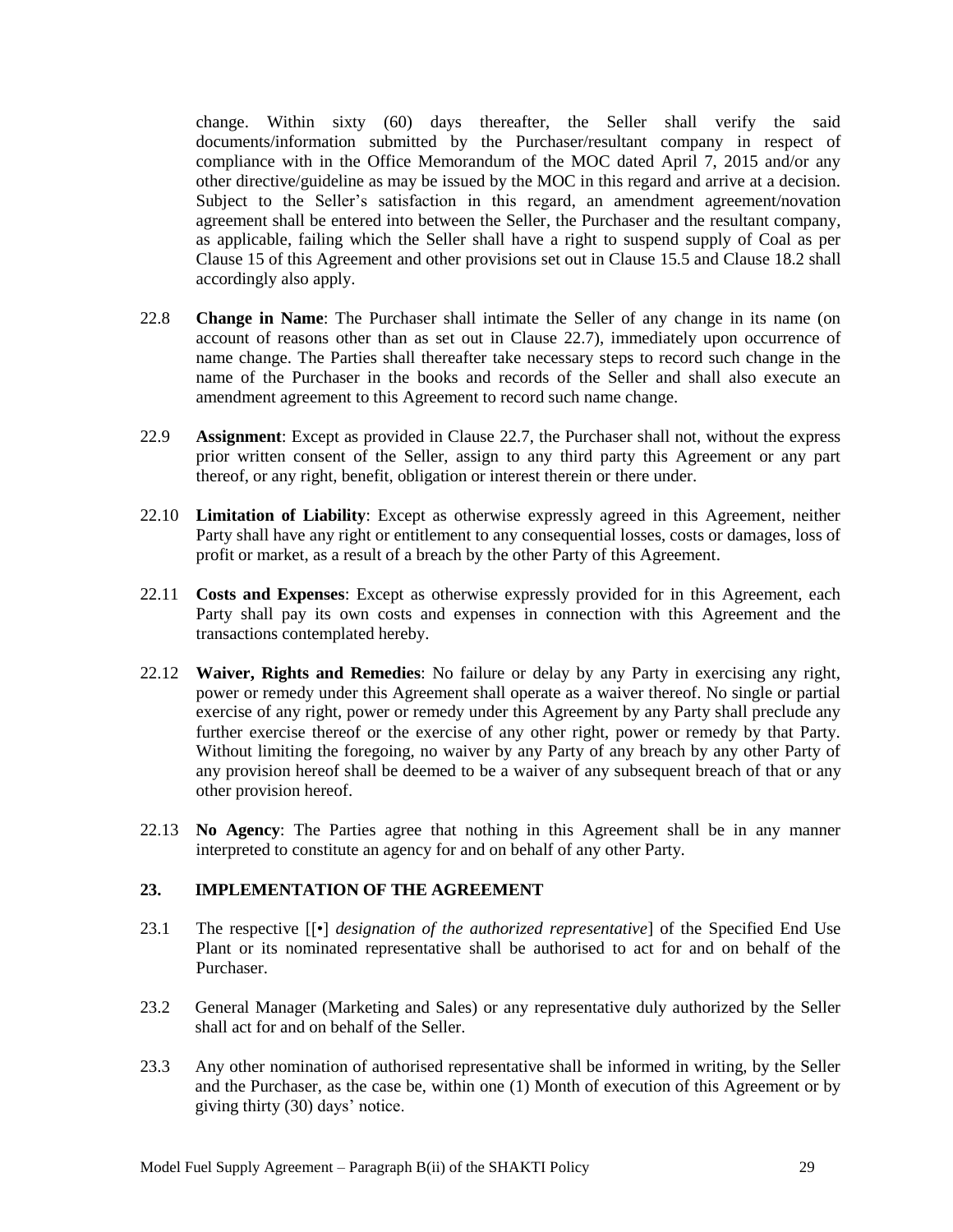23.4 It shall be the responsibility of the Parties to ensure that any change in the address for service or in the particulars of the designated representative is notified to the other Party and all other concerned, before effecting a change and in any case within two (2) Business Days" of such change.

IN WITNESS WHEREOF this Agreement has been executed by the duly authorized representatives of the Parties hereto on the day and year first above written.

**For and on behalf of (***[•] name of the Seller***) For and on behalf of (***[•] name of the Purchaser***)**

# **Signature Signature Signature** Name: Name: **(block letters) (block letters)** Designation: Designation: Address: Address: Telephone: Telephone: Fax: Fax: E-mail: E-mail: **1. WITNESS 1. WITNESS** a) Signature a) Signature b) Name b) Name **(block letters) (block letters)** c) Address and Occupation c) Address and Occupation **2. WITNESS 2. WITNESS**

a) Signature a) Signature

b) Name b) Name

#### **(block letters) (block letters)**

c) Address and Occupation c) Address and Occupation

Model Fuel Supply Agreement – Paragraph B(ii) of the SHAKTI Policy 30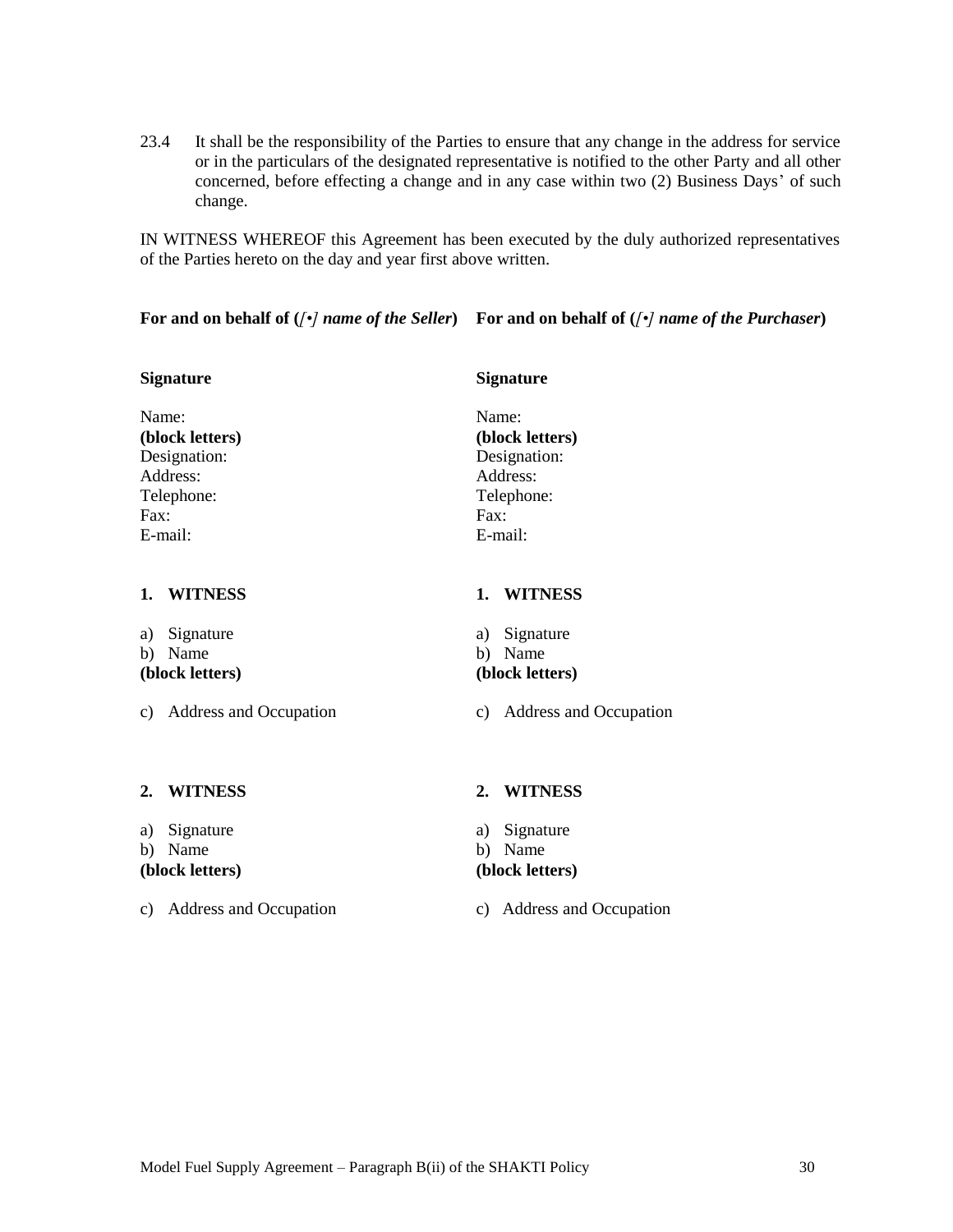#### **Schedule I Annual Contracted Quantity**

<span id="page-32-0"></span>

| S.  | Name and    | Unit-wise    | Unit-wise                | of<br>Name     | Annual     | Mode(s)   | Source |
|-----|-------------|--------------|--------------------------|----------------|------------|-----------|--------|
| No. | location of | Installed    | balance life*            | Fit<br>Rake    | Contracted | of        |        |
|     | the         | Capacity     | of Specified $\vert$     | Station        | Quantity   | Transport |        |
|     | Specified   | of the       | End                      | Use nearest to | (Tonnes)   |           |        |
|     | End Use     | Specified    | Plant<br>in <sup>7</sup> | the            |            |           |        |
|     | Plant       | End Use      | Years<br>(with           | Specified      |            |           |        |
|     | owned by    | (in<br>Plant | effect<br>from           | Use<br>End     |            |           |        |
|     | the         | MW)          | the Execution   Plant    |                |            |           |        |
|     | Purchaser   |              | Date)                    |                |            |           |        |
|     |             |              |                          |                |            |           |        |
|     |             |              |                          |                |            |           |        |

\*Balance life of each Unit of the Specified End Use Plant as certified by CEA.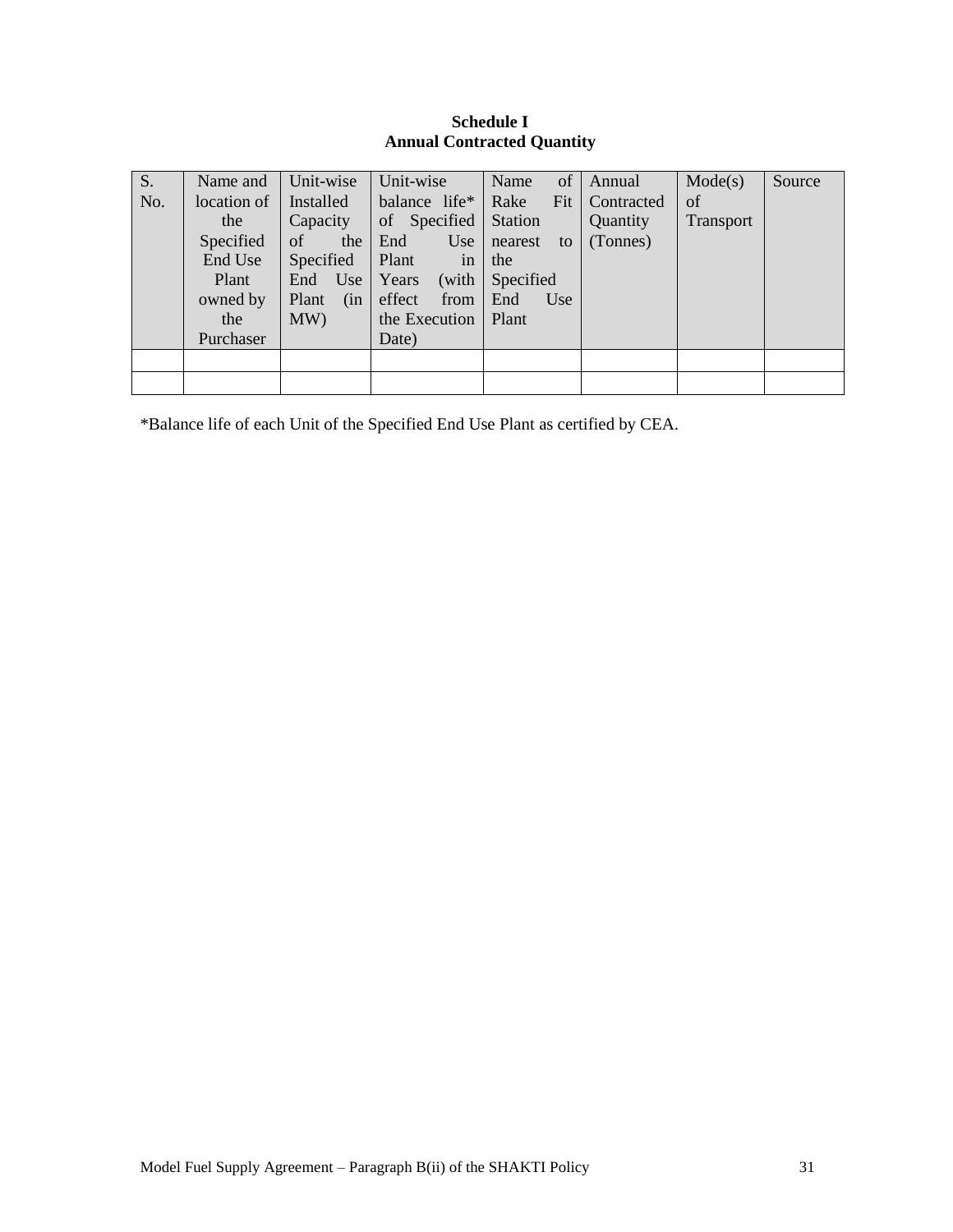## **Schedule II Quality of Coal**

<span id="page-33-0"></span>

| S. No. | Name and location of the<br>Specified End Use Plant owned<br>by the Purchaser | of<br>Top-size<br>$Coal$ (mm) | Indicative range of $Grade(s)$ <sup>**</sup> |
|--------|-------------------------------------------------------------------------------|-------------------------------|----------------------------------------------|
|        |                                                                               |                               |                                              |
|        |                                                                               |                               |                                              |

\*\*The actual supply pursuant to this Agreement may vary between and/or beyond the indicative range of Grades and the same shall not entail any quantity adjustment in any manner.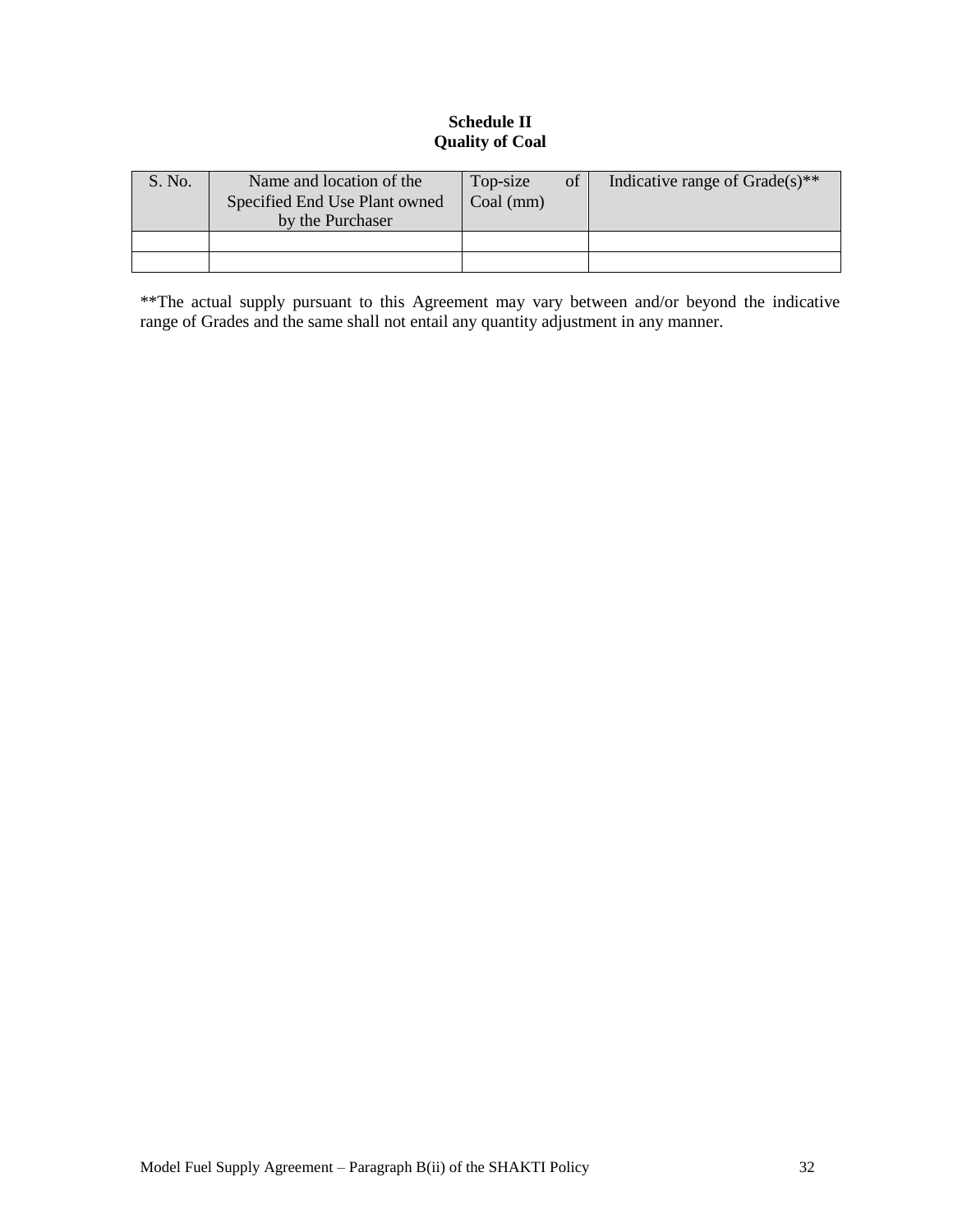## **Schedule III IRLC Stipulations**

<span id="page-34-0"></span>(*IRLC Stipulations shall be separately intimated by the Seller to the Purchaser in case the Purchaser opts to submit IRLC as per the payment provisions of this Agreement*)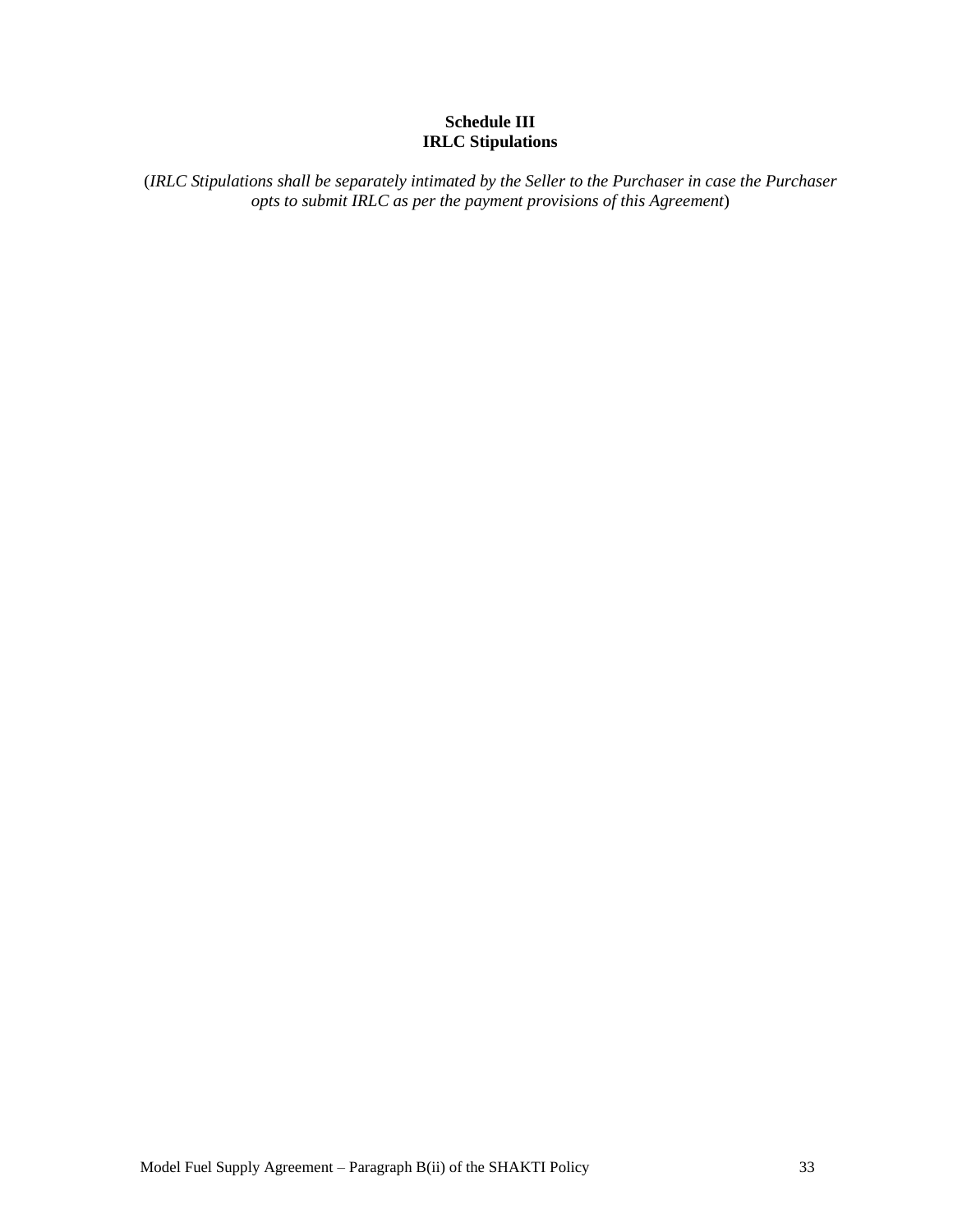#### **Schedule IV Procedure for Third Party Sampling and Analysis**

#### <span id="page-35-0"></span>1. **APPOINTMENT OF THE THIRD PARTY AGENCY**

The Purchaser may select a Third Party Agency ("**TPA**") to conduct the sampling and analysis from the list of third parties empaneled by CIL from time to time. At present, following agencies are empaneled:

- (a) Central Institute of Mining and Fuel Research ("**CIMFR**")
- (b) Quality Council of India ("**QCI**")
- (c) Indian Institute of Technology ("**Indian School of Mines**")

The cost of sampling and analysis by TPA shall be shared on 50:50 basis by the Seller and the Purchaser.

All tools and tackles, plastic bags, sealing compounds and other items required for collection, preparation, storage and analysis of the sample shall be arranged by the TPA.

## 2. **DETAILED MODALITIES FOR THIRD PARTY SAMPLING**

Modalities for collection, handling, storage, preparation and analysis of TPA samples:

## 2.1 **General**

- a) In order to commence third party sampling, a tripartite agreement will be signed between the Seller, the Purchaser and the TPA. The format of tripartite agreement will be provided by the Seller.
- b) Samples shall be collected by TPA lot-wise as per Clause 5.6.1.
- c) Samples shall be collected, packed and transported by the TPA in such a manner so as to make these tamper proof to the satisfaction of Seller and Purchaser for which detailed procedure may be worked out at Delivery Point jointly by representatives of the Seller, the Purchaser and the TPA.
- d) Name of the colliery/Siding/Purchaser, date of collection and other identification details (eg. Rake no. in case of rail supply etc.) shall be properly recorded and a code number shall be assigned for each sample for identification and reconciliation of results.
- e) Collection and preparation of samples will be witnessed by the representative of Seller and Purchaser. In case the representative of either party is not present or do not participate, the work will be done by TPA and absence or failure of participation shall not be considered as a ground for disputing the result.
- f) Proper analysis records like print out of the results from automatic Bomb Calorimeter etc. shall be maintained at the Laboratories where the samples are analyzed by the TPA. TPA shall ensure that samples are analysed in NABL accredited labs.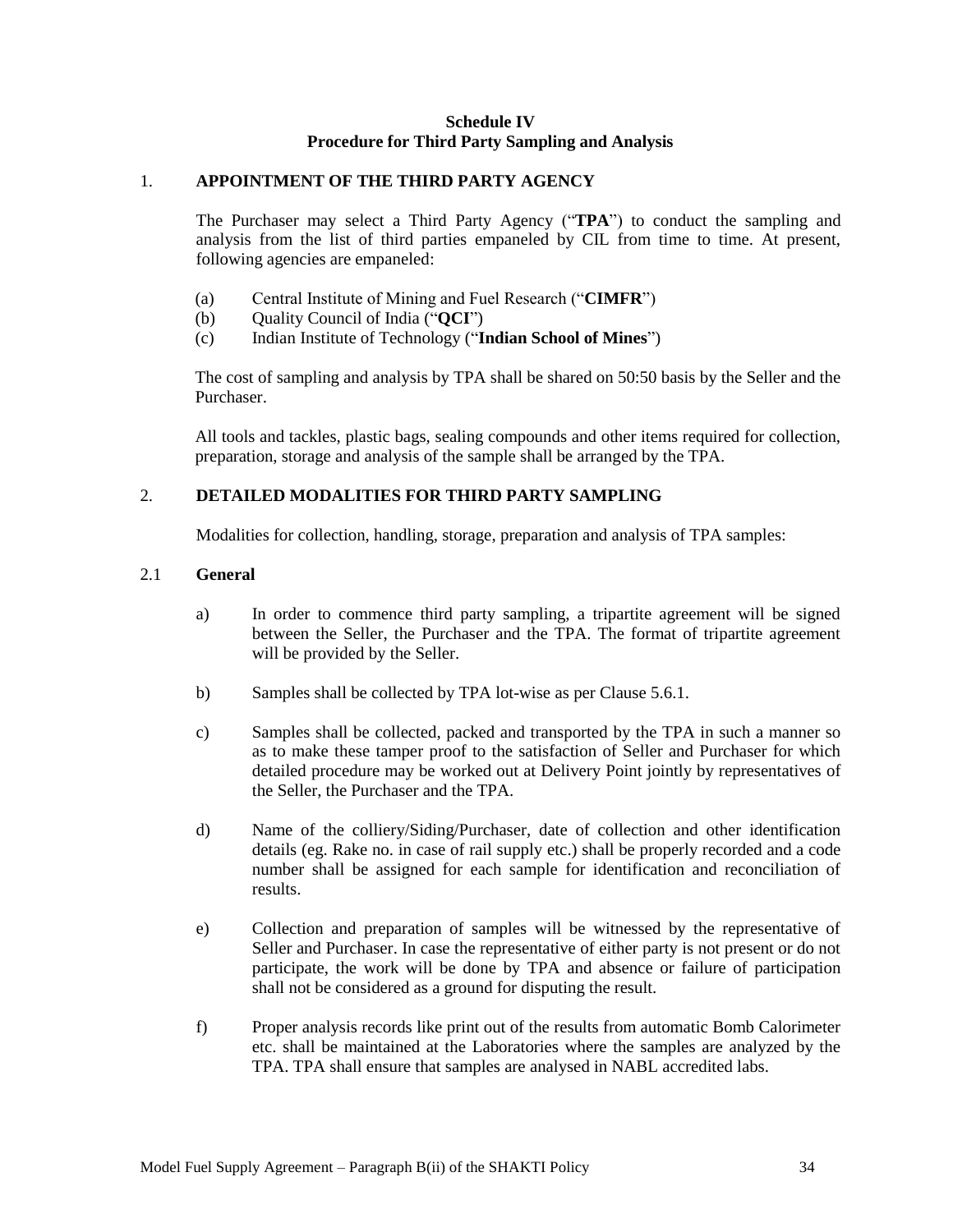- g) Laboratory samples prepared shall be in the size of 12.5 mm for the Total Moisture and for ash, Equilibrated Moisture and GCV analysis, 212 µ (micron) IS sieve. Due care shall be taken to ensure that before analysis, in test laboratory, further sieving or pulverizing is not required.
- h) Samples collected at the loading end shall be analyzed as per latest BIS Standards (IS:1350 Part I – 1984 for determination of ash and moisture content and IS:1350 Part-II-1970 for determination of GCV).
- i) The TPA shall communicate the analysis result of the sample to the Seller and Purchaser within fifteen (15) days of sample collection. The Seller/the Purchaser may raise a dispute, if any, regarding the findings of the TPA within seven (7) days of the submission of the analysis result by the TPA.
- j) Monthly statements containing the details of each and every analysis result finalized during a month based on TPA/referee analysis, as the case may be, shall be prepared indicating *inter alia* the quantity of Coal covered by the respective analysis results. The finalized results shall be applied for billing/commercial purpose. Copy of the monthly statement/report shall be submitted to Seller and Purchaser by the TPA.
- k) The final pulverized sample will be divided into four parts viz. Set I, Set II, Set III and Set – IV as follows:
	- (i) Set I shall be taken by the TPA to its NABL Accredited Laboratory for analysis of ash, moisture and GCV as per latest BIS Standards (IS: 1350 Part 1-1984) or BIS Standards (IS: 1350 Part-II-1970), as applicable;
	- (ii) Set II and Set III of the sample shall be handed over by the TPA to the Seller and the Purchaser respectively for their own analysis; and
	- (iii) Set IV of the sample called Referee Sample shall be sealed jointly by the TPA and representatives of Seller and Purchaser and shall be kept in the custody of TPA at the Delivery Point under lock and key arrangements. The referee sample shall be retained in sealed condition (duly signed by the representatives of Seller and Purchaser and the TPA) for minimum of thirty (30) days from the date of sample collection, after which it may be destroyed with proper records by TPA. The sample shall be packed and transported by the TPA to referee lab, in tamper proof manner to the satisfaction of Seller and Purchaser.
- l) Total Moisture determination will be done at nearest laboratory of the Seller and remaining tests/analysis (moisture, ash, GCV on Equilibrated Basis) will be done by the TPA as per BIS Standards (IS: 1350 Part 1-1984) or BIS Standards (IS: 1350 Part-II-1970), as applicable.
- m) In the event of any dispute (which shall be raised not later than seven (7) days from the date of receipt of result from the TPA), Set – IV shall be sent for referee analysis by the TPA within seventy two (72) hours of the dispute. Referee sample results shall be declared within 15 days from the date on which sample is disputed by Seller or Purchaser. For this purpose, TPA shall ensure that referee samples are transported to the mutually agreed (Seller and Purchaser) designated laboratories of the government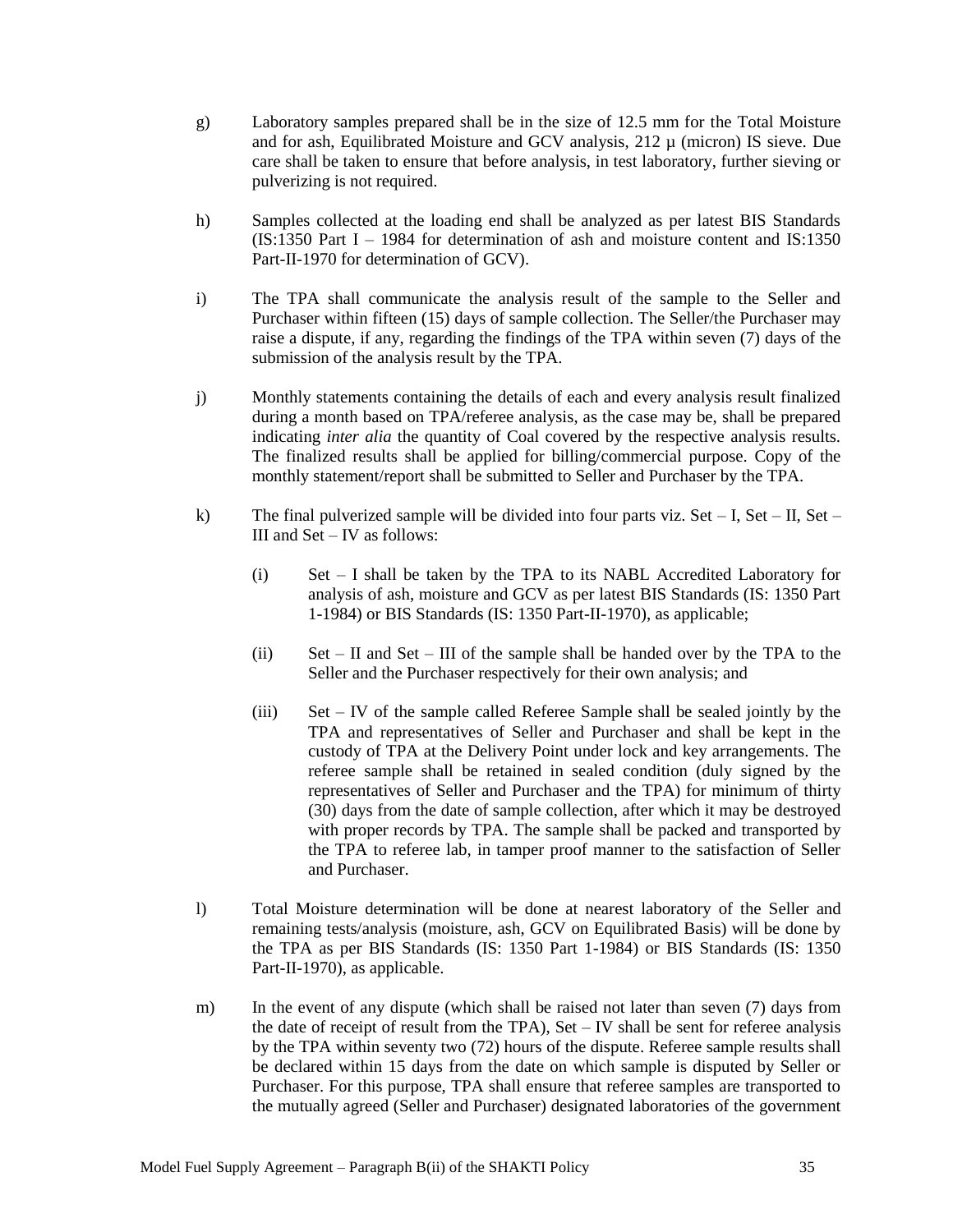agencies/institutions. TPA shall follow a foolproof coding and decoding system for referee analysis and also ensure distribution of referee samples amongst designated referee labs in a judicious manner considering the workload, equitable distribution, infrastructure etc. at various labs. The cost incurred for analysis of referee sample including the cost of transportation to the referee laboratory, shall be borne totally by the Party raising the dispute. The findings of such designated laboratory(ies) shall be binding on the Purchaser and the Seller for commercial purposes.

n) If the timelines specified herein for declaration of TPA result or raising dispute are not adhered to, then, such result or dispute, as the case may be, will not be applicable for any purpose, unless the delay is jointly waived in writing by both the Seller and the Purchaser

## 2.2 **COLLECTION OF SAMPLES FROM WAGONS (Rail and MGR)**

- a) For the purpose of sampling each lot as per Clause 5.6.1(b) of Coal supplied from one Delivery Point shall be considered as a lot.
- b) Each day"s supply as per Clause 5.6.1(c) shall be considered as one lot for the purpose of sampling in case of coal supplies by MGR.
- c) Each lot shall be divided into sub-lots in a manner that the quantity of Coal/number of wagons in such sub-lots is more or less equal. The number of sub-lots shall be determined as under:

| No. of wagons in the rake    | <b>Number of sub lots</b> |
|------------------------------|---------------------------|
| Up to 30 wagons              |                           |
| $>30$ wagons up to 50 wagons |                           |
| $>50$ wagons and above       |                           |

- d) From each of the sub-lots, one (1) wagon each shall be selected as per random table of IS: 436 (Part I/Section I) 1964 for collection of increments.
- e) In each wagon selected for sampling, the sample will be drawn from the spot in a manner so that if in one (1) wagon the sample is collected at one end, in the next wagon the spot will be in the middle of the wagon and in the third wagon at the other end and this sampling procedure will be repeated for subsequent wagons.
- f) Before collecting the samples, the spot will be leveled and at least 25 cm of Coal surface shall be removed/scrapped from the top and the place will be leveled for an area of 50 cm by 50 cm.
- g) About 50 kg of sample shall be collected from each selected wagon in the lot by drawing 10 increments of approx. 5 kg each with the help of shovel/ scoop.
- h) Any stone/shale of size more than that indicated in Schedule II shall be removed/discarded, however all stones/shale of size in terms of Schedule II shall form part of the sample collected.
- i) Samples collected from all the selected wagons in a lot shall be mixed separately to form gross sample accordingly.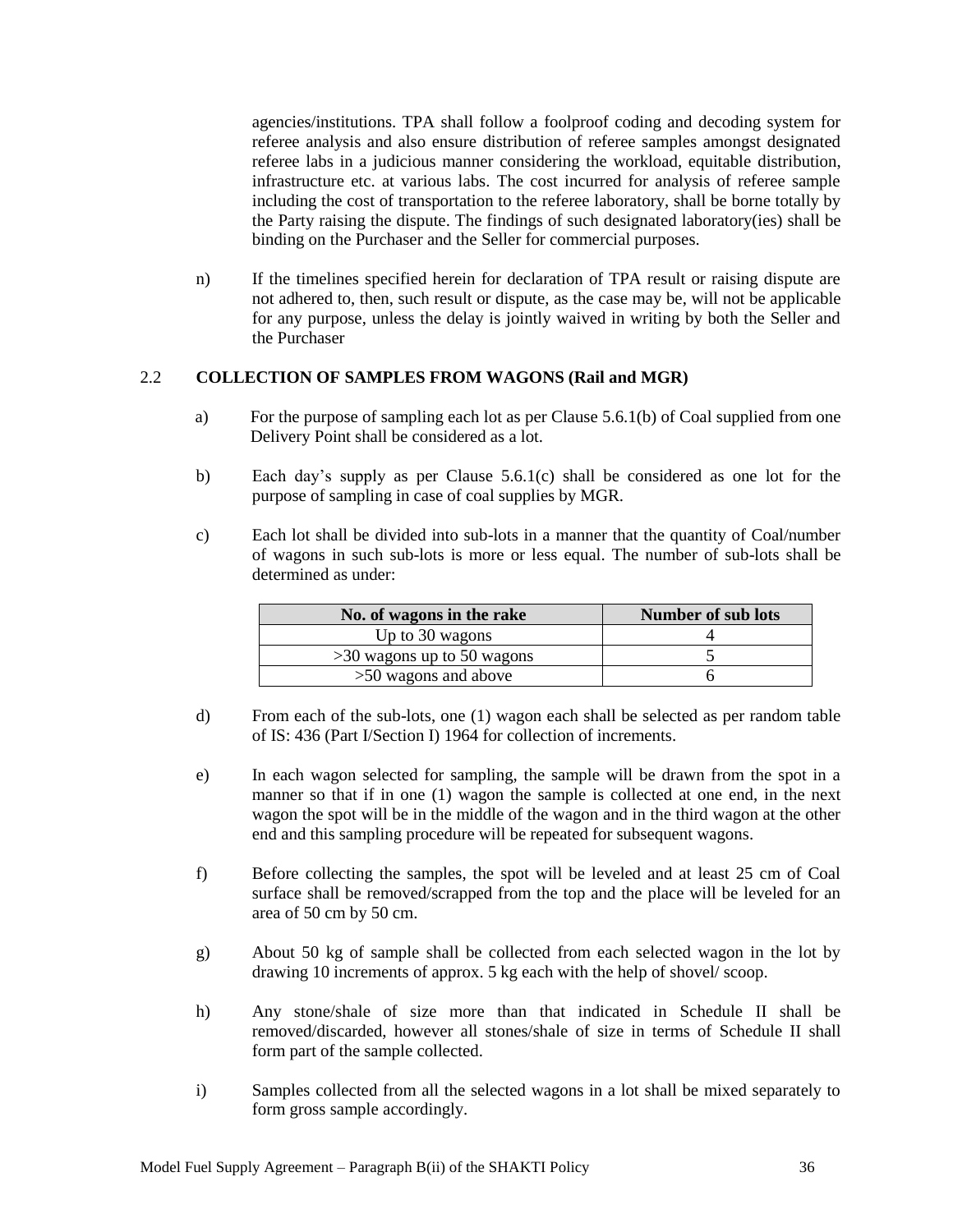- j) Item (d) to (g) above shall be applicable for Coal supplied in box wagons as well as BOBR wagons where there is no live overhead traction line.
- k) In case of having live overhead traction line, TPA shall ensure that the power supply in the overhead traction is switched off to facilitate collection of joint samples from BOX/BOBR wagons pursuant to point 2.2d) to point 2.2g) above.

#### 2.3 **COLLECTION OF SAMPLES OF COAL DESPATCHES BY ROAD**

- a) Sample shall be collected lot-wise as per Clause 5.6.1(c) on daily basis round the clock, depending upon the timings of trucks/vehicles allowed for exist by the Seller at respective dispatch point(s).
- b) The first truck for TPA sampling on a day shall be selected randomly from the first eight trucks placed for loading by the Purchaser. Every eighth  $(8<sup>th</sup>)$  truck there after shall be subjected to TPA sampling.
- c) The spot at the top of the truck, will be leveled and at least 25 cm of Coal surface shall be removed/scrapped from the top and the place will be leveled for an area of 50 cm by 50 cm for collection of sample.
- d) About 30 kg of sample shall be collected from each truck by drawing 6 increments of approx. 5 kg each with the help of shovel/scoop.
- e) All the samples collected from every eighth truck shall be mixed together to form a gross sample.
- f) Any stone/shale of size more than that indicated in Schedule II shall be removed/discarded, however all stone/shale of size as mentioned in Schedule II shall form the part of the sample collected.

#### 2.4 **COLLECTION OF SAMPLES FROM CONVEYOR BELT/ROPEWAYS/PIPELINES**

- a) Samples will be taken lot-wise as per Clause 5.6.1(c).
- b) The sample shall be collected in increments of full cross section and thickness of the stream in one operation in a regular interval of time as mutually decided by both Seller and Purchaser and lot shall consist of samples so collected during a day i.e. 0.00 Hr to 0.00 Hr. of the following day.
- c) Before collecting the increments, the speed of the conveyer belt/ropeways/pipelines and quantum of material passing a certain point in a given time shall be ascertained so that an appropriate spacing of time between increments may be arranged over the whole of the lot.
- d) In case of supply through conveyor belt, if it is practicable to stop the belt periodically, increment may be collected from the whole cross section of the stream by sweeping the whole of the Coal lying between the sides of a suitable frame placed across the belt. The frame should be inserted in the Coal until it is in contact with the belt across its full width. If it is not possible, then sample is to be collected from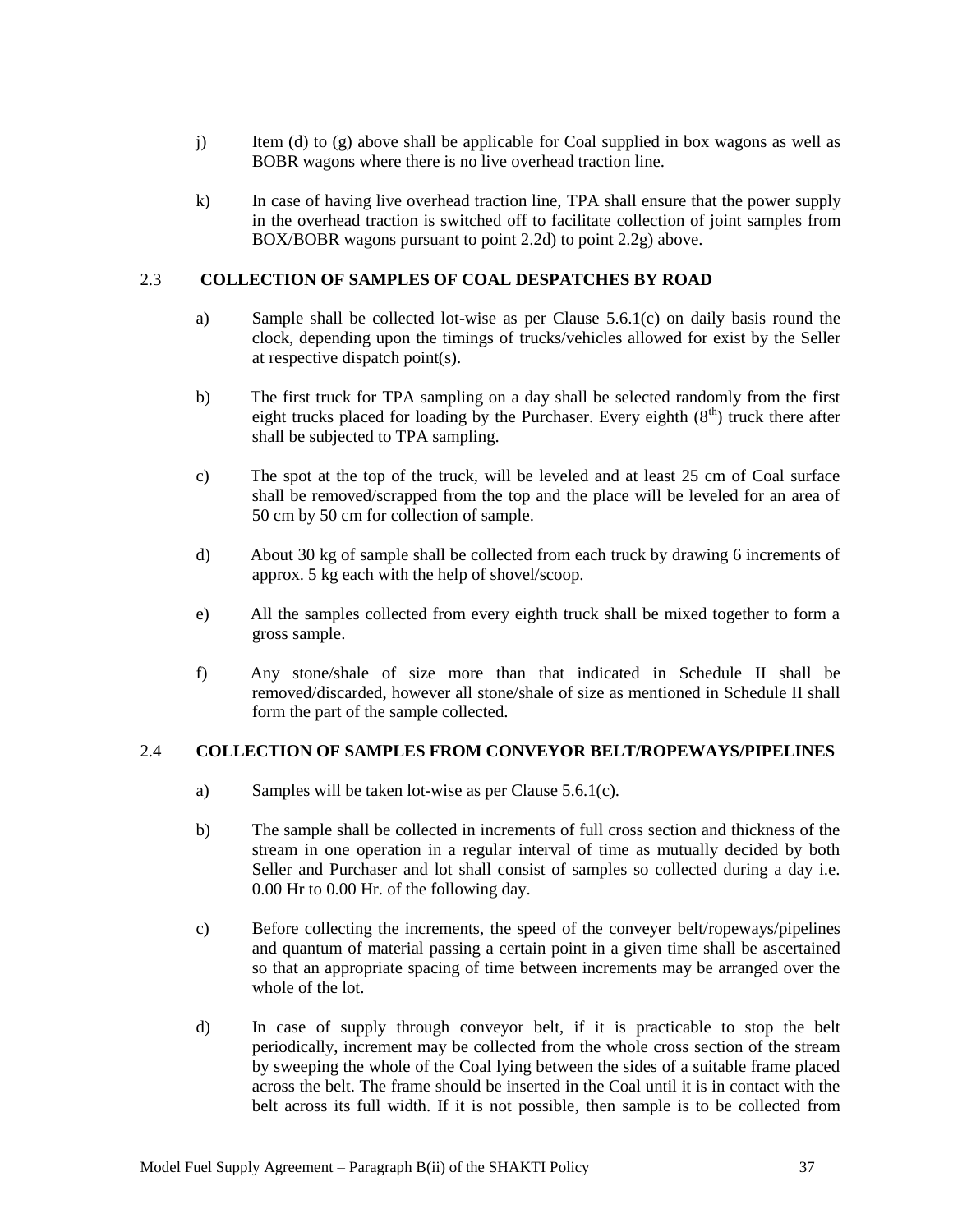falling stream of the belt at a suitable transfer point where coal is being released from one point to other.

- e) Minimum 150 kgs of samples to be collected for daily gross sample.
- f) Any stone/shale of size more than that indicated in Schedule II shall be removed/discarded, however all stone/shale of size as mentioned in Schedule II shall form the part of the sample collected.

#### 2.5 **COLLECTION OF SAMPLES FROM STOCKPILE**

- a) For the purpose of sampling, a lot shall comprise of sub-lots as set out in point 2.5b) below.
- b) The quantity of Coal in the stock pile shall be divided into a suitable manner of sublots as specified in the following table:

| Approximate quantity of the stock pile<br>(MT) | <b>No. of Sub-lots</b> |
|------------------------------------------------|------------------------|
| Up to $500$                                    |                        |
| 501 to 1000                                    |                        |
| 1001 to 2000                                   |                        |
| 2001 to 3000                                   |                        |
| <b>Over 3000</b>                               |                        |

- c) The surface of each sub-lot shall be leveled and one point for approximately every 250 MT of material in the sub-lots shall be chosen at random for taking gross sample as per the following procedure:
	- (i) In case height of the stockpile is not more than 1.5 metre, the material shall be collected at every selected point by taking the whole section of Coal from top to bottom over the area of a circle of 30 cm diameter.
	- (ii) In case the height of the stock pile is more than 1.5 metre, the sample shall be collected at every selected point by taking the material over an area of a circle of 30 cm diameter and up to a depth of 1.5 metre.
- d) Any stone/shale of size more than that indicated in Schedule II shall be removed/discarded, however all stone/shale of size as mentioned in Schedule II shall form the part of the sample collected.

#### 2.6 **PREPARATION OF COLLECTED SAMPLES:**

- a) The gross sample collected at the loading end by the TPA will be divided into two portions. One portion (one fourth of the gross sample) called Part – 1 will be used for analysis of Total Moisture and the other portion (three fourth of the gross sample) called Part – 2 for determination of ash, moisture and GCV on Equilibrated Basis.
- b) The Part-2 Sample shall be reduced into laboratory sample either manually or mechanically or a combination of these two methods. The final laboratory samples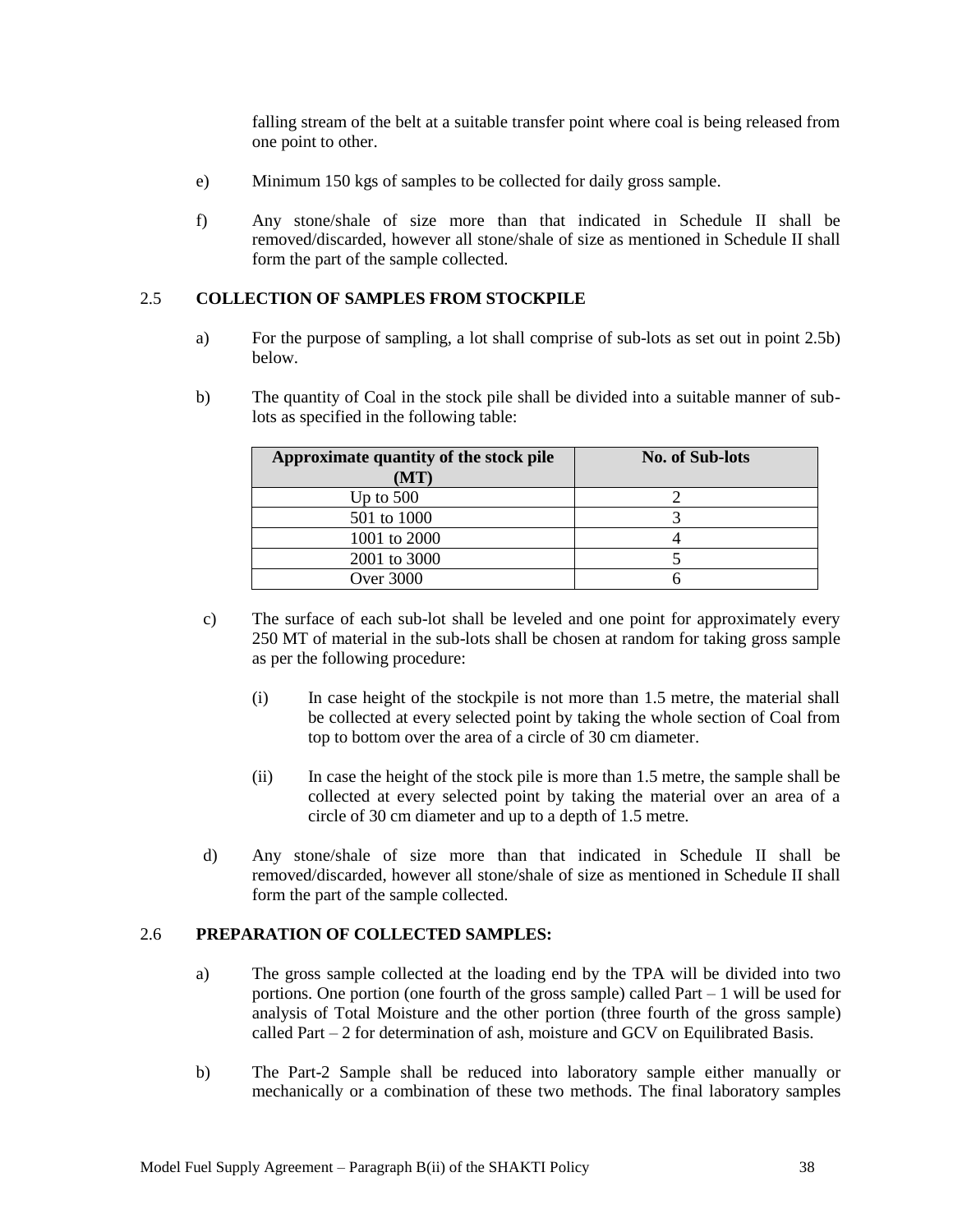will be divided into four parts viz. Set – I, Set – II, Set – III and Set – IV as per point 2.1k). Further preparation of sample is to be done as per latest version of IS 436 (Part I-Sec. II)-1976.

## 3. **Analysis of sample(s)**

Analysis of sample(s) is to be done as per latest version of IS 1350 (Part-I)-1984 for determination of Total Moisture, Equilibrated Moisture, Ash and Volatile Matter and GCV as per latest version of IS 1350 (Part-II), 1970.